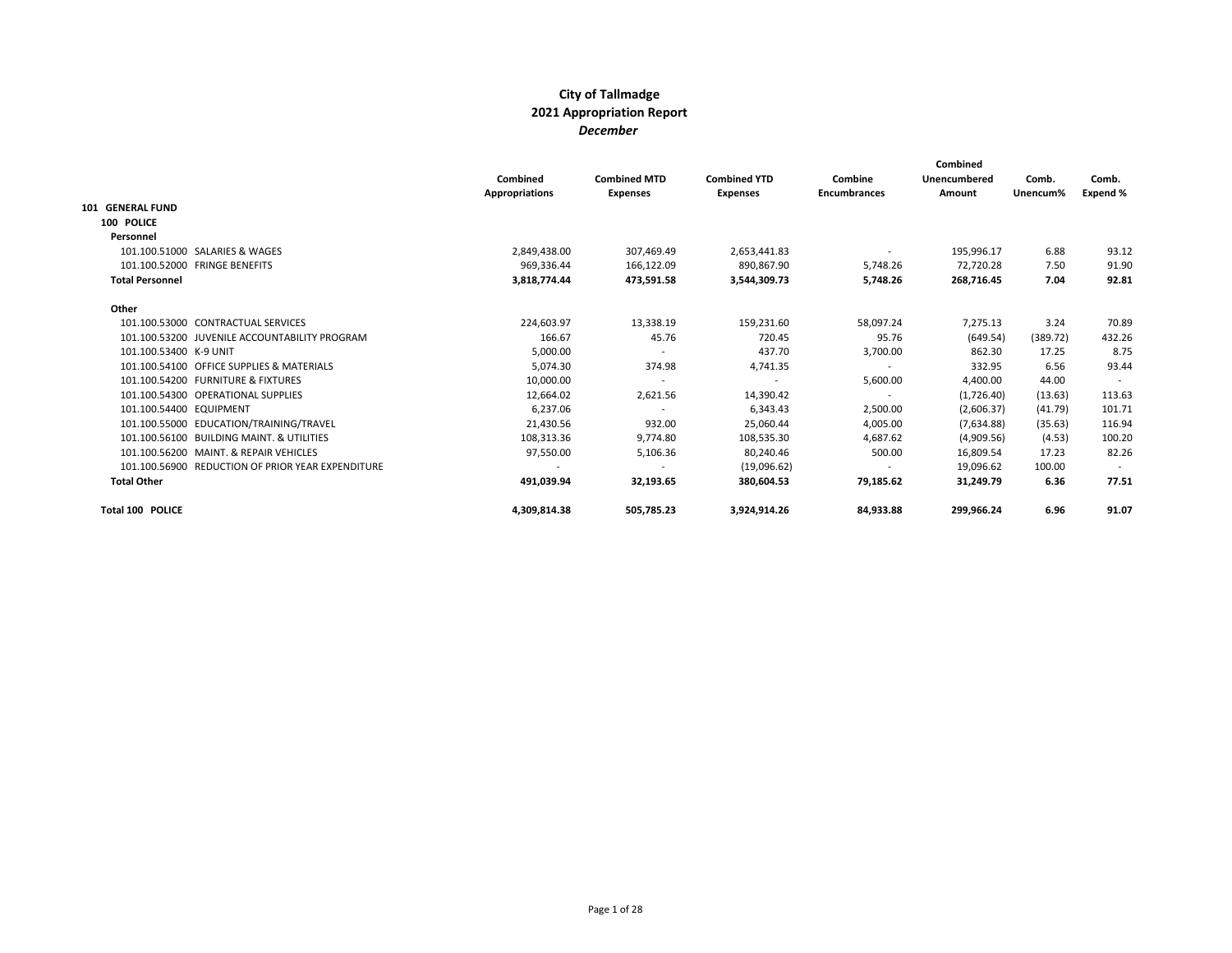|                                           | Combined<br><b>Appropriations</b> | <b>Combined MTD</b><br><b>Expenses</b> | <b>Combined YTD</b><br><b>Expenses</b> | Combine<br><b>Encumbrances</b> | Combined<br>Unencumbered<br>Amount | Comb.<br>Unencum% | Comb.<br>Expend % |
|-------------------------------------------|-----------------------------------|----------------------------------------|----------------------------------------|--------------------------------|------------------------------------|-------------------|-------------------|
| <b>155 STREET LIGHTING</b>                |                                   |                                        |                                        |                                |                                    |                   |                   |
| Other                                     |                                   |                                        |                                        |                                |                                    |                   |                   |
| 101.155.56000 MISC. ENERGY USAGE          | 35,000.00                         | $\overline{\phantom{a}}$               | 28,439.01                              | $\overline{\phantom{a}}$       | 6,560.99                           | 18.75             | 81.25             |
| <b>Total Other</b>                        | 35,000.00                         | $\overline{\phantom{a}}$               | 28,439.01                              |                                | 6,560.99                           | 18.75             | 81.25             |
| Total 155 STREET LIGHTING                 | 35,000.00                         | $\overline{\phantom{0}}$               | 28,439.01                              | $\overline{\phantom{a}}$       | 6,560.99                           | 18.75             | 81.25             |
| <b>300 COMMUNITY CENTER</b>               |                                   |                                        |                                        |                                |                                    |                   |                   |
| Personnel                                 |                                   |                                        |                                        |                                |                                    |                   |                   |
| 101.300.51000 SALARIES & WAGES            | 10,390.00                         | 1,067.97                               | 5,231.04                               | $\overline{\phantom{a}}$       | 5,158.96                           | 49.65             | 50.35             |
| 101.300.52000 FRINGE BENEFITS             | 1,813.00                          | 191.84                                 | 781.87                                 | $\sim$                         | 1,031.13                           | 56.87             | 43.13             |
| <b>Total Personnel</b>                    | 12,203.00                         | 1,259.81                               | 6,012.91                               |                                | 6,190.09                           | 50.73             | 49.27             |
| Other                                     |                                   |                                        |                                        |                                |                                    |                   |                   |
| 101.300.53000 CONTRACTUAL SERVICES        | 15,000.00                         | 117.00                                 | 8,701.42                               | 300.00                         | 5,998.58                           | 39.99             | 58.01             |
| 101.300.53100 TALLMADGE PRIMETIMERS       | 12,000.00                         | 422.00                                 | 4,229.06                               |                                | 7,770.94                           | 64.76             | 35.24             |
| 101.300.54200 FURNITURE & FIXTURES        | 14,000.00                         | $\overline{\phantom{a}}$               | 12,269.71                              | $\overline{\phantom{a}}$       | 1,730.29                           | 12.36             | 87.64             |
| 101.300.54300 OPERATIONAL SUPPLIES        | 3,000.00                          |                                        | 483.01                                 |                                | 2,516.99                           | 83.90             | 16.10             |
| 101.300.56100 BUILDING MAINT. & UTILITIES | 25,278.36                         | 2,150.56                               | 17,892.30                              |                                | 7,386.06                           | 29.22             | 70.78             |
| 101.300.56800 REFUNDS                     | 1,600.00                          | 240.00                                 | 2,900.00                               | 150.00                         | (1,450.00)                         | (90.63)           | 181.25            |
| <b>Total Other</b>                        | 70,878.36                         | 2,929.56                               | 46,475.50                              | 450.00                         | 23,952.86                          | 33.79             | 65.57             |
| <b>Total 300 COMMUNITY CENTER</b>         | 83,081.36                         | 4,189.37                               | 52,488.41                              | 450.00                         | 30,142.95                          | 36.28             | 63.18             |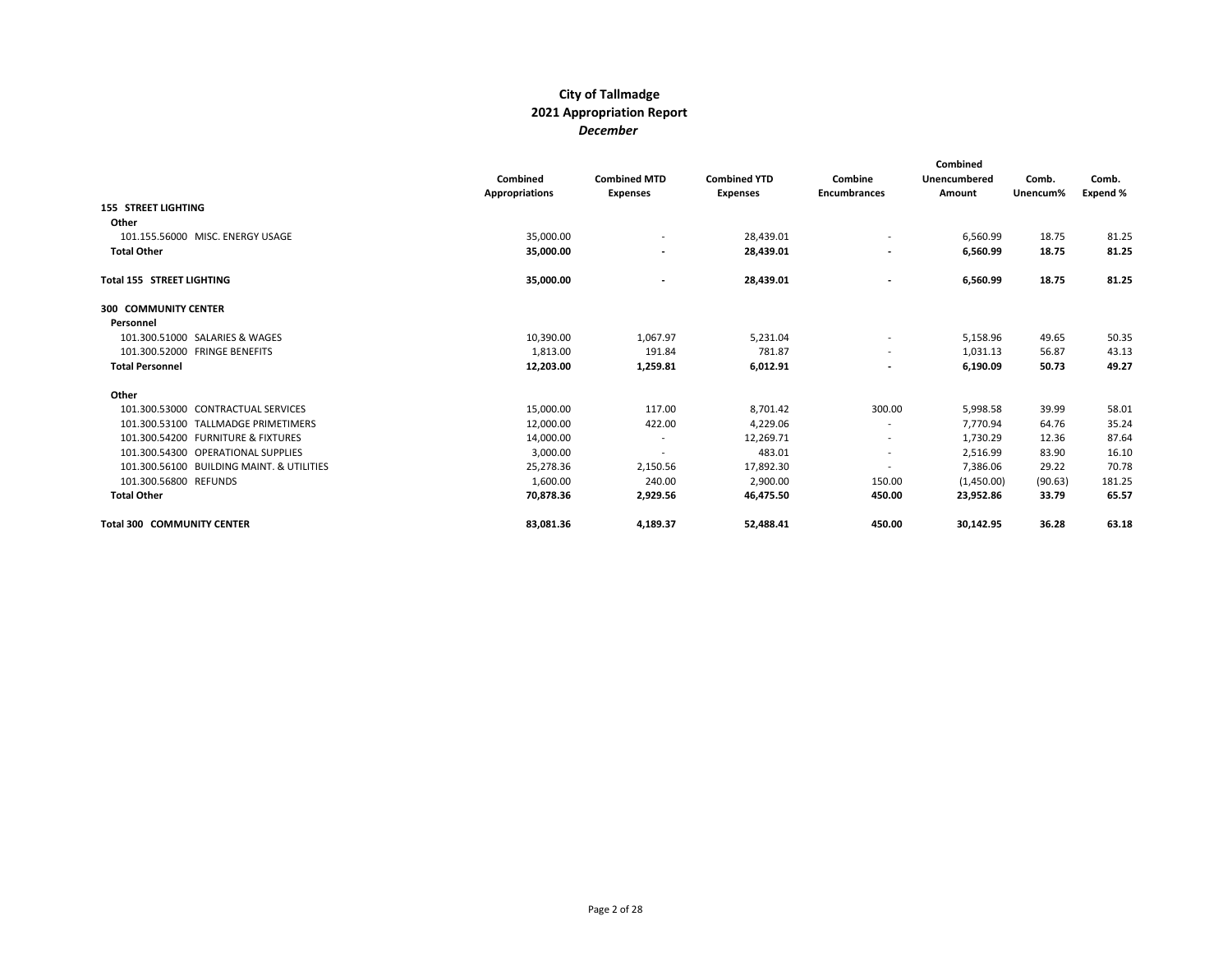|                                                   | Combined<br><b>Appropriations</b> | <b>Combined MTD</b><br><b>Expenses</b> | <b>Combined YTD</b><br><b>Expenses</b> | Combine<br><b>Encumbrances</b> | Combined<br>Unencumbered<br>Amount | Comb.<br>Unencum% | Comb.<br>Expend % |
|---------------------------------------------------|-----------------------------------|----------------------------------------|----------------------------------------|--------------------------------|------------------------------------|-------------------|-------------------|
| 315 COMMUNITY RECREATION/PARKS                    |                                   |                                        |                                        |                                |                                    |                   |                   |
| Personnel                                         |                                   |                                        |                                        |                                |                                    |                   |                   |
| 101.315.51000 SALARIES & WAGES                    | 27,685.00                         | 4,110.92                               | 17,765.92                              |                                | 9,919.08                           | 35.83             | 64.17             |
| 101.315.52000 FRINGE BENEFITS                     | 4,831.00                          | 935.22                                 | 3,108.31                               |                                | 1,722.69                           | 35.66             | 64.34             |
| <b>Total Personnel</b>                            | 32,516.00                         | 5,046.14                               | 20,874.23                              |                                | 11,641.77                          | 35.80             | 64.20             |
| Other                                             |                                   |                                        |                                        |                                |                                    |                   |                   |
| 101.315.53000 CONTRACTUAL SERVICES                |                                   | $\sim$                                 | 218.00                                 |                                | (218.00)                           | (100.00)          |                   |
| 101.315.53200 COMMUNITY EVENTS                    | 23,000.00                         | 1,323.57                               | 21,543.25                              |                                | 1,456.75                           | 6.33              | 93.67             |
| 101.315.54400 EQUIPMENT                           |                                   | $\overline{\phantom{a}}$               | 10,414.76                              | 1,122.35                       | (11, 537.11)                       | (100.00)          |                   |
| 101.315.54410 LIVING TREE MEMORIAL                |                                   | $\overline{\phantom{a}}$               | 3,277.00                               |                                | (3,277.00)                         | (100.00)          |                   |
| 101.315.55000 EDUCATION, TRAINING & TRAVEL        |                                   |                                        | 13.23                                  |                                | (13.23)                            | (100.00)          |                   |
| 101.315.56100 BUILDING MAINT. & UTILITIES         | 22,071.47                         | 1,607.94                               | 15,993.78                              | $\overline{\phantom{a}}$       | 6,077.69                           | 27.54             | 72.46             |
| 101.315.56300 PARK & REC MAINTENANCE              | 23,000.00                         | 8,461.97                               | 16,730.83                              | 3,325.52                       | 2,943.65                           | 12.80             | 72.74             |
| 101.315.56576 CONCERTS IN THE PARK                | 15,000.00                         | $\sim$                                 | 7,683.50                               |                                | 7,316.50                           | 48.78             | 51.22             |
| 101.315.56600 UTILITIES/INSURANCE 111 WEST AVE    | 9,265.78                          | 887.63                                 | 10,736.76                              |                                | (1,470.98)                         | (15.88)           | 115.88            |
| 101.315.56800 REFUNDS                             | $\overline{\phantom{a}}$          | $\overline{\phantom{a}}$               | 20.00                                  |                                | (20.00)                            | (100.00)          | $\sim$            |
| 101.315.56900 REDUCTION OF PRIOR YEAR EXPENDITURE |                                   | $\overline{\phantom{a}}$               | (1,699.00)                             |                                | 1,699.00                           | 100.00            |                   |
| <b>Total Other</b>                                | 92,337.25                         | 12,281.11                              | 84,932.11                              | 4,447.87                       | 2,957.27                           | 3.20              | 91.98             |
| Total 315 COMMUNITY RECREATION/PARKS              | 124,853.25                        | 17,327.25                              | 105,806.34                             | 4,447.87                       | 14,599.04                          | 11.69             | 84.74             |
| 320 MACA POOL                                     |                                   |                                        |                                        |                                |                                    |                   |                   |
| Personnel                                         |                                   |                                        |                                        |                                |                                    |                   |                   |
| 101.320.51000 SALARIES & WAGES                    | 121,761.00                        | $\overline{\phantom{a}}$               | 98,788.12                              |                                | 22,972.88                          | 18.87             | 81.13             |
| 101.320.52000 FRINGE BENEFITS                     | 19,854.00                         | 7.26                                   | 15,270.05                              |                                | 4,583.95                           | 23.09             | 76.91             |
| <b>Total Personnel</b>                            | 141,615.00                        | 7.26                                   | 114,058.17                             |                                | 27,556.83                          | 19.46             | 80.54             |
| Other                                             |                                   |                                        |                                        |                                |                                    |                   |                   |
| 101.320.53000 CONTRACTUAL SERVICES\               | 10,000.00                         |                                        | 7,621.17                               |                                | 2,378.83                           | 23.79             | 76.21             |
| 101.320.54100 OFFICE SUPPLIES & MATERIALS         | 300.00                            | $\overline{\phantom{a}}$               | 7.32                                   |                                | 292.68                             | 97.56             | 2.44              |
| 101.320.54300 OPERATIONAL SUPPLIES                | 27,145.80                         | 3,055.85                               | 26,911.64                              | 1,735.76                       | (1,501.60)                         | (5.53)            | 99.14             |
| 101.320.54400 EQUIPMENT                           | 8,500.00                          | $\overline{\phantom{a}}$               | 323.93                                 |                                | 8,176.07                           | 96.19             | 3.81              |
| 101.320.54500 CONCESSION STAND SUPPLIES           | 19,000.00                         | $\overline{\phantom{a}}$               | 16,244.35                              |                                | 2,755.65                           | 14.50             | 85.50             |
| 101.320.55000 EDUCATION/TRAINING/TRAVEL           | 1,200.00                          | $\overline{\phantom{a}}$               | 665.00                                 |                                | 535.00                             | 44.58             | 55.42             |
| 101.320.56100 BUILDING MAINT. & UTILITIES         | 27,071.47                         | 1,942.15                               | 26,811.90                              |                                | 259.57                             | 0.96              | 99.04             |
| 101.320.56800 REFUNDS                             | 1,000.00                          |                                        | 420.00                                 |                                | 580.00                             | 58.00             | 42.00             |
| <b>Total Other</b>                                | 94,217.27                         | 4,998.00                               | 79,005.31                              | 1,735.76                       | 13,476.20                          | 14.30             | 83.85             |
| Total 320 MACA POOL                               | 235.832.27                        | 5.005.26                               | 193.063.48                             | 1,735.76                       | 41.033.03                          | 17.40             | 81.86             |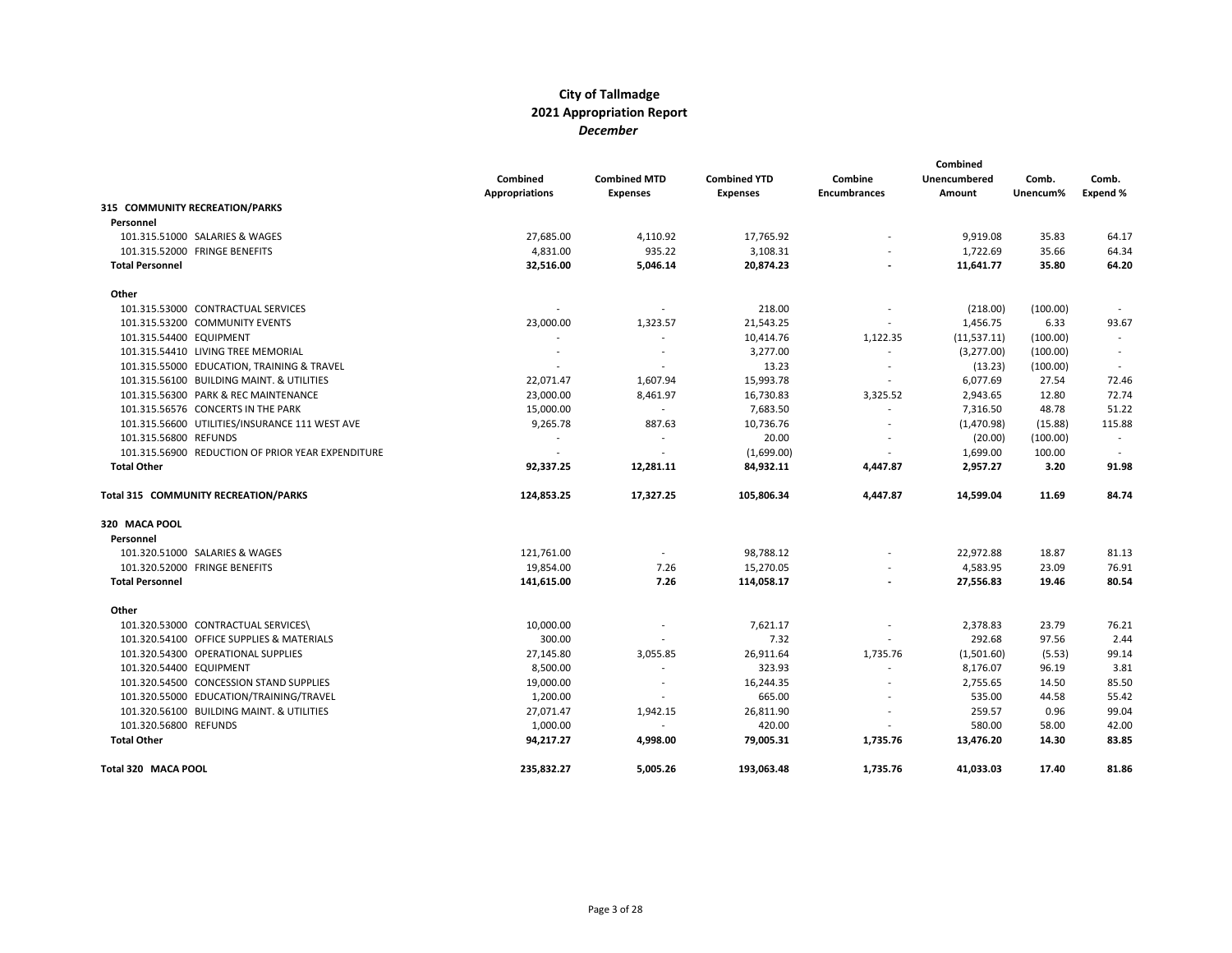|                                                   | Combined<br><b>Appropriations</b> | <b>Combined MTD</b><br><b>Expenses</b> | <b>Combined YTD</b><br><b>Expenses</b> | Combine<br><b>Encumbrances</b> | Combined<br>Unencumbered<br>Amount | Comb.<br>Unencum% | Comb.<br>Expend % |
|---------------------------------------------------|-----------------------------------|----------------------------------------|----------------------------------------|--------------------------------|------------------------------------|-------------------|-------------------|
| <b>330 RECREATION CENTER</b>                      |                                   |                                        |                                        |                                |                                    |                   |                   |
| Personnel                                         |                                   |                                        |                                        |                                |                                    |                   |                   |
| 101.330.51000 SALARIES & WAGES                    | 861,865.00                        | 78,972.41                              | 675,410.68                             |                                | 186,454.32                         | 21.63             | 78.37             |
| 101.330.52000 FRINGE BENEFITS                     | 228,319.69                        | 24,694.53                              | 167,586.65                             | 458.91                         | 60,274.13                          | 26.40             | 73.40             |
| <b>Total Personnel</b>                            | 1,090,184.69                      | 103,666.94                             | 842,997.33                             | 458.91                         | 246,728.45                         | 22.63             | 77.33             |
| Other                                             |                                   |                                        |                                        |                                |                                    |                   |                   |
| 101.330.53000 CONTRACTUAL SERVICES                | 109,753.85                        | 6,348.60                               | 81,108.25                              | 4,260.25                       | 24,385.35                          | 22.22             | 73.90             |
| 101.330.53110 CONTRACTUAL INSTRUCTORS             | 103,148.00                        | 3,755.00                               | 40,924.50                              | 12,927.50                      | 49,296.00                          | 47.79             | 39.68             |
| 101.330.53200 COMMUNITY/REC SPONSORED EVENTS      | 3,500.00                          | 4,199.00                               | 4,305.85                               |                                | (805.85)                           | (23.02)           | 123.02            |
| 101.330.53210 SOFTBALL LEAGUE                     | 1,750.00                          | $\sim$                                 | $\sim$                                 | $\overline{\phantom{a}}$       | 1,750.00                           | 100.00            | $\sim$            |
| 101.330.53280 YOUTH BASKETBALL                    | 27,000.00                         | 3,643.20                               | 3,676.64                               |                                | 23,323.36                          | 86.38             | 13.62             |
| 101.330.53282 ADULT BASKETBALL                    | 10,000.00                         | 2,156.00                               | 8,034.50                               | 1,530.30                       | 435.20                             | 4.35              | 80.35             |
| 101.330.53305 SUMMER CAMPS                        | 35,000.00                         | $\overline{a}$                         | 19,710.11                              |                                | 15,289.89                          | 43.69             | 56.31             |
| 101.330.53315 CHILDREN'S ACTIVITIES               | 18,000.00                         | 687.70                                 | 4,703.21                               |                                | 13,296.79                          | 73.87             | 26.13             |
| 101.330.53316 JUMP START PROGRAM                  | 15,000.00                         | 4,473.00                               | 8,897.00                               |                                | 6,103.00                           | 40.69             | 59.31             |
| 101.330.53320 MISC. RECREATION PROGRAMMING        | $\sim$                            | 150.45                                 | 1,113.87                               | $\overline{\phantom{a}}$       | (1, 113.87)                        | (100.00)          | $\sim$            |
| 101.330.53351 FLAG FOOTBALL                       | 800.00                            | 30.00                                  | 233.00                                 | 185.00                         | 382.00                             | 47.75             | 29.13             |
| 101.330.54100 OFFICE SUPPLIES                     | 3,000.00                          | 69.48                                  | 1,428.75                               | $\overline{\phantom{a}}$       | 1,571.25                           | 52.38             | 47.63             |
| 101.330.54200 FURNITURE & FIXTURES                | 8,200.00                          | $\overline{\phantom{a}}$               | 12,764.77                              | $\overline{\phantom{a}}$       | (4, 564.77)                        | (55.67)           | 155.67            |
| 101.330.54300 OPERATIONAL SUPPLIES                | 69,897.10                         | 3,850.46                               | 45,497.83                              | 5,653.95                       | 18,745.32                          | 26.82             | 65.09             |
| 101.330.54400 EQUIPMENT                           | 21,089.00                         | 756.90                                 | 9,613.40                               | 11,399.00                      | 76.60                              | 0.36              | 45.58             |
| 101.330.54500 CONCESSION STAND                    | 10,000.00                         | 2,330.55                               | 5,156.56                               | 812.81                         | 4,030.63                           | 40.31             | 51.57             |
| 101.330.55000 EDUCATION/TRAINING/TRAVEL           | 5,000.00                          | $\sim$                                 | 3,150.57                               | 1,539.00                       | 310.43                             | 6.21              | 63.01             |
| 101.330.56100 BUILDING MAINT. & UTILITIES         | 220,833.32                        | 13,936.27                              | 177,319.57                             | 4,356.00                       | 39,157.75                          | 17.73             | 80.30             |
| 101.330.56800 REFUNDS                             | 10,475.00                         | 1,405.00                               | 10,588.40                              | $\overline{\phantom{a}}$       | (113.40)                           | (1.08)            | 101.08            |
| 101.330.56900 REDUCTION OF PRIOR YEAR EXPENDITURE |                                   | $\sim$                                 | (14,561.06)                            | $\overline{\phantom{a}}$       | 14,561.06                          | 100.00            | $\sim$            |
| <b>Total Other</b>                                | 672,446.27                        | 47,791.61                              | 423,665.72                             | 42,663.81                      | 206,116.74                         | 30.65             | 63.00             |
| Capital Outlay                                    |                                   |                                        |                                        |                                |                                    |                   |                   |
| 101.330.57021 PARK SITE PLAN DEVELOPMENT          | 21,000.00                         |                                        | 21,000.00                              |                                |                                    | $\sim$            | 100.00            |
| 101.330.57022 KENT DR. PARK IMPROVEMENTS          | 57,000.00                         |                                        | 54,740.92                              |                                | 2,259.08                           | 3.96              | 96.04             |
| 101.330.57023 HOWE RD. PARK IMPROVEMENTS          | 33,000.00                         |                                        | 8,000.00                               | 25,000.00                      | $\sim$                             | $\sim$            | 24.24             |
| <b>Total Capital Outlay</b>                       | 111,000.00                        |                                        | 83,740.92                              | 25,000.00                      | 2,259.08                           | 2.04              | 75.44             |
| Debt                                              |                                   |                                        |                                        |                                |                                    |                   |                   |
| 101.330.58000 FLEET MANAGEMENT PROGRAM            | 12,500.00                         | 899.91                                 | 10,552.82                              |                                | 1,947.18                           | 15.58             | 84.42             |
| <b>Total Debt</b>                                 | 12,500.00                         | 899.91                                 | 10,552.82                              |                                | 1,947.18                           | 15.58             | 84.42             |
| <b>Total 330 RECREATION CENTER</b>                | 1,886,130.96                      | 152,358.46                             | 1,360,956.79                           | 68.122.72                      | 457,051.45                         | 24.23             | 72.16             |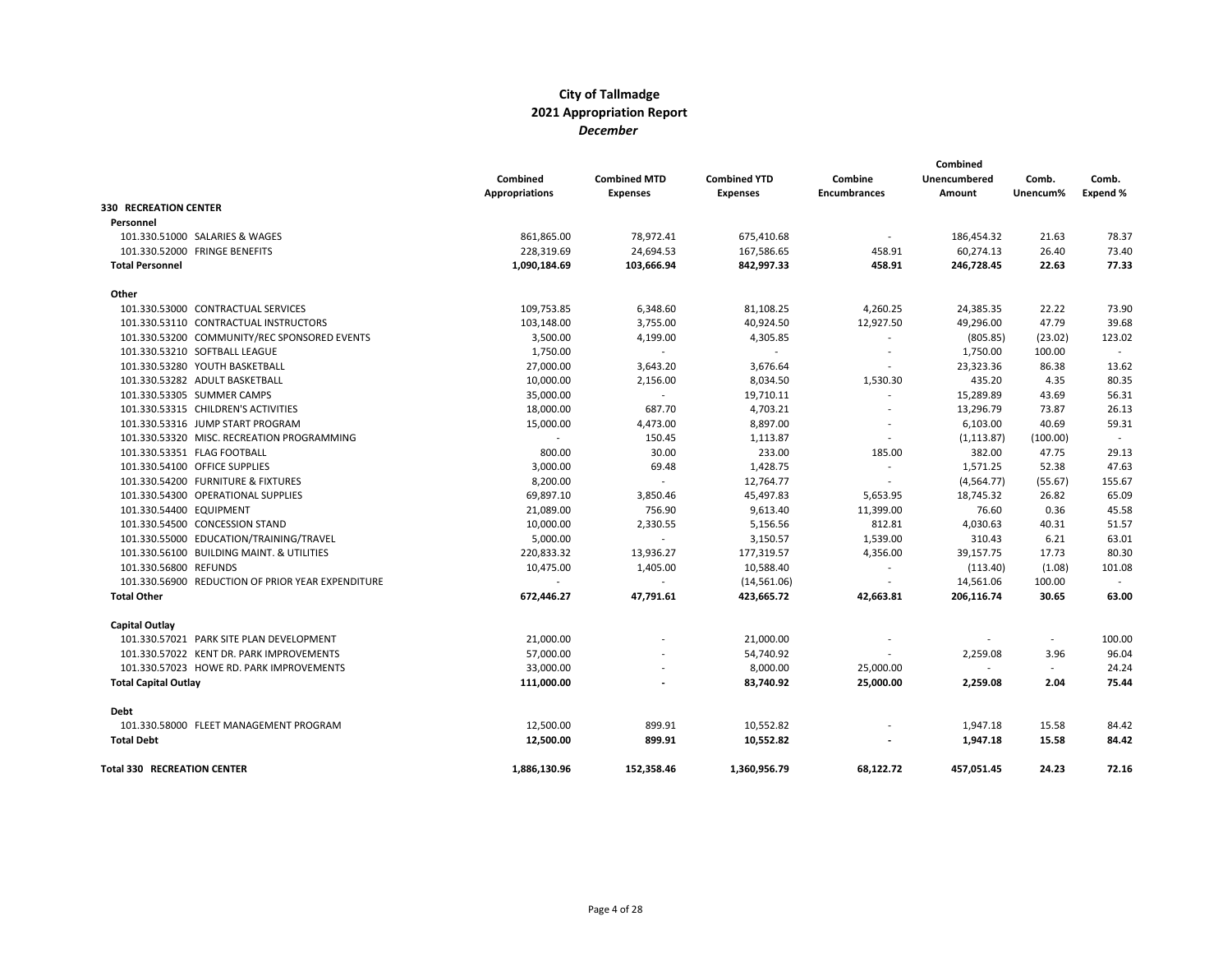|                             |                                                   | Combined<br><b>Appropriations</b> | <b>Combined MTD</b><br><b>Expenses</b> | <b>Combined YTD</b><br><b>Expenses</b> | Combine<br><b>Encumbrances</b> | <b>Combined</b><br>Unencumbered<br>Amount | Comb.<br>Unencum% | Comb.<br>Expend % |
|-----------------------------|---------------------------------------------------|-----------------------------------|----------------------------------------|----------------------------------------|--------------------------------|-------------------------------------------|-------------------|-------------------|
| 420 ZONING                  |                                                   |                                   |                                        |                                        |                                |                                           |                   |                   |
| Personnel                   |                                                   |                                   |                                        |                                        |                                |                                           |                   |                   |
|                             | 101.420.51000 SALARIES & WAGES                    | 148,147.00                        | 16,155.47                              | 139,101.24                             | $\blacksquare$                 | 9,045.76                                  | 6.11              | 93.89             |
|                             | 101.420.52000 FRINGE BENEFITS                     | 41,084.48                         | 5,973.07                               | 36,568.02                              | 0.02                           | 4,516.44                                  | 10.99             | 89.01             |
| <b>Total Personnel</b>      |                                                   | 189,231.48                        | 22,128.54                              | 175,669.26                             | 0.02                           | 13,562.20                                 | 7.17              | 92.83             |
| Other                       |                                                   |                                   |                                        |                                        |                                |                                           |                   |                   |
|                             | 101.420.53000 CONTRACTUAL SERVICES                | 102,415.85                        | 2,024.45                               | 36,060.32                              | 38,736.19                      | 27,619.34                                 | 26.97             | 35.21             |
|                             | 101.420.54100 OFFICE SUPPLIES & MATERIALS         | 2,500.00                          | 27.95                                  | 1,777.02                               | 364.10                         | 358.88                                    | 14.36             | 71.08             |
| 101.420.54400 EQUIPMENT     |                                                   | 12,589.95                         | $\overline{\phantom{a}}$               | 12,189.95                              | $\overline{\phantom{a}}$       | 400.00                                    | 3.18              | 96.82             |
|                             | 101.420.55000 EDUCATION/TRAINING/TRAVEL           | 800.00                            | $\overline{\phantom{a}}$               | $\overline{\phantom{a}}$               |                                | 800.00                                    | 100.00            | $\sim$            |
| 101.420.56800 REFUNDS       |                                                   | 735.00                            | 200.00                                 | 800.00                                 |                                | (65.00)                                   | (8.84)            | 108.84            |
| <b>Total Other</b>          |                                                   | 119,040.80                        | 2,252.40                               | 50,827.29                              | 39,100.29                      | 29,113.22                                 | 24.46             | 42.70             |
| Total 420 ZONING            |                                                   | 308,272.28                        | 24,380.94                              | 226,496.55                             | 39,100.31                      | 42,675.42                                 | 13.84             | 73.47             |
| 605 GARAGE                  |                                                   |                                   |                                        |                                        |                                |                                           |                   |                   |
| Personnel                   |                                                   |                                   |                                        |                                        |                                |                                           |                   |                   |
|                             | 101.605.51000 SALARIES & WAGES                    | 243,338.00                        | 26,378.45                              | 222,707.07                             | $\overline{\phantom{a}}$       | 20,630.93                                 | 8.48              | 91.52             |
|                             | 101.605.52000 FRINGE BENEFITS                     | 137,756.75                        | 19,414.77                              | 133,137.61                             | 558.00                         | 4,061.14                                  | 2.95              | 96.65             |
| <b>Total Personnel</b>      |                                                   | 381,094.75                        | 45,793.22                              | 355,844.68                             | 558.00                         | 24,692.07                                 | 6.48              | 93.37             |
| Other                       |                                                   |                                   |                                        |                                        |                                |                                           |                   |                   |
|                             | 101.605.53000 CONTRACTUAL SERVICES                | 26,009.25                         | 663.86                                 | 18,732.86                              |                                | 7,276.39                                  | 27.98             | 72.02             |
|                             | 101.605.54100 OFFICE SUPPLIES & MATERIALS         | 1,000.00                          | 214.01                                 | 828.57                                 |                                | 171.43                                    | 17.14             | 82.86             |
|                             | 101.605.54300 OPERATIONAL SUPPLIES                | 10,000.00                         | $\overline{\phantom{a}}$               | 8,889.99                               | 45.36                          | 1,064.65                                  | 10.65             | 88.90             |
| 101.605.54400 EQUIPMENT     |                                                   | 11,000.00                         | $\overline{\phantom{a}}$               | 4,806.06                               | 2,481.85                       | 3,712.09                                  | 33.75             | 43.69             |
|                             | 101.605.55000 EDUCATION/TRAINING/TRAVEL           | 5,000.00                          | $\overline{\phantom{a}}$               | 2,303.00                               | 51.00                          | 2,646.00                                  | 52.92             | 46.06             |
|                             | 101.605.56100 BUILDING MAINT. & UTILITIES         | 20,441.55                         | 1,019.65                               | 10,515.88                              | 345.53                         | 9,580.14                                  | 46.87             | 51.44             |
|                             | 101.605.56200 MAINT & REPAIR/GASOLINE             | 15,000.00                         | 355.66                                 | 4,987.35                               | $\overline{\phantom{a}}$       | 10,012.65                                 | 66.75             | 33.25             |
|                             | 101.605.56900 REDUCTION OF PRIOR YEAR EXPENDITURE | $\overline{\phantom{a}}$          | $\mathcal{L}$                          | (1,679.13)                             | $\overline{\phantom{a}}$       | 1,679.13                                  | 100.00            | $\sim$            |
| <b>Total Other</b>          |                                                   | 88,450.80                         | 2,253.18                               | 49,384.58                              | 2,923.74                       | 36,142.48                                 | 40.86             | 55.83             |
| Capital Outlay              |                                                   |                                   |                                        |                                        |                                |                                           |                   |                   |
| 101.605.57001 FUEL PUMPS    |                                                   | 35,000.00                         |                                        | 28,396.00                              |                                | 6,604.00                                  | 18.87             | 81.13             |
| 101.605.57605 VEHICLE LIFT  |                                                   | 53,168.00                         |                                        | 49,576.72                              |                                | 3,591.28                                  | 6.75              | 93.25             |
| <b>Total Capital Outlay</b> |                                                   | 88,168.00                         |                                        | 77,972.72                              |                                | 10,195.28                                 | 11.56             | 88.44             |
| <b>Debt</b>                 |                                                   |                                   |                                        |                                        |                                |                                           |                   |                   |
|                             | 101.605.58000 FLEET MANAGEMENT PROGRAM            | 7,750.00                          | 641.99                                 | 7,703.88                               |                                | 46.12                                     | 0.60              | 99.40             |
| <b>Total Debt</b>           |                                                   | 7,750.00                          | 641.99                                 | 7,703.88                               |                                | 46.12                                     | 0.60              | 99.40             |
| <b>Total 605 GARAGE</b>     |                                                   | 565,463.55                        | 48,688.39                              | 490,905.86                             | 3,481.74                       | 71,075.95                                 | 12.57             | 86.81             |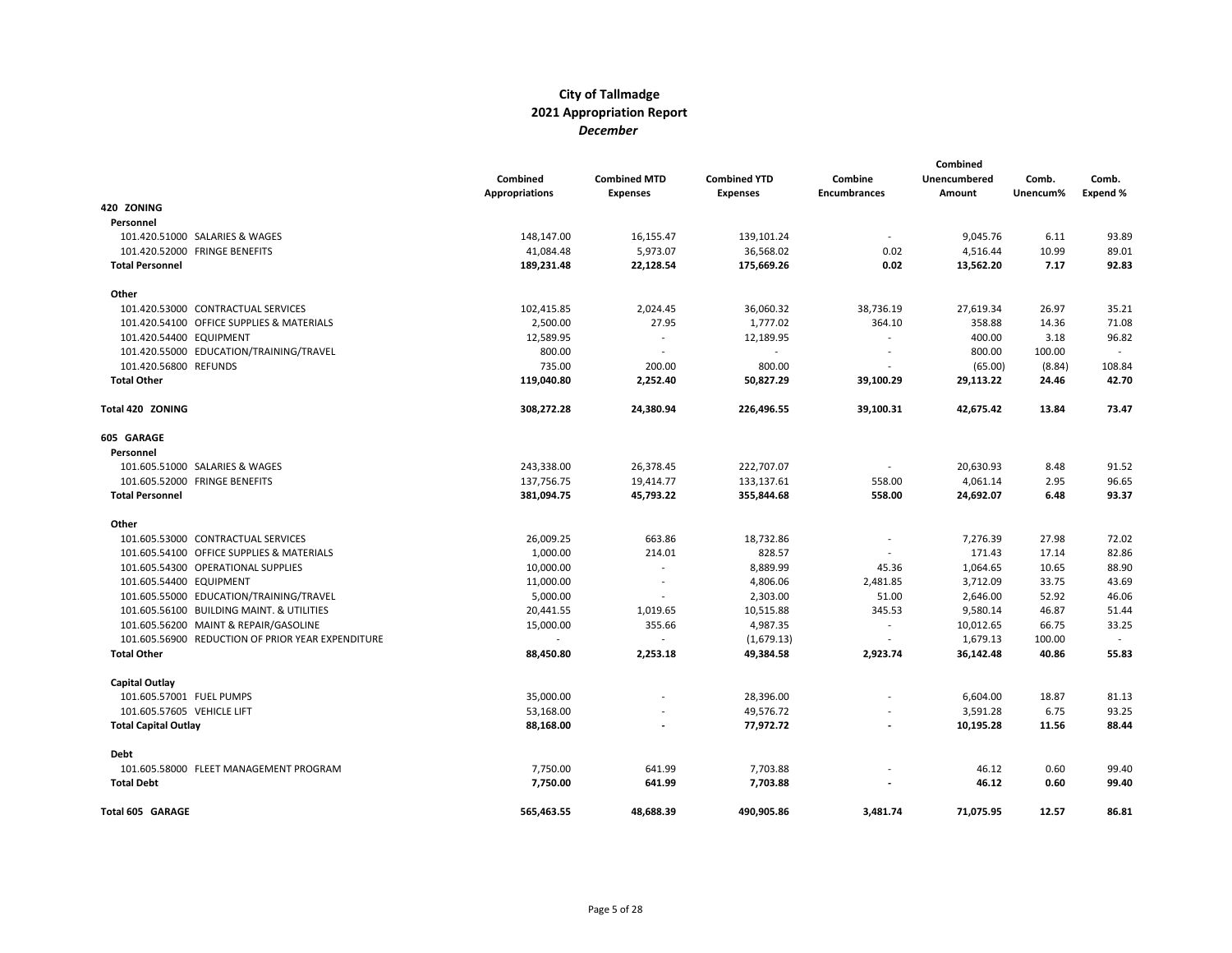|                                                   | Combined<br><b>Appropriations</b> | <b>Combined MTD</b><br><b>Expenses</b> | <b>Combined YTD</b><br><b>Expenses</b> | Combine<br><b>Encumbrances</b> | Combined<br>Unencumbered<br>Amount | Comb.<br>Unencum% | Comb.<br>Expend % |
|---------------------------------------------------|-----------------------------------|----------------------------------------|----------------------------------------|--------------------------------|------------------------------------|-------------------|-------------------|
| 705 MAYOR/ADMINISTRATION                          |                                   |                                        |                                        |                                |                                    |                   |                   |
| Personnel                                         |                                   |                                        |                                        |                                |                                    |                   |                   |
| 101.705.51000 SALARIES & WAGES                    | 490,132.00                        | 58,755.53                              | 481,243.59                             |                                | 8,888.41                           | 1.81              | 98.19             |
| 101.705.52000 FRINGE BENEFITS                     | 233,912.92                        | 34,790.90                              | 225,039.23                             | 0.26                           | 8,873.43                           | 3.79              | 96.21             |
| <b>Total Personnel</b>                            | 724,044.92                        | 93,546.43                              | 706,282.82                             | 0.26                           | 17,761.84                          | 2.45              | 97.55             |
| Other                                             |                                   |                                        |                                        |                                |                                    |                   |                   |
| 101.705.53000 CONTRACTUAL SERVICES                | 78,782.27                         | 2,804.83                               | 38,050.97                              | 6,396.00                       | 34,335.30                          | 43.58             | 48.30             |
| 101.705.53400 ECONOMIC DEVELOPMENT                | 25,000.00                         | $\sim$                                 | $\sim$                                 | $\overline{\phantom{a}}$       | 25,000.00                          | 100.00            |                   |
| 101.705.54100 OFFICE SUPPLIES & MATERIALS         | 2,000.00                          | 469.91                                 | 2,782.15                               | $\overline{\phantom{a}}$       | (782.15)                           | (39.11)           | 139.11            |
| 101.705.54200 FURNITURE & FIXTURES                | 2,739.00                          | $\sim$                                 | 948.98                                 | 2,250.00                       | (459.98)                           | (16.79)           | 34.65             |
| 101.705.54400 EQUIPMENT                           | 1,000.00                          | $\sim$                                 | $\sim$                                 | $\sim$                         | 1,000.00                           | 100.00            | $\sim$            |
| 101.705.55000 EDUCATION/TRAINING/TRAVEL           | 8,701.71                          | 415.00                                 | 5,775.24                               | 3,148.00                       | (221.53)                           | (2.55)            | 66.37             |
| 101.705.55100 CITY-WIDE TRAINING                  | 8,000.00                          | 767.50                                 | 990.50                                 | 1,509.50                       | 5,500.00                           | 68.75             | 12.38             |
| 101.705.56900 REDUCTION OF PRIOR YEAR EXPENDITURE |                                   | $\sim$                                 | (73.97)                                | $\sim$                         | 73.97                              | 100.00            |                   |
| <b>Total Other</b>                                | 126,222.98                        | 4,457.24                               | 48,473.87                              | 13,303.50                      | 64,445.61                          | 51.06             | 38.40             |
| Total 705 MAYOR/ADMINISTRATION                    | 850,267.90                        | 98,003.67                              | 754,756.69                             | 13,303.76                      | 82,207.45                          | 9.67              | 88.77             |
| 710 FINANCE                                       |                                   |                                        |                                        |                                |                                    |                   |                   |
| Personnel                                         |                                   |                                        |                                        |                                |                                    |                   |                   |
| 101.710.51000 SALARIES & WAGES                    | 379,932.00                        | 40,456.21                              | 379,766.84                             |                                | 165.16                             | 0.04              | 99.96             |
| 101.710.52000 FRINGE BENEFITS                     | 169,082.64                        | 21,409.16                              | 142,378.29                             | 1,699.01                       | 25,005.34                          | 14.79             | 84.21             |
| <b>Total Personnel</b>                            | 549,014.64                        | 61,865.37                              | 522,145.13                             | 1,699.01                       | 25,170.50                          | 4.58              | 95.11             |
| Other                                             |                                   |                                        |                                        |                                |                                    |                   |                   |
| 101.710.53000 CONTRACTUAL                         | 310,000.00                        | 31,794.10                              | 287,467.50                             | 2,857.00                       | 19,675.50                          | 6.35              | 92.73             |
| 101.710.54100 OFFICE SUPPLIES & MATERIALS         | 4,500.00                          | $\overline{\phantom{a}}$               | 1,782.07                               | $\sim$                         | 2,717.93                           | 60.40             | 39.60             |
| 101.710.54200 FURNITURE & FIXTURES                | 929.00                            | $\overline{\phantom{a}}$               | 728.99                                 | $\overline{\phantom{a}}$       | 200.01                             | 21.53             | 78.47             |
| 101.710.54400 EQUIPMENT                           | 100.00                            |                                        | 164.99                                 |                                | (64.99)                            | (64.99)           | 164.99            |
| 101.710.55000 EDUCATION/TRAINING/TRAVEL           | 9,464.20                          | 1,063.88                               | 7,922.94                               | 4,397.60                       | (2,856.34)                         | (30.18)           | 83.71             |
| <b>Total Other</b>                                | 324,993.20                        | 32,857.98                              | 298,066.49                             | 7,254.60                       | 19,672.11                          | 6.05              | 91.71             |
| Total 710 FINANCE                                 | 874.007.84                        | 94,723.35                              | 820,211.62                             | 8,953.61                       | 44,842.61                          | 5.13              | 93.84             |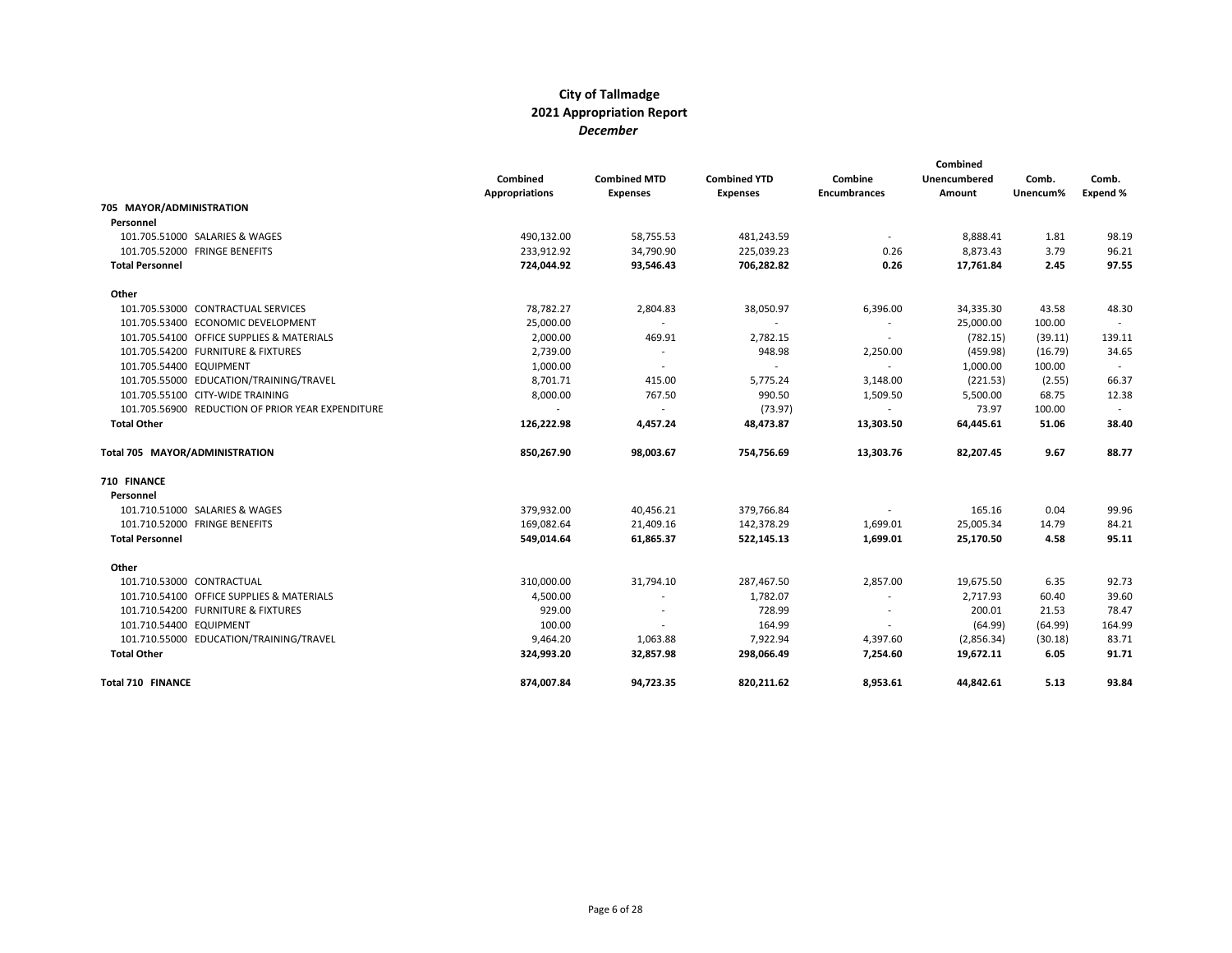|                                           | Combined<br><b>Appropriations</b> | <b>Combined MTD</b><br><b>Expenses</b> | <b>Combined YTD</b><br><b>Expenses</b> | Combine<br><b>Encumbrances</b> | Combined<br>Unencumbered<br>Amount | Comb.<br>Unencum% | Comb.<br>Expend % |
|-------------------------------------------|-----------------------------------|----------------------------------------|----------------------------------------|--------------------------------|------------------------------------|-------------------|-------------------|
| <b>715 LAW DIRECTOR</b>                   |                                   |                                        |                                        |                                |                                    |                   |                   |
| Personnel                                 |                                   |                                        |                                        |                                |                                    |                   |                   |
| 101.715.51000 SALARIES & WAGES            | 223,902.00                        | 26,067.42                              | 225,856.34                             |                                | (1,954.34)                         | (0.87)            | 100.87            |
| 101.715.52000 FRINGE BENEFITS             | 126,578.21                        | 12,918.93                              | 81,224.33                              | 0.34                           | 45,353.54                          | 35.83             | 64.17             |
| <b>Total Personnel</b>                    | 350,480.21                        | 38,986.35                              | 307,080.67                             | 0.34                           | 43,399.20                          | 12.38             | 87.62             |
| Other                                     |                                   |                                        |                                        |                                |                                    |                   |                   |
| 101.715.53000 CONTRACTUALS                | 34,258.00                         | 6,693.50                               | 26,608.79                              | 7,209.00                       | 440.21                             | 1.28              | 77.67             |
| 101.715.54100 OFFICE SUPPLIES & MATERIALS | 8,000.00                          | 4,823.88                               | 5,820.06                               | 2,830.95                       | (651.01)                           | (8.14)            | 72.75             |
| 101.715.54200 FURNITURE & FIXTURES        | 500.00                            | $\sim$                                 | 126.99                                 | $\sim$                         | 373.01                             | 74.60             | 25.40             |
| 101.715.55000 EDUCATION/TRAINING/TRAVEL   | 1,500.00                          | 90.00                                  | 365.00                                 | 910.00                         | 225.00                             | 15.00             | 24.33             |
| <b>Total Other</b>                        | 44,258.00                         | 11,607.38                              | 32,920.84                              | 10,949.95                      | 387.21                             | 0.87              | 74.38             |
| Total 715 LAW DIRECTOR                    | 394,738.21                        | 50,593.73                              | 340,001.51                             | 10,950.29                      | 43,786.41                          | 11.09             | 86.13             |
| <b>720 SERVICE DIRECTOR</b>               |                                   |                                        |                                        |                                |                                    |                   |                   |
| Personnel                                 |                                   |                                        |                                        |                                |                                    |                   |                   |
| 101.720.51000 SALARIES & WAGES            | 163,720.00                        | 17,276.49                              | 118,539.05                             |                                | 45,180.95                          | 27.60             | 72.40             |
| 101.720.52000 FRINGE BENEFITS             | 111,423.60                        | 11,884.03                              | 69,375.00                              |                                | 42,048.60                          | 37.74             | 62.26             |
| <b>Total Personnel</b>                    | 275,143.60                        | 29,160.52                              | 187,914.05                             |                                | 87,229.55                          | 31.70             | 68.30             |
| Other                                     |                                   |                                        |                                        |                                |                                    |                   |                   |
| 101.720.53000 CONTRACTUAL                 | 112,494.20                        | 4,198.03                               | 57,461.34                              | 19,691.12                      | 35,341.74                          | 31.42             | 51.08             |
| 101.720.53300 TREE REMOVAL                | 28,627.00                         | $\sim$                                 | 28,427.00                              | $\overline{\phantom{a}}$       | 200.00                             | 0.70              | 99.30             |
| 101.720.54100 OFFICE SUPPLIES & MATERIALS | 2,396.00                          | 62.06                                  | 1,660.74                               |                                | 735.26                             | 30.69             | 69.31             |
| 101.720.55000 EDUCATION/TRAINING/TRAVEL   | 2,000.00                          |                                        | 280.00                                 |                                | 1,720.00                           | 86.00             | 14.00             |
| <b>Total Other</b>                        | 145,517.20                        | 4,260.09                               | 87,829.08                              | 19,691.12                      | 37,997.00                          | 26.11             | 60.36             |
| Debt                                      |                                   |                                        |                                        |                                |                                    |                   |                   |
| 101.720.58000 FLEET MANAGEMENT PROGRAM    | 5,000.00                          | 408.81                                 | 4,905.72                               |                                | 94.28                              | 1.89              | 98.11             |
| <b>Total Debt</b>                         | 5,000.00                          | 408.81                                 | 4,905.72                               |                                | 94.28                              | 1.89              | 98.11             |
| <b>Total 720 SERVICE DIRECTOR</b>         | 425,660.80                        | 33,829.42                              | 280,648.85                             | 19,691.12                      | 125,320.83                         | 29.44             | 65.93             |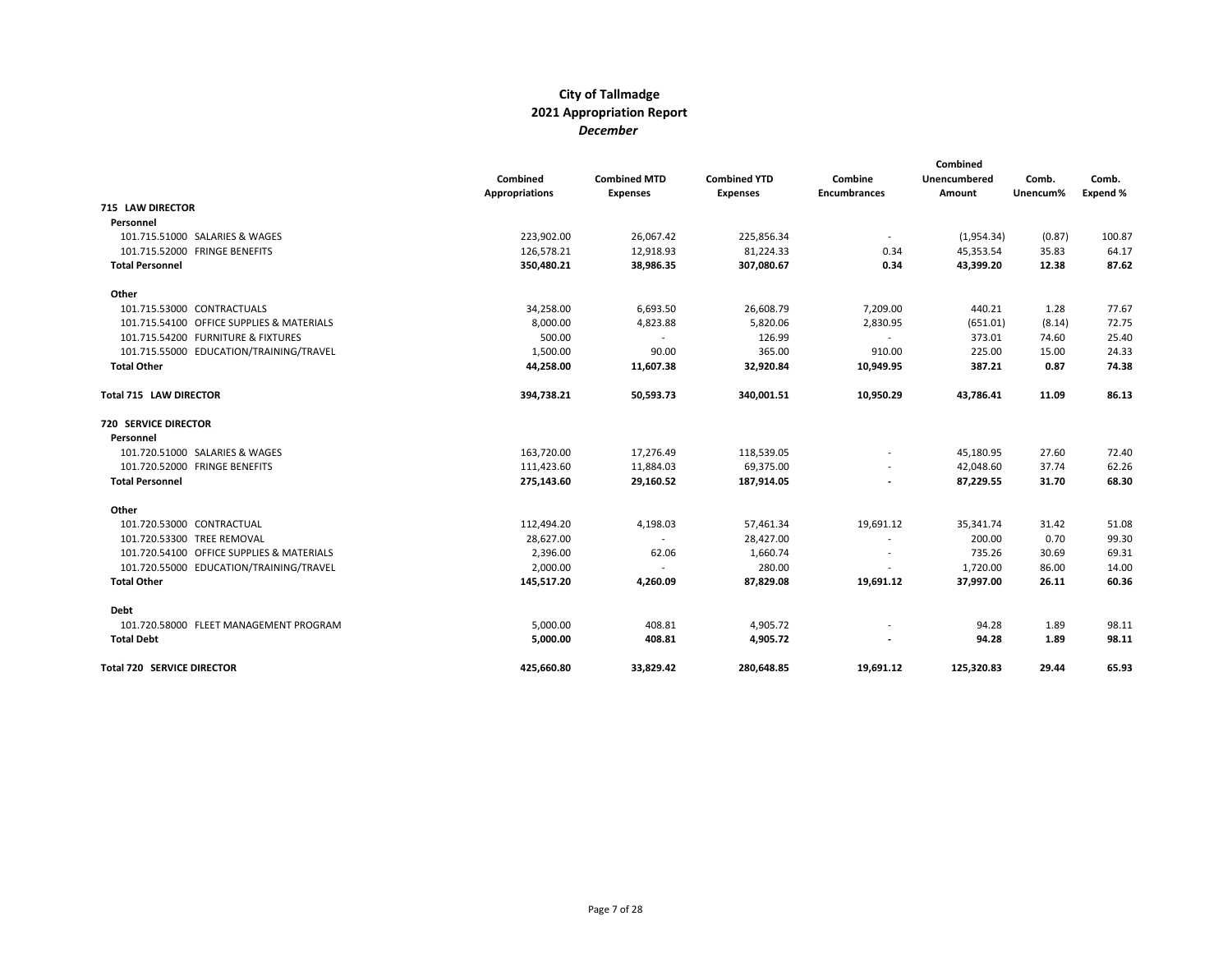|                                                    | Combined<br><b>Appropriations</b> | <b>Combined MTD</b><br><b>Expenses</b> | <b>Combined YTD</b><br><b>Expenses</b> | Combine<br><b>Encumbrances</b> | Combined<br>Unencumbered<br>Amount | Comb.<br>Unencum% | Comb.<br>Expend % |
|----------------------------------------------------|-----------------------------------|----------------------------------------|----------------------------------------|--------------------------------|------------------------------------|-------------------|-------------------|
| <b>723 MANAGER OF INFORMATION SYSTEMS</b>          |                                   |                                        |                                        |                                |                                    |                   |                   |
| Personnel                                          |                                   |                                        |                                        |                                |                                    |                   |                   |
| 101.723.51000 SALARIES & WAGES                     | 144,640.00                        | 13,938.58                              | 141,849.05                             |                                | 2,790.95                           | 1.93              | 98.07             |
| 101.723.52000 FRINGE BENEFITS                      | 57,848.73                         | 9,172.30                               | 58,958.47                              | 0.06                           | (1, 109.80)                        | (1.92)            | 101.92            |
| <b>Total Personnel</b>                             | 202,488.73                        | 23,110.88                              | 200,807.52                             | 0.06                           | 1,681.15                           | 0.83              | 99.17             |
| Other                                              |                                   |                                        |                                        |                                |                                    |                   |                   |
| 101.723.53000 CONTRACTUAL SERVICES                 | 334,480.77                        | 19,290.56                              | 214,751.23                             | 40,329.21                      | 79,400.33                          | 23.74             | 64.20             |
| 101.723.54400 EQUIPMENT                            | 141,916.43                        | 1,652.44                               | 61,308.19                              | 78,171.02                      | 2,437.22                           | 1.72              | 43.20             |
| 101.723.54500 TECHNOLOGY UPDATES                   | 6,000.00                          | 54.99                                  | 3,936.83                               | $\sim$                         | 2,063.17                           | 34.39             | 65.61             |
| 101.723.55000 EDUCATION/TRAINING/TRAVEL            | 5,000.00                          |                                        | 366.15                                 | 833.85                         | 3,800.00                           | 76.00             | 7.32              |
| 101.723.56100 BUILDING MAINT. & UTILITIES(TELECOM) | 195,232.10                        | 2,442.42                               | 236,488.43                             | 46,061.66                      | (87, 317.99)                       | (44.73)           | 121.13            |
| <b>Total Other</b>                                 | 682,629.30                        | 23,440.41                              | 516,850.83                             | 165,395.74                     | 382.73                             | 0.06              | 75.71             |
| Capital Outlay                                     |                                   |                                        |                                        |                                |                                    |                   |                   |
| 101.723.57000 CAPITAL OUTLAY/SOFTWARE PURCHASES    | 90,000.00                         | 6,385.96                               | 78,277.33                              | 8,997.00                       | 2,725.67                           | 3.03              | 86.97             |
| <b>Total Capital Outlay</b>                        | 90,000.00                         | 6,385.96                               | 78,277.33                              | 8,997.00                       | 2,725.67                           | 3.03              | 86.97             |
| Total 723 MANAGER OF INFORMATION SYSTEMS           | 975,118.03                        | 52,937.25                              | 795,935.68                             | 174,392.80                     | 4,789.55                           | 0.49              | 81.62             |
| 725 LEGISLATIVE                                    |                                   |                                        |                                        |                                |                                    |                   |                   |
| Personnel                                          |                                   |                                        |                                        |                                |                                    |                   |                   |
| 101.725.51000 SALARIES & WAGES                     | 160,679.00                        | 17,684.07                              | 153,284.06                             | $\overline{\phantom{a}}$       | 7,394.94                           | 4.60              | 95.40             |
| 101.725.52000 FRINGE BENEFITS                      | 51,795.03                         | 7,768.79                               | 49,242.20                              | 0.04                           | 2,552.79                           | 4.93              | 95.07             |
| <b>Total Personnel</b>                             | 212,474.03                        | 25,452.86                              | 202,526.26                             | 0.04                           | 9,947.73                           | 4.68              | 95.32             |
| Other                                              |                                   |                                        |                                        |                                |                                    |                   |                   |
| 101.725.53000 CONTRACTUALS                         | 19,091.59                         | $\overline{\phantom{a}}$               | 15,066.44                              | 233.06                         | 3,792.09                           | 19.86             | 78.92             |
| 101.725.54100 OFFICE SUPPLIES                      | 3,500.00                          | 102.01                                 | 869.70                                 | 464.18                         | 2,166.12                           | 61.89             | 24.85             |
| 101.725.54200 FURNITURE & FIXTURES                 | 2,400.00                          | $\overline{\phantom{a}}$               | 420.00                                 | 2,626.00                       | (646.00)                           | (26.92)           | 17.50             |
| 101.725.55000 EDUCATION/TRAINING/TRAVEL            | 1,000.00                          | $\overline{\phantom{a}}$               | 85.00                                  | $\overline{\phantom{a}}$       | 915.00                             | 91.50             | 8.50              |
| <b>Total Other</b>                                 | 25,991.59                         | 102.01                                 | 16,441.14                              | 3,323.24                       | 6,227.21                           | 23.96             | 63.26             |
| <b>Total 725 LEGISLATIVE</b>                       | 238.465.62                        | 25,554.87                              | 218,967.40                             | 3,323.28                       | 16.174.94                          | 6.78              | 91.82             |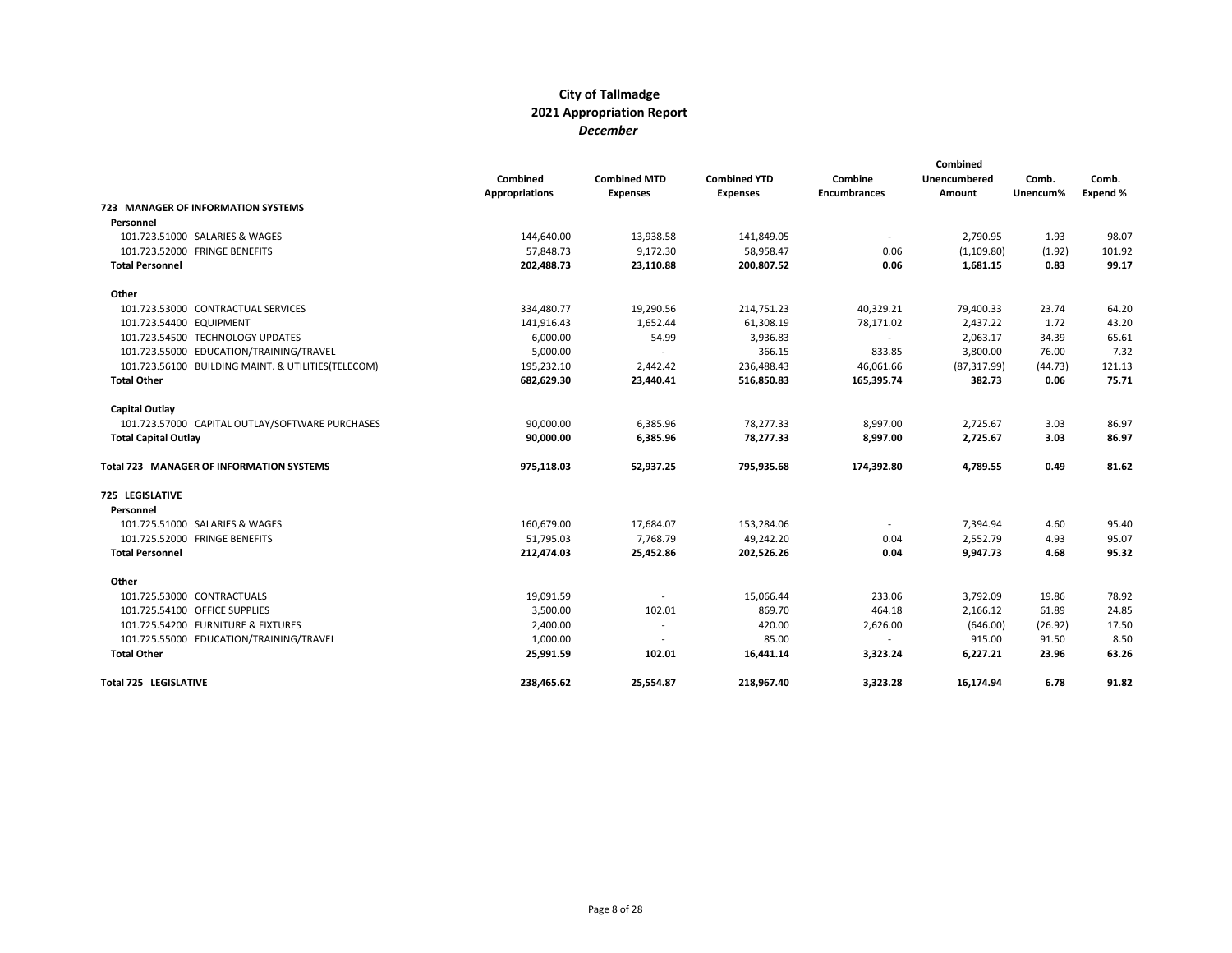|                                                        | Combined<br><b>Appropriations</b> | <b>Combined MTD</b><br><b>Expenses</b> | <b>Combined YTD</b><br><b>Expenses</b> | Combine<br><b>Encumbrances</b> | Combined<br>Unencumbered<br>Amount | Comb.<br>Unencum% | Comb.<br>Expend % |
|--------------------------------------------------------|-----------------------------------|----------------------------------------|----------------------------------------|--------------------------------|------------------------------------|-------------------|-------------------|
| <b>735 CIVIL SERVICE</b>                               |                                   |                                        |                                        |                                |                                    |                   |                   |
| Personnel                                              |                                   |                                        |                                        |                                |                                    |                   |                   |
| 101.735.51000 SALARIES & WAGES                         | 26,391.00                         | 2,840.11                               | 25,290.63                              |                                | 1,100.37                           | 4.17              | 95.83             |
| 101.735.52000 FRINGE BENEFITS                          | 4,605.00                          | 711.21                                 | 4,309.48                               |                                | 295.52                             | 6.42              | 93.58             |
| <b>Total Personnel</b>                                 | 30,996.00                         | 3,551.32                               | 29,600.11                              |                                | 1,395.89                           | 4.50              | 95.50             |
| Other                                                  |                                   |                                        |                                        |                                |                                    |                   |                   |
| 101.735.53000 CONTRACTUAL SERVICES                     | 750.00                            | $\sim$                                 | 571.96                                 |                                | 178.04                             | 23.74             | 76.26             |
| 101.735.54100 OFFICE SUPPLIES & MATERIALS              | 750.00                            | 194.99                                 | 194.99                                 |                                | 555.01                             | 74.00             | 26.00             |
| 101.735.54200 FURNITURE & FIXTURES                     | 300.00                            | $\overline{\phantom{a}}$               | $\sim$                                 |                                | 300.00                             | 100.00            |                   |
| 101.735.54300 OPERATIONAL SUPPLIES                     | 1,300.00                          | $\overline{\phantom{a}}$               | 772.99                                 |                                | 527.01                             | 40.54             | 59.46             |
| 101.735.54400 EQUIPMENT                                | 200.00                            | $\overline{\phantom{a}}$               | $\sim$                                 |                                | 200.00                             | 100.00            |                   |
| <b>Total Other</b>                                     | 3,300.00                          | 194.99                                 | 1,539.94                               |                                | 1,760.06                           | 53.34             | 46.66             |
| Total 735 CIVIL SERVICE                                | 34,296.00                         | 3,746.31                               | 31,140.05                              |                                | 3,155.95                           | 9.20              | 90.80             |
| 740 MAINTENANCE                                        |                                   |                                        |                                        |                                |                                    |                   |                   |
| Personnel                                              |                                   |                                        |                                        |                                |                                    |                   |                   |
| 101.740.51000 SALARIES & WAGES                         | 41,969.00                         | 4,771.20                               | 41,528.96                              | $\overline{\phantom{a}}$       | 440.04                             | 1.05              | 98.95             |
| 101.740.52000 FRINGE BENEFITS                          | 31,833.03                         | 4,827.20                               | 31,961.73                              | 23.01                          | (151.71)                           | (0.48)            | 100.40            |
| <b>Total Personnel</b>                                 | 73,802.03                         | 9,598.40                               | 73,490.69                              | 23.01                          | 288.33                             | 0.39              | 99.58             |
| Other                                                  |                                   |                                        |                                        |                                |                                    |                   |                   |
| 101.740.53000 CONTRACTUAL SERVICES                     | 55,530.00                         | 5,568.26                               | 50,942.49                              | 641.50                         | 3,946.01                           | 7.11              | 91.74             |
| 101.740.54100 OFFICE SUPPLIES                          | 3,572.00                          | $\sim$                                 | 5,200.00                               | $\overline{\phantom{a}}$       | (1,628.00)                         | (45.58)           | 145.58            |
| 101.740.54300 OPERATIONAL SUPPLIES                     | 6,000.00                          | 39.77                                  | 3,663.26                               |                                | 2,336.74                           | 38.95             | 61.05             |
| 101.740.54400 EQUIPMENT                                | 2,000.00                          | $\sim$                                 | $\sim$                                 |                                | 2,000.00                           | 100.00            | $\sim$            |
| 101.740.56100 BUILDING MAINT, & UTILITIES              | 49,700.72                         | 8,903.47                               | 53,307.49                              | 3,711.00                       | (7, 317, 77)                       | (14.72)           | 107.26            |
| 101.740.56110 BULDING MAINT. & UTILITIES SOUTHWEST AVE | 10,250.00                         | 461.25                                 | 10,763.78                              | 495.00                         | (1,008.78)                         | (9.84)            | 105.01            |
| 101.740.56200 MAINT. & REPAIR OF VEHICLES              | 16,000.00                         | 597.14                                 | 10,254.32                              | $\overline{\phantom{a}}$       | 5,745.68                           | 35.91             | 64.09             |
| 101.740.56900 REDUCTION OF PRIOR YEAR EXPENDITURE      | $\sim$                            | $\sim$                                 | (9,855.70)                             |                                | 9,855.70                           | 100.00            |                   |
| <b>Total Other</b>                                     | 143,052.72                        | 15,569.89                              | 124,275.64                             | 4,847.50                       | 13,929.58                          | 9.74              | 86.87             |
| <b>Total 740 MAINTENANCE</b>                           | 216.854.75                        | 25,168.29                              | 197.766.33                             | 4,870.51                       | 14,217.91                          | 6.56              | 91.20             |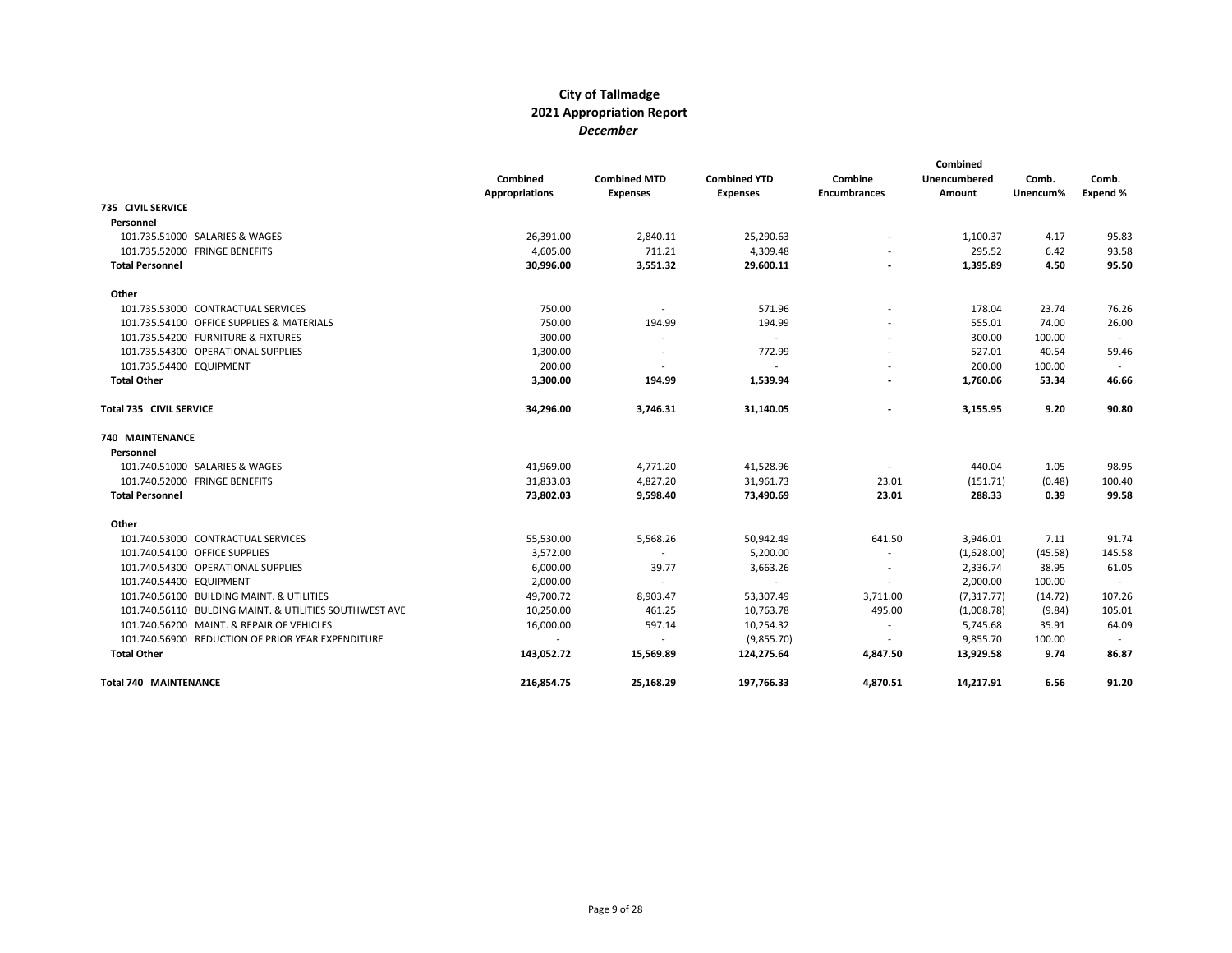|                                           |                       |                          |                     |                          | Combined     |            |          |
|-------------------------------------------|-----------------------|--------------------------|---------------------|--------------------------|--------------|------------|----------|
|                                           | Combined              | <b>Combined MTD</b>      | <b>Combined YTD</b> | Combine                  | Unencumbered | Comb.      | Comb.    |
|                                           | <b>Appropriations</b> | <b>Expenses</b>          | <b>Expenses</b>     | <b>Encumbrances</b>      | Amount       | Unencum%   | Expend % |
| 750 GENERAL ADMINISTRATION                |                       |                          |                     |                          |              |            |          |
| Other                                     |                       |                          |                     |                          |              |            |          |
| 101.750.55001 EMPLOYEE WELLNESS PROGRAM   | 18,230.76             | 1,757.34                 | 18,165.79           |                          | 64.97        | 0.36       | 99.64    |
| 101.750.56500 RECYCLE GRANT               | 120.00                | 120.00                   | 1,500.00            | 120.00                   | (1,500.00)   | (1,250.00) | 1,250.00 |
| 101.750.56510 PROPERTY TAX                | 15,000.00             | $\overline{\phantom{a}}$ | 20,006.57           | $\overline{\phantom{a}}$ | (5,006.57)   | (33.38)    | 133.38   |
| 101.750.56520 DISTRICT HEALTH             | 139,500.00            | $\overline{a}$           | 139,377.07          |                          | 122.93       | 0.09       | 99.91    |
| 101.750.56540 ELECTION EXPENSE            | 3,000.00              |                          | 22,454.57           | $\overline{\phantom{a}}$ | (19, 454.57) | (648.49)   | 748.49   |
| 101.750.56550 STATE EXAMINERS             | 113,789.00            |                          | 48,089.00           | 49,100.00                | 16,600.00    | 14.59      | 42.26    |
| 101.750.56560 AUDITOR & TREASURER FEE     | 15,000.00             |                          | 17,097.84           | $\overline{a}$           | (2,097.84)   | (13.99)    | 113.99   |
| 101.750.56565 STATE ADMIN.FEE             | 500.00                | $\overline{a}$           | $\sim$              |                          | 500.00       | 100.00     | $\sim$   |
| 101.750.56570 CONTINGENCIES               | 1,000.00              |                          |                     |                          | 1,000.00     | 100.00     |          |
| 101.750.56575 CITY EVENTS                 | 12,659.06             |                          | 2,258.20            |                          | 10,400.86    | 82.16      | 17.84    |
| 101.750.56577 CITY LEGAL EXPENSES         | 78,921.90             | 4,346.00                 | 99,456.65           | 19,169.30                | (39,704.05)  | (50.31)    | 126.02   |
| 101.750.56580 EMERGENCY MANAGEMENT AGENCY | 9,800.00              | $\overline{\phantom{a}}$ | 9,645.35            | $\blacksquare$           | 154.65       | 1.58       | 98.42    |
| 101.750.56800 INCOME TAX REFUNDS/TALL     | 190,000.00            | 888.95                   | 125,934.64          | 28,047.78                | 36,017.58    | 18.96      | 66.28    |
| 101.750.56801 INC.TAX REFUNDS/BRIMFIELD   | 5,000.00              | 10.76                    | 33,878.28           |                          | (28, 878.28) | (577.57)   | 677.57   |
| 101.750.56810 JEDZ/TALL. ZONE             | 290,000.00            | $\overline{\phantom{a}}$ | 309,139.52          | $\overline{\phantom{a}}$ | (19, 139.52) | (6.60)     | 106.60   |
| 101.750.56814 EMERGENCY MANAGEMENT PLAN   | 11,000.00             | $\overline{\phantom{a}}$ | 11,066.40           | 4,000.00                 | (4,066.40)   | (36.97)    | 100.60   |
| 101.750.56820 DEMOLITION GRANT PROGRAM    | 15,000.00             | $\overline{\phantom{a}}$ | 15,000.00           | $\overline{\phantom{a}}$ | $\sim$       | $\sim$     | 100.00   |
| 101.750.56821 NEW JOBS PROGRAM            | 48,000.00             | $\overline{\phantom{a}}$ | $\sim$              | $\overline{\phantom{a}}$ | 48,000.00    | 100.00     | $\sim$   |
| 101.750.56822 BANK SERVICE CHARGES        | 40,000.00             | 2,549.90                 | 32,582.72           |                          | 7,417.28     | 18.54      | 81.46    |
| <b>Total Other</b>                        | 1,006,520.72          | 9,672.95                 | 905,652.60          | 100,437.08               | 431.04       | 0.04       | 89.98    |
| <b>Total 750 GENERAL ADMINISTRATION</b>   | 1,006,520.72          | 9,672.95                 | 905,652.60          | 100,437.08               | 431.04       | 0.04       | 89.98    |
| <b>765 HISTORICAL CHURCH</b>              |                       |                          |                     |                          |              |            |          |
| Personnel                                 |                       |                          |                     |                          |              |            |          |
| 101.765.51000 SALARIES & WAGES            | 10,390.00             | 1,195.06                 | 6,649.92            |                          | 3,740.08     | 36.00      | 64.00    |
| 101.765.52000 FRINGE BENEFITS             | 1,813.00              | 208.18                   | 997.01              |                          | 815.99       | 45.01      | 54.99    |
| <b>Total Personnel</b>                    | 12,203.00             | 1,403.24                 | 7,646.93            |                          | 4,556.07     | 37.34      | 62.66    |
| Other                                     |                       |                          |                     |                          |              |            |          |
| 101.765.53000 CONTRACTUAL SERVICES        | 2,000.00              |                          | 406.19              |                          | 1,593.81     | 79.69      | 20.31    |
| 101.765.54300 OPERATIONAL SUPPLIES        | 250.00                | $\overline{\phantom{a}}$ | 166.06              |                          | 83.94        | 33.58      | 66.42    |
| 101.765.56100 BUILDING MAINT. & UTILITIES | 5,123.78              | 449.51                   | 3,629.26            |                          | 1,494.52     | 29.17      | 70.83    |
| 101.765.56800 REFUNDS                     | 500.00                | $\sim$                   | 1,575.00            |                          | (1,075.00)   | (215.00)   | 315.00   |
| <b>Total Other</b>                        | 7,873.78              | 449.51                   | 5,776.51            |                          | 2,097.27     | 26.64      | 73.36    |
| <b>Total 765 HISTORICAL CHURCH</b>        | 20,076.78             | 1,852.75                 | 13,423.44           |                          | 6,653.34     | 33.14      | 66.86    |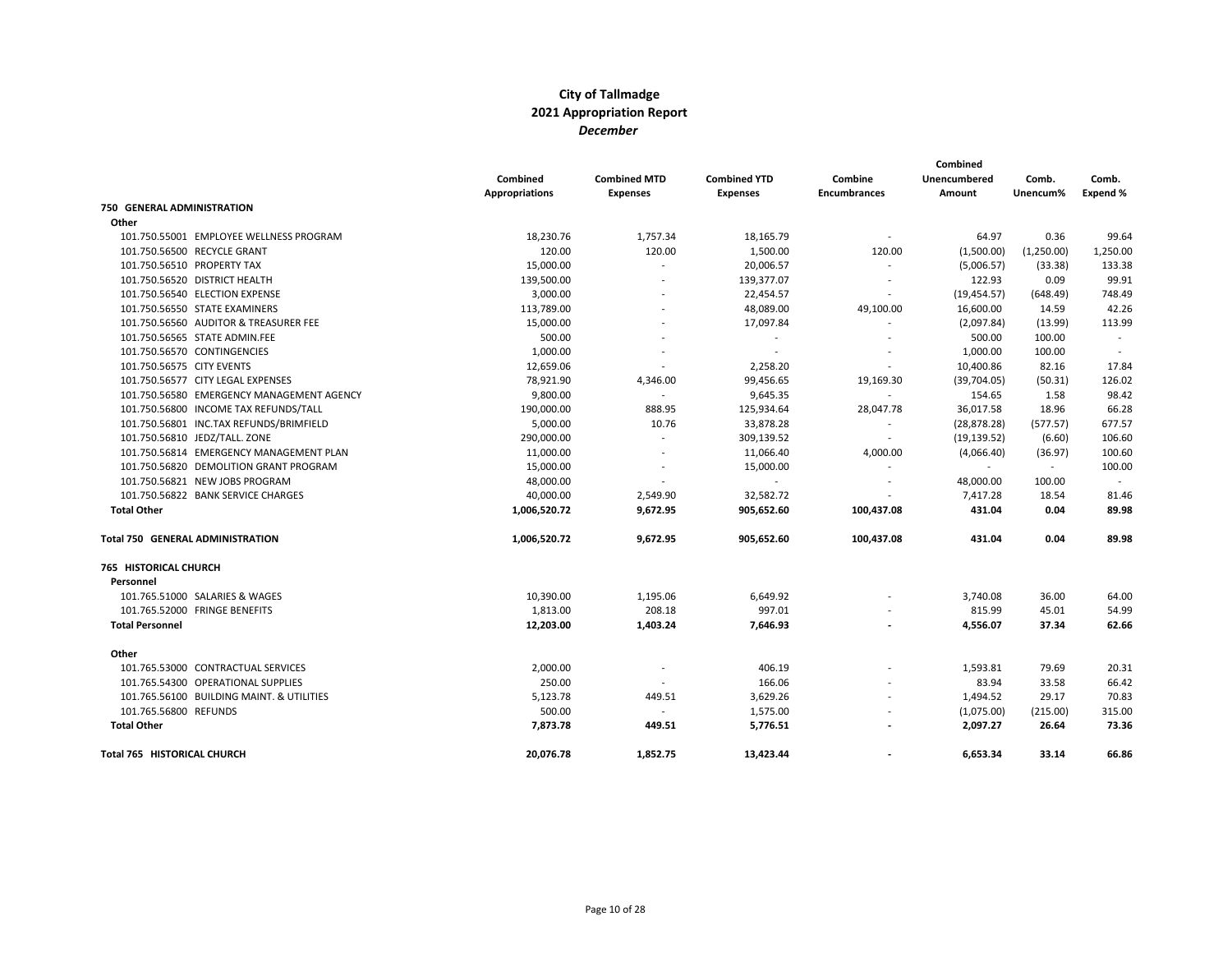|                                                                  |                       |                          |                     |                          | Combined     |                          |          |
|------------------------------------------------------------------|-----------------------|--------------------------|---------------------|--------------------------|--------------|--------------------------|----------|
|                                                                  | Combined              | <b>Combined MTD</b>      | <b>Combined YTD</b> | Combine                  | Unencumbered | Comb.                    | Comb.    |
|                                                                  | <b>Appropriations</b> | <b>Expenses</b>          | <b>Expenses</b>     | <b>Encumbrances</b>      | Amount       | Unencum%                 | Expend % |
| 999 TRANSFERS                                                    |                       |                          |                     |                          |              |                          |          |
| Other                                                            |                       |                          |                     |                          |              |                          |          |
| 101.999.59204 ADVANCE TO SAFETY SERVICES INCOME TAX FUND         | 656,560.50            | $\overline{\phantom{a}}$ | 656,560.50          |                          |              |                          | 100.00   |
| 101.999.59280 ADVANCE TO TALLMADGE RESV. INCENTIVE DIST. FUND    | 72,516.30             | 25,000.00                | 72,516.30           |                          |              |                          | 100.00   |
| 101.999.59303 TRANSFER/ADVANCE TO FIRE STATION CONST. FUND       | 654,600.00            |                          | 654,600.00          |                          |              |                          | 100.00   |
| 101.999.59328 ADVANCE TO EAST AVE. IMPROVEMENT FUND              | 500,000.00            |                          | 500,000.00          |                          |              | $\overline{a}$           | 100.00   |
| 101.999.59350 ADVANCE TO FEMA MITIGATION GRANT FUND              | 189,448.00            |                          | 189,448.00          |                          |              | $\overline{\phantom{0}}$ | 100.00   |
| 101.999.59790 TRANSFER TO UPSON RASP HISTORICAL PRESERVATION FUN | 1,500.00              |                          | 1,500.00            |                          |              |                          | 100.00   |
| 101.999.59902 TRANSFER TO FIRE & EMS FUND                        | 970,000.00            | 60,000.00                | 970,000.00          |                          |              | $\sim$                   | 100.00   |
| 101.999.59907 TRANSFER TO SMR                                    | 2,027,104.00          | 132,000.00               | 2,027,104.00        |                          |              | $\overline{\phantom{a}}$ | 100.00   |
| 101.999.59910 TRANSFER/ADVANCE TO COMMUNITY DEV                  | 39,345.00             |                          | 29,345.00           |                          | 10,000.00    | 25.42                    | 74.58    |
| 101.999.59919 TRANS TO GEN INFRA RES                             | 30,000.00             |                          | 30,000.00           |                          |              | $\overline{\phantom{a}}$ | 100.00   |
| 101.999.59920 TRANSFER TO BOND RETIREMENT                        | 875,000.00            |                          | 875,000.00          |                          |              | $\overline{a}$           | 100.00   |
| 101.999.59994 TRANSFER TO POLICE PENSION                         | 279,895.00            |                          | 279,895.00          |                          |              | $\overline{\phantom{a}}$ | 100.00   |
| <b>Total Other</b>                                               | 6,295,968.80          | 217,000.00               | 6,285,968.80        |                          | 10,000.00    | 0.16                     | 99.84    |
| <b>Total 999 TRANSFERS</b>                                       | 6,295,968.80          | 217,000.00               | 6,285,968.80        |                          | 10,000.00    | 0.16                     | 99.84    |
| Total 101 GENERAL FUND                                           | 18,880,423.50         | 1,370,817.49             | 17,027,543.67       | 538,194.73               | 1,314,685.10 | 6.96                     | 90.19    |
| 202 FIRE/EMS LEVY FUND                                           |                       |                          |                     |                          |              |                          |          |
| <b>105 FIRE</b>                                                  |                       |                          |                     |                          |              |                          |          |
| Personnel                                                        |                       |                          |                     |                          |              |                          |          |
| 202.105.51000 SALARIES & WAGES                                   | 2,495,964.00          | 279,619.42               | 2,451,469.23        | $\overline{\phantom{a}}$ | 44,494.77    | 1.78                     | 98.22    |
| 202.105.52000 FRINGE BENEFITS                                    | 932,761.85            | 134,493.85               | 884,755.74          | 0.60                     | 48,005.51    | 5.15                     | 94.85    |
| <b>Total Personnel</b>                                           | 3,428,725.85          | 414,113.27               | 3,336,224.97        | 0.60                     | 92,500.28    | 2.70                     | 97.30    |
| Other                                                            |                       |                          |                     |                          |              |                          |          |
| 202.105.53000 CONTRACTUAL SERVICES                               | 150,311.46            | 15,647.75                | 139,029.95          | 7,040.11                 | 4,241.40     | 2.82                     | 92.49    |
| 202.105.54100 OFFICE SUPPLIES & MATERIALS                        | 5,155.00              | 198.88                   | 2,502.90            | $\overline{\phantom{a}}$ | 2,652.10     | 51.45                    | 48.55    |
| 202.105.54200 FURNITURE & FIXTURES                               | 3,072.28              |                          | 2,200.76            |                          | 871.52       | 28.37                    | 71.63    |
| 202.105.54300 OPERATIONAL SUPPLIES                               | 35,890.23             | 1,770.14                 | 29,082.57           | 2,081.97                 | 4,725.69     | 13.17                    | 81.03    |
| 202.105.54400 EQUIPMENT                                          | 46,897.13             | $\overline{\phantom{a}}$ | 47,160.85           | 225.00                   | (488.72)     | (1.04)                   | 100.56   |
| 202.105.55000 EDUCATION/TRAINING/TRAVEL                          | 27,070.00             | 154.39                   | 14,325.70           | 3,814.22                 | 8,930.08     | 32.99                    | 52.92    |
| 202.105.56100 BUILDING MAINT. & UTILITIES                        | 60,320.85             | 6,402.63                 | 48,707.05           | 2,477.69                 | 9,136.11     | 15.15                    | 80.75    |
| 202.105.56200 MAINT. & REPAIR VEHICLES                           | 67,432.99             | 7,060.11                 | 73,972.02           | $\overline{\phantom{a}}$ | (6,539.03)   | (9.70)                   | 109.70   |
| 202.105.56560 AUDITOR & TREASURER FEE                            | 23,000.00             | $\overline{\phantom{a}}$ | 23,504.99           |                          | (504.99)     | (2.20)                   | 102.20   |
| 202.105.56565 STATE ADMIN.FEE                                    | 500.00                | $\overline{\phantom{a}}$ |                     |                          | 500.00       | 100.00                   | $\sim$   |
| 202.105.56900 REDUCTION OF PRIOR YEAR EXPENDITURE                |                       |                          | (2, 136.42)         |                          | 2,136.42     | 100.00                   |          |
| <b>Total Other</b>                                               | 419.649.94            | 31.233.90                | 378,350.37          | 15,638.99                | 25,660.58    | 6.11                     | 90.16    |
| Total 105 FIRE                                                   | 3,848,375.79          | 445,347.17               | 3,714,575.34        | 15,639.59                | 118,160.86   | 3.07                     | 96.52    |
| Total 202 FIRE/EMS LEVY FUND                                     | 3,848,375.79          | 445,347.17               | 3,714,575.34        | 15,639.59                | 118,160.86   | 3.07                     | 96.52    |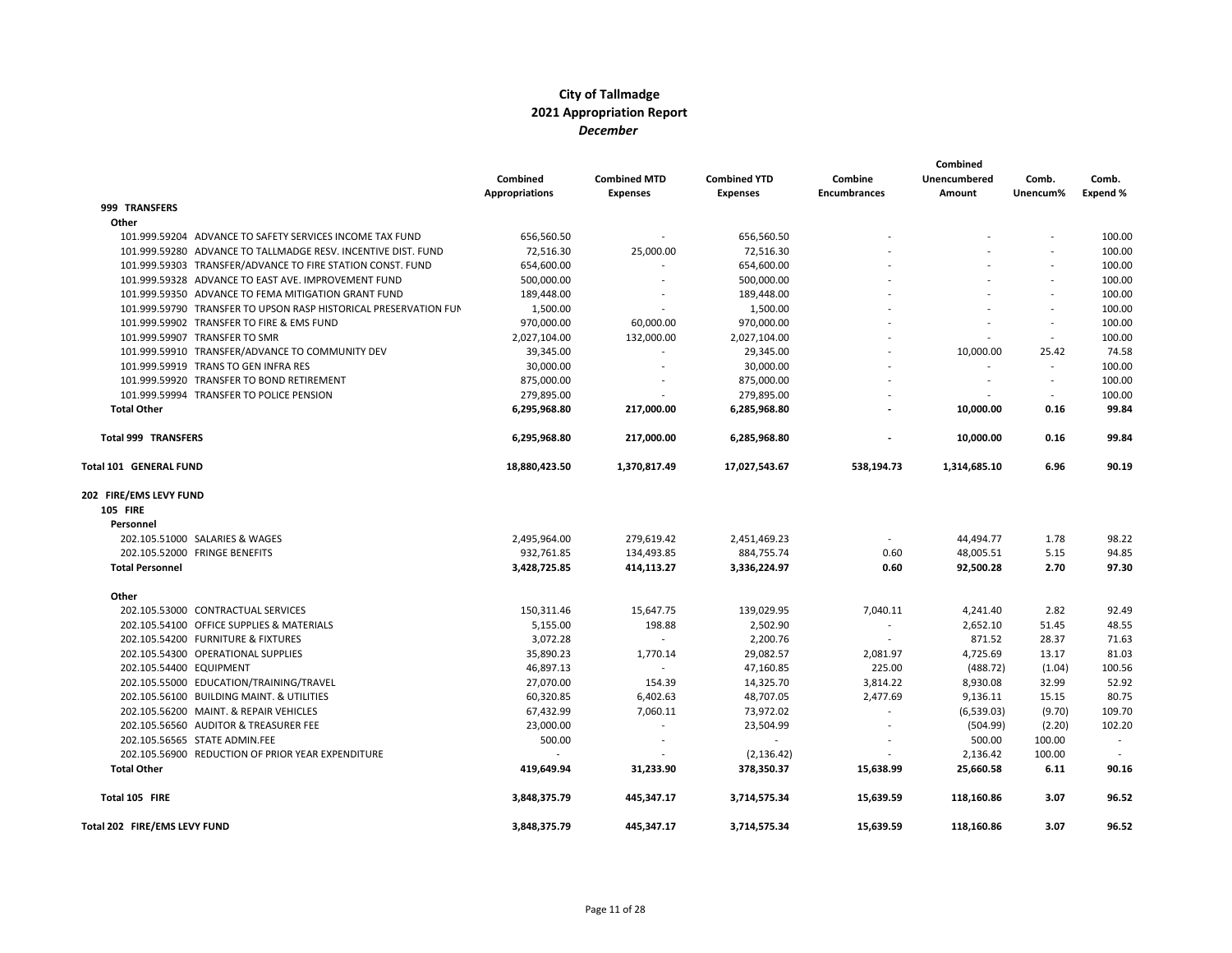|                                           | Combined<br><b>Appropriations</b> | <b>Combined MTD</b><br><b>Expenses</b> | <b>Combined YTD</b><br><b>Expenses</b> | Combine<br><b>Encumbrances</b> | Combined<br>Unencumbered<br>Amount | Comb.<br>Unencum%        | Comb.<br>Expend % |
|-------------------------------------------|-----------------------------------|----------------------------------------|----------------------------------------|--------------------------------|------------------------------------|--------------------------|-------------------|
| 203 FIRE/EMS CAPITAL FUND                 |                                   |                                        |                                        |                                |                                    |                          |                   |
| <b>150 FIRE CAPITAL</b>                   |                                   |                                        |                                        |                                |                                    |                          |                   |
| Other                                     |                                   |                                        |                                        |                                |                                    |                          |                   |
| 203.150.57013 SQUAD LEASE 2018            | 42,000.00                         | $\overline{\phantom{a}}$               | 40,856.80                              |                                | 1,143.20                           | 2.72                     | 97.28             |
| 203.150.57016 LADDER TRUCK                | 60,000.00                         | 32,121.00                              | 60,217.93                              |                                | (217.93)                           | (0.36)                   | 100.36            |
| <b>Total Other</b>                        | 102,000.00                        | 32,121.00                              | 101,074.73                             |                                | 925.27                             | 0.91                     | 99.09             |
| Total 150 FIRE CAPITAL                    | 102,000.00                        | 32,121.00                              | 101,074.73                             | $\overline{a}$                 | 925.27                             | 0.91                     | 99.09             |
| Total 203 FIRE/EMS CAPITAL FUND           | 102,000.00                        | 32,121.00                              | 101,074.73                             |                                | 925.27                             | 0.91                     | 99.09             |
| 204 SAFETY SERVICES INCOME TAX FUND       |                                   |                                        |                                        |                                |                                    |                          |                   |
| 100 POLICE                                |                                   |                                        |                                        |                                |                                    |                          |                   |
| Other                                     |                                   |                                        |                                        |                                |                                    |                          |                   |
| 204.100.53300 DISPATCH SERVICES           | 495,851.00                        |                                        | 495,851.00                             |                                |                                    | $\overline{\phantom{a}}$ | 100.00            |
| 204.100.54400 POLICE EQUIPMENT            | 24,312.00                         | 2,689.74                               | 15,145.63                              | 8,646.45                       | 519.92                             | 2.14                     | 62.30             |
| <b>Total Other</b>                        | 520,163.00                        | 2,689.74                               | 510,996.63                             | 8,646.45                       | 519.92                             | 0.10                     | 98.24             |
| Total 100 POLICE                          | 520,163.00                        | 2,689.74                               | 510,996.63                             | 8,646.45                       | 519.92                             | 0.10                     | 98.24             |
| <b>105 FIRE</b>                           |                                   |                                        |                                        |                                |                                    |                          |                   |
| Other                                     |                                   |                                        |                                        |                                |                                    |                          |                   |
| 204.105.54400 FIRE EQUIPMENT              | 152,000.00                        | 1,961.53                               | 116,082.60                             | 35,696.00                      | 221.40                             | 0.15                     | 76.37             |
| <b>Total Other</b>                        | 152,000.00                        | 1,961.53                               | 116,082.60                             | 35,696.00                      | 221.40                             | 0.15                     | 76.37             |
| Total 105 FIRE                            | 152,000.00                        | 1,961.53                               | 116,082.60                             | 35,696.00                      | 221.40                             | 0.15                     | 76.37             |
| 131 POLICE CAPITAL                        |                                   |                                        |                                        |                                |                                    |                          |                   |
| Capital Outlay                            |                                   |                                        |                                        |                                |                                    |                          |                   |
| 204.131.57000 POLICE STATION IMPROVEMENTS | 357,000.00                        |                                        | 76,119.00                              | 276,624.00                     | 4,257.00                           | 1.19                     | 21.32             |
| 204.131.57001 POLICE CRUISER EQUIPMENT    | 27,800.00                         |                                        | 30,401.88                              | $\overline{\phantom{a}}$       | (2,601.88)                         | (9.36)                   | 109.36            |
| <b>Total Capital Outlay</b>               | 384,800.00                        |                                        | 106,520.88                             | 276,624.00                     | 1,655.12                           | 0.43                     | 27.68             |
| Debt                                      |                                   |                                        |                                        |                                |                                    |                          |                   |
| 204.131.58000 FLEET MANAGEMENT - POLICE   | 65,200.00                         | 4,634.46                               | 50,738.53                              | $\overline{a}$                 | 14,461.47                          | 22.18                    | 77.82             |
| <b>Total Debt</b>                         | 65,200.00                         | 4,634.46                               | 50,738.53                              |                                | 14,461.47                          | 22.18                    | 77.82             |
| <b>Total 131 POLICE CAPITAL</b>           | 450,000.00                        | 4,634.46                               | 157,259.41                             | 276,624.00                     | 16,116.59                          | 3.58                     | 34.95             |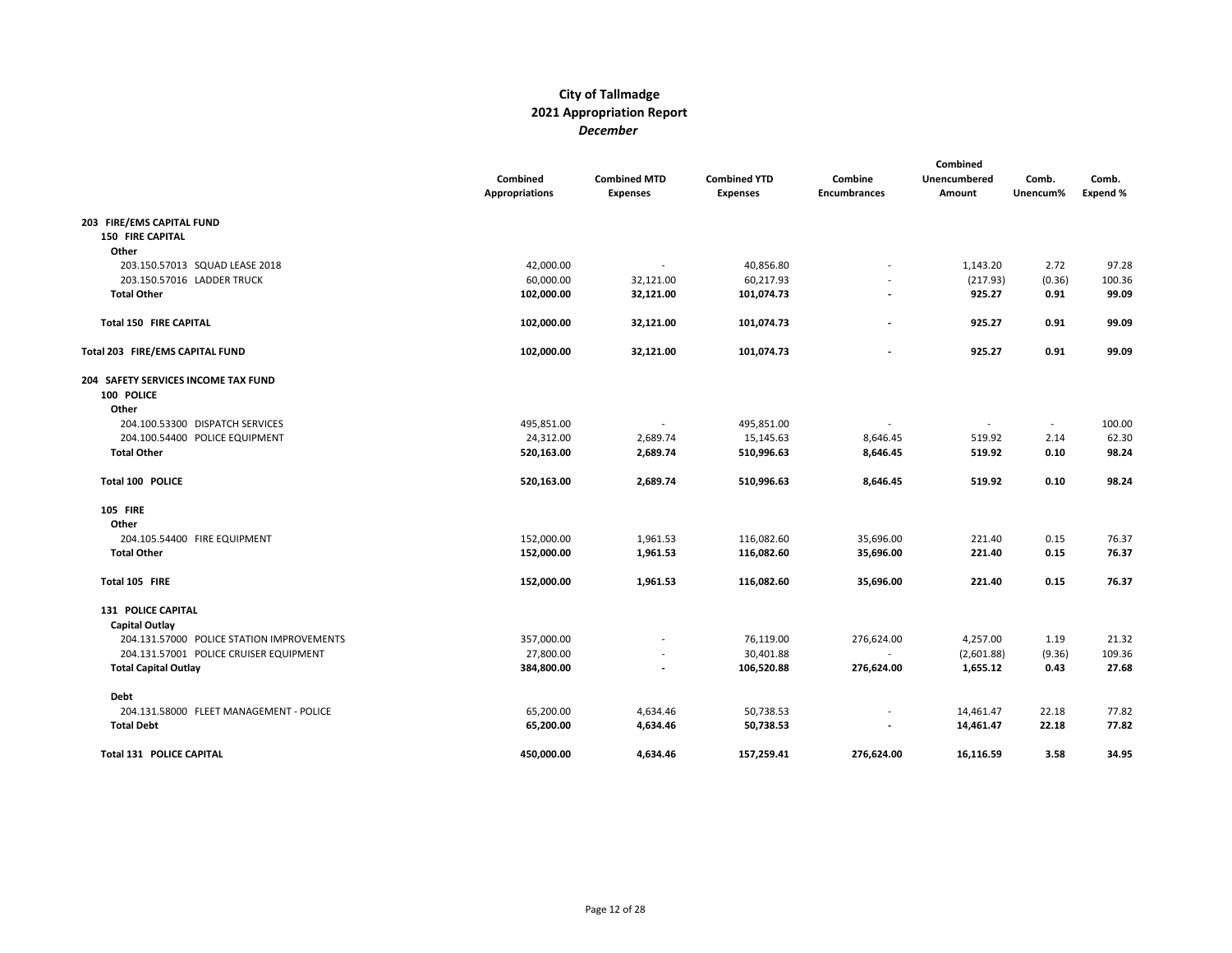|                                                         | Combined<br><b>Appropriations</b> | <b>Combined MTD</b><br><b>Expenses</b> | <b>Combined YTD</b><br><b>Expenses</b> | Combine<br><b>Encumbrances</b> | Combined<br>Unencumbered<br>Amount | Comb.<br>Unencum%        | Comb.<br>Expend % |
|---------------------------------------------------------|-----------------------------------|----------------------------------------|----------------------------------------|--------------------------------|------------------------------------|--------------------------|-------------------|
| <b>150 FIRE CAPITAL</b>                                 |                                   |                                        |                                        |                                |                                    |                          |                   |
| <b>Capital Outlay</b>                                   |                                   |                                        |                                        |                                |                                    |                          |                   |
| 204.150.57000 OVERDALE STATION IMPROVEMENTS             | 210,000.00                        | 2,117.18                               | 142,289.71                             | 67,710.29                      | $\sim$                             | $\sim$                   | 67.76             |
| 204.150.57001 JAWS OF LIFE                              | 50,000.00                         |                                        | 49,966.00                              |                                | 34.00                              | 0.07                     | 99.93             |
| <b>Total Capital Outlay</b>                             | 260,000.00                        | 2,117.18                               | 192,255.71                             | 67,710.29                      | 34.00                              | 0.01                     | 73.94             |
| <b>Debt</b>                                             |                                   |                                        |                                        |                                |                                    |                          |                   |
| 204.150.58000 FLEET MANAGEMENT - FIRE                   | 29,100.00                         | 2,443.15                               | 24,740.94                              | $\overline{a}$                 | 4,359.06                           | 14.98                    | 85.02             |
| 204.150.58001 MED UNIT LEASE PAYMENT                    | 45,000.00                         |                                        | 44,024.63                              |                                | 975.37                             | 2.17                     | 97.83             |
| <b>Total Debt</b>                                       | 74,100.00                         | 2,443.15                               | 68,765.57                              | $\overline{\phantom{0}}$       | 5,334.43                           | 7.20                     | 92.80             |
| <b>Total 150 FIRE CAPITAL</b>                           | 334,100.00                        | 4,560.33                               | 261,021.28                             | 67,710.29                      | 5,368.43                           | 1.61                     | 78.13             |
| 999 TRANSFERS                                           |                                   |                                        |                                        |                                |                                    |                          |                   |
| Other                                                   |                                   |                                        |                                        |                                |                                    |                          |                   |
| 204.999.59303 TRANSFER TO FIRE STATION CONST. FUND      | 250,000.00                        |                                        | 250,000.00                             |                                |                                    | $\overline{\phantom{a}}$ | 100.00            |
| 204.999.59420 TRANSFER TO DEBT SERVICE                  | 141,020.00                        |                                        | 141,020.00                             |                                | $\sim$                             | $\sim$                   | 100.00            |
| 204.999.59903 ADVANCE TO FIRE STATION CONSTRUCTION FUND | 406,560.50                        |                                        | 406,560.50                             |                                | $\sim$                             | $\sim$                   | 100.00            |
| <b>Total Other</b>                                      | 797,580.50                        |                                        | 797,580.50                             |                                | $\overline{a}$                     | $\overline{\phantom{a}}$ | 100.00            |
| <b>Total 999 TRANSFERS</b>                              | 797,580.50                        |                                        | 797,580.50                             |                                | $\blacksquare$                     | $\overline{\phantom{a}}$ | 100.00            |
| Total 204 SAFETY SERVICES INCOME TAX FUND               | 2,253,843.50                      | 13,846.06                              | 1,842,940.42                           | 388,676.74                     | 22,226.34                          | 0.99                     | 81.77             |
| 206 HIGHWAY FUND                                        |                                   |                                        |                                        |                                |                                    |                          |                   |
| 620 HIGHWAY<br>Personnel                                |                                   |                                        |                                        |                                |                                    |                          |                   |
| 206.620.51000 SALARIES & WAGES                          | 63,757.00                         | 7,153.15                               | 56,509.80                              | $\overline{\phantom{a}}$       | 7,247.20                           | 11.37                    | 88.63             |
| 206.620.52000 FRINGE BENEFITS                           | 36,960.40                         | 4,852.02                               | 32,996.06                              | 0.04                           | 3,964.30                           | 10.73                    | 89.27             |
| <b>Total Personnel</b>                                  | 100,717.40                        | 12,005.17                              | 89,505.86                              | 0.04                           | 11,211.50                          | 11.13                    | 88.87             |
| Total 620 HIGHWAY                                       | 100,717.40                        | 12,005.17                              | 89,505.86                              | 0.04                           | 11,211.50                          | 11.13                    | 88.87             |
| Total 206 HIGHWAY FUND                                  | 100,717.40                        | 12,005.17                              | 89,505.86                              | 0.04                           | 11,211.50                          | 11.13                    | 88.87             |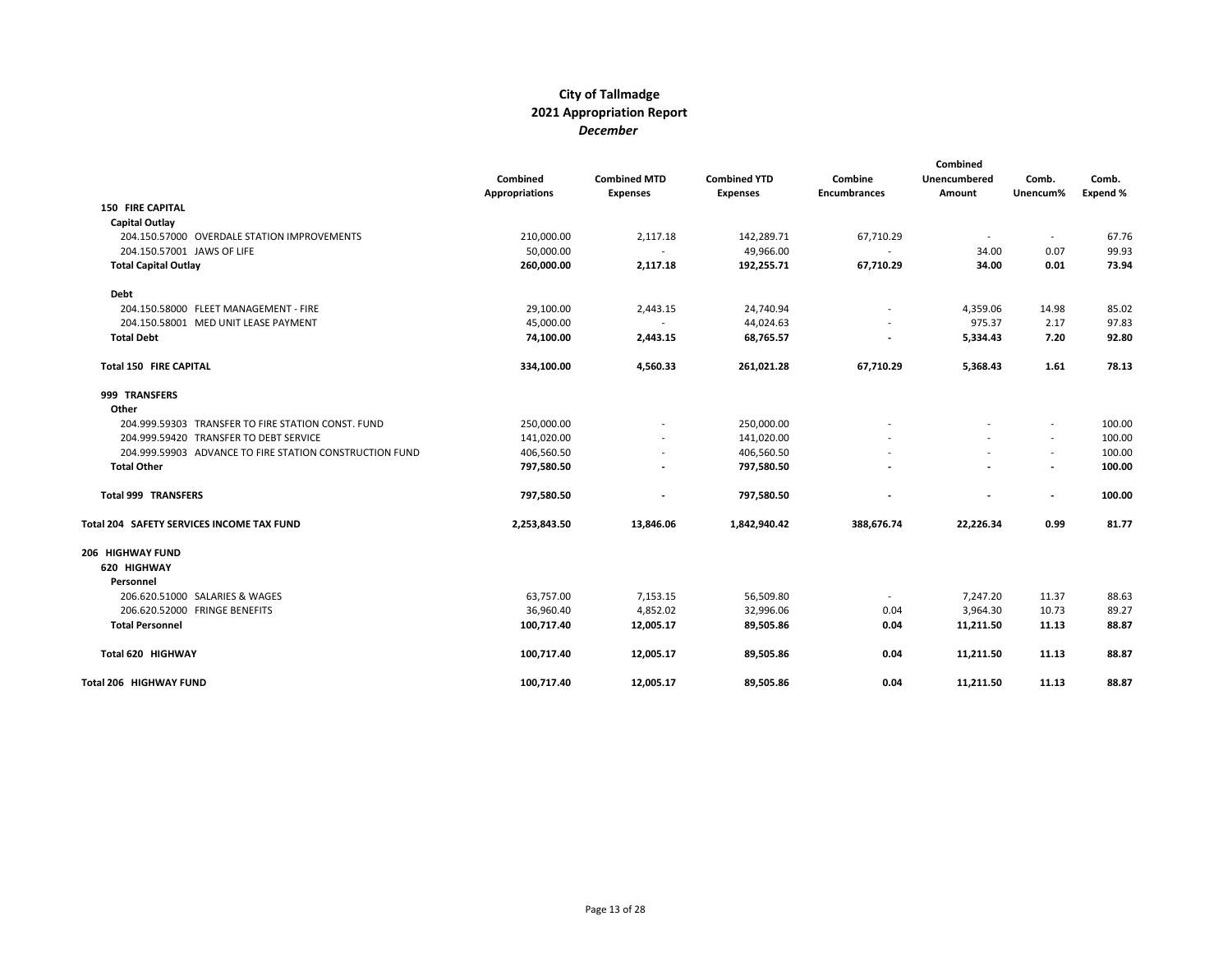|                                                   |                       |                          |                     | Combined            |              |          |          |
|---------------------------------------------------|-----------------------|--------------------------|---------------------|---------------------|--------------|----------|----------|
|                                                   | <b>Combined</b>       | <b>Combined MTD</b>      | <b>Combined YTD</b> | Combine             | Unencumbered | Comb.    | Comb.    |
|                                                   | <b>Appropriations</b> | <b>Expenses</b>          | <b>Expenses</b>     | <b>Encumbrances</b> | Amount       | Unencum% | Expend % |
| 207 STREET MAINTENANCE & REPAIR                   |                       |                          |                     |                     |              |          |          |
| 210 CEMETERY                                      |                       |                          |                     |                     |              |          |          |
| Personnel                                         |                       |                          |                     |                     |              |          |          |
| 207.210.51000 SALARIES & WAGES                    | 63,757.00             | 7,153.21                 | 56,510.29           | $\sim$              | 7,246.71     | 11.37    | 88.63    |
| 207.210.52000 FRINGE BENEFITS                     | 35,816.40             | 4,851.94                 | 32,995.76           | 0.04                | 2,820.60     | 7.88     | 92.12    |
| <b>Total Personnel</b>                            | 99,573.40             | 12,005.15                | 89,506.05           | 0.04                | 10,067.31    | 10.11    | 89.89    |
| Other                                             |                       |                          |                     |                     |              |          |          |
| 207.210.53000 CONTRACTUAL SERVICES                | 32,000.00             | 2,852.00                 | 27,516.47           |                     | 4,483.53     | 14.01    | 85.99    |
| 207.210.53200 INDIGENT BURIALS                    | 2,000.00              | $\sim$                   | $\sim$              |                     | 2,000.00     | 100.00   | $\sim$   |
| 207.210.54300 OPERATIONAL SUPPLIES                | 12,139.32             | $\sim$                   | 5,389.43            | 173.92              | 6,575.97     | 54.17    | 44.40    |
| 207.210.56100 BUILDING MAINT, & UTILITIES         | 3,092.18              | 299.43                   | 2,349.42            |                     | 742.76       | 24.02    | 75.98    |
| 207.210.56200 MAINT, & REPAIR VEHICLES            |                       | $\overline{\phantom{a}}$ | 439.99              |                     | (439.99)     | (100.00) | $\sim$   |
| 207.210.56300 CEMETERY BEAUTIFICATION             |                       |                          | 907.32              |                     | (907.32)     | (100.00) |          |
| 207.210.56800 REFUND OF SALE OF LOTS              | 2,000.00              | $\overline{\phantom{a}}$ | 6,500.00            |                     | (4,500.00)   | (225.00) | 325.00   |
| <b>Total Other</b>                                | 51,231.50             | 3,151.43                 | 43,102.63           | 173.92              | 7,954.95     | 15.53    | 84.13    |
| Total 210 CEMETERY                                | 150,804.90            | 15,156.58                | 132,608.68          | 173.96              | 18,022.26    | 11.95    | 87.93    |
| <b>305 PARK MAINTENANCE</b>                       |                       |                          |                     |                     |              |          |          |
| Personnel                                         |                       |                          |                     |                     |              |          |          |
| 207.305.51000 SALARIES & WAGES                    | 242,028.00            | 28,613.15                | 226,041.77          | $\sim$              | 15,986.23    | 6.61     | 93.39    |
| 207.305.52000 FRINGE BENEFITS                     | 141,673.61            | 19,407.80                | 131,981.44          | 0.15                | 9,692.02     | 6.84     | 93.16    |
| <b>Total Personnel</b>                            | 383,701.61            | 48,020.95                | 358,023.21          | 0.15                | 25,678.25    | 6.69     | 93.31    |
| Other                                             |                       |                          |                     |                     |              |          |          |
| 207.305.53000 CONTRACTUAL SERVICES                | 106,813.00            | 3,080.00                 | 83,062.65           |                     | 23,750.35    | 22.24    | 77.76    |
| 207.305.54300 OPERATIONAL SUPPLIES                | 25,000.00             | 154.64                   | 15,763.30           | 100.00              | 9,136.70     | 36.55    | 63.05    |
| 207.305.54400 EQUIPMENT                           | 4,500.00              | $\sim$                   | 740.99              | 4,322.40            | (563.39)     | (12.52)  | 16.47    |
| 207.305.56100 BUILDING MAINT. & UTILITIES         | 28,372.45             | 1,186.41                 | 13,049.18           | $\sim$              | 15,323.27    | 54.01    | 45.99    |
| 207.305.56300 CITY BEAUTIFICATION                 | 20,000.00             | $\sim$                   | 13,121.74           | 7,540.00            | (661.74)     | (3.31)   | 65.61    |
| 207.305.56900 REDUCTION OF PRIOR YEAR EXPENDITURE | $\sim$                | $\sim$                   | (4,720.40)          | $\sim$              | 4,720.40     | 100.00   |          |
| <b>Total Other</b>                                | 184,685.45            | 4,421.05                 | 121,017.46          | 11,962.40           | 51,705.59    | 28.00    | 65.53    |
| <b>Total 305 PARK MAINTENANCE</b>                 | 568,387.06            | 52,442.00                | 479,040.67          | 11,962.55           | 77,383.84    | 13.61    | 84.28    |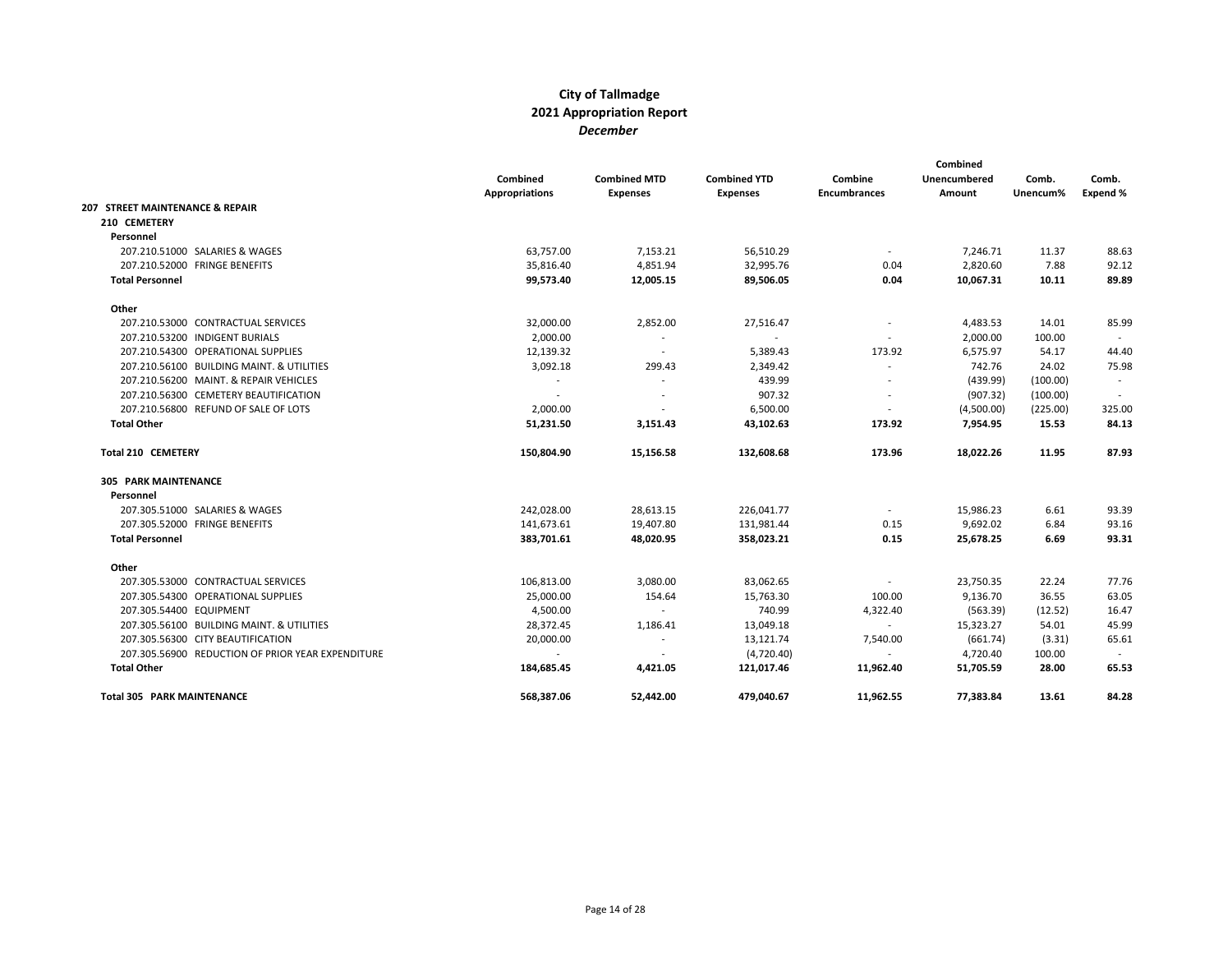|                                                   | Combined<br><b>Appropriations</b> | <b>Combined MTD</b><br><b>Expenses</b> | <b>Combined YTD</b><br><b>Expenses</b> | Combine<br><b>Encumbrances</b> | Combined<br>Unencumbered<br>Amount | Comb.<br>Unencum% | Comb.<br>Expend % |
|---------------------------------------------------|-----------------------------------|----------------------------------------|----------------------------------------|--------------------------------|------------------------------------|-------------------|-------------------|
| <b>600 STREET MAINTENANCE</b>                     |                                   |                                        |                                        |                                |                                    |                   |                   |
| Personnel                                         |                                   |                                        |                                        |                                |                                    |                   |                   |
| 207.600.51000 SALARIES & WAGES                    | 668,429.00                        | 80,116.47                              | 632,915.18                             | $\sim$                         | 35,513.82                          | 5.31              | 94.69             |
| 207.600.52000 FRINGE BENEFITS                     | 413,403.67                        | 55,383.18                              | 383,284.09                             | 0.44                           | 30,119.14                          | 7.29              | 92.71             |
| <b>Total Personnel</b>                            | 1,081,832.67                      | 135,499.65                             | 1,016,199.27                           | 0.44                           | 65,632.96                          | 6.07              | 93.93             |
| Other                                             |                                   |                                        |                                        |                                |                                    |                   |                   |
| 207.600.53000 CONTRACTUAL SERVICES                | 171,703.09                        | 20,595.84                              | 138,200.87                             | 3,278.00                       | 30,224.22                          | 17.60             | 80.49             |
| 207.600.53200 LEAF PROGRAM                        | 57,680.00                         | 38,114.99                              | 45,985.05                              | 18,948.65                      | (7, 253.70)                        | (12.58)           | 79.72             |
| 207.600.54100 OFFICE SUPPLIES & MATERIALS         | 1,500.00                          | $\overline{\phantom{a}}$               | 904.89                                 |                                | 595.11                             | 39.67             | 60.33             |
| 207.600.54200 FURNITURE & FIXTURES                | 2,000.00                          | $\sim$                                 | $\overline{\phantom{a}}$               | $\sim$                         | 2,000.00                           | 100.00            | $\sim$            |
| 207.600.54300 OPERATIONAL SUPPLIES                | 126,578.14                        | 1,096.92                               | 73,842.23                              | 3,106.00                       | 49,629.91                          | 39.21             | 58.34             |
| 207.600.54310 ROAD SALT                           | 204,835.53                        | $\sim$                                 | 117,476.42                             | 1,000.00                       | 86,359.11                          | 42.16             | 57.35             |
| 207.600.54400 EQUIPMENT                           | 38,013.00                         | 1,518.20                               | 33,791.84                              | 2,481.85                       | 1,739.31                           | 4.58              | 88.90             |
| 207.600.54410 SAFETY EQUIPMENT                    | 10,000.00                         | $\sim$                                 | 4,849.38                               | 3,080.29                       | 2,070.33                           | 20.70             | 48.49             |
| 207.600.55000 EDUCATION/TRAINING/TRAVEL           | 11,000.00                         | $\overline{\phantom{a}}$               | 3,014.74                               | 263.00                         | 7,722.26                           | 70.20             | 27.41             |
| 207.600.56100 BUILDING MAINT. & UTILITIES         | 77,151.40                         | 7,712.51                               | 65,166.69                              | 651.94                         | 11,332.77                          | 14.69             | 84.47             |
| 207.600.56200 MAINT. & REPAIR VEHICLES            | 195,161.40                        | 26,801.49                              | 217,131.66                             | 1,177.02                       | (23, 147.28)                       | (11.86)           | 111.26            |
| 207.600.56900 REDUCTION OF PRIOR YEAR EXPENDITURE |                                   | $\sim$                                 | (4,395.19)                             | $\blacksquare$                 | 4,395.19                           | 100.00            | $\sim$            |
| <b>Total Other</b>                                | 895,622.56                        | 95,839.95                              | 695,968.58                             | 33,986.75                      | 165,667.23                         | 18.50             | 77.71             |
| <b>Total 600 STREET MAINTENANCE</b>               | 1,977,455.23                      | 231,339.60                             | 1,712,167.85                           | 33,987.19                      | 231,300.19                         | 11.70             | 86.58             |
| <b>651 STREET CAPITAL OUTLAY</b>                  |                                   |                                        |                                        |                                |                                    |                   |                   |
| Capital Outlay                                    |                                   |                                        |                                        |                                |                                    |                   |                   |
| 207.651.57014 I-76/SR. 18 UPGRADE                 | 97,584.00                         |                                        |                                        | 97,584.00                      |                                    |                   |                   |
| 207.651.57016 EAST AVE CORRIDOR                   | 55,399.62                         |                                        | 55,399.62                              | $\overline{\phantom{a}}$       | $\sim$                             | $\sim$            | 100.00            |
| 207.651.57180 SIDEWALK MAINTENANCE & REPAIR       | 30,000.00                         |                                        | 78,755.30                              | $\overline{\phantom{a}}$       | (48, 755.30)                       | (162.52)          | 262.52            |
| 207.651.57296 PARK IMPROVEMENTS                   | 78,225.00                         |                                        | 18,695.00                              |                                | 59,530.00                          | 76.10             | 23.90             |
| 207.651.57320 SIGNALIZATION                       | 17,484.00                         |                                        | 9,099.00                               | $\overline{\phantom{a}}$       | 8,385.00                           | 47.96             | 52.04             |
| 207.651.57321 CROSS WALK SIGNALS                  | 30,000.00                         |                                        | $\sim$                                 | 31,930.00                      | (1,930.00)                         | (6.43)            |                   |
| 207.651.57330 CONCRETE MAINTENANCE AND REPAIR     | 90,000.00                         |                                        | 50,820.00                              |                                | 39,180.00                          | 43.53             | 56.47             |
| 207.651.57551 SERVICE CENTER IMPROVEMENTS         | 27,388.14                         | $\overline{\phantom{a}}$               | 27,388.14                              | $\overline{\phantom{a}}$       | $\sim$                             | $\sim$            | 100.00            |
| 207.651.57600 CRACK SEAL                          | 20,000.00                         | $\overline{a}$                         | 13,831.50                              |                                | 6,168.50                           | 30.84             | 69.16             |
| 207.651.57601 ASPHALT RESURFACING & REPAIR        | 724,604.00                        | 18,539.40                              | 592,072.96                             |                                | 132,531.04                         | 18.29             | 81.71             |
| 207.651.57602 PAVEMENT MARKING                    | 61,800.00                         | $\overline{a}$                         | 66,567.23                              | $\overline{\phantom{a}}$       | (4,767.23)                         | (7.71)            | 107.71            |
| 207.651.57608 CULVERT REPLACEMENT/REPAIR          | 110,500.00                        |                                        |                                        | 110,500.00                     |                                    | $\sim$            |                   |
| <b>Total Capital Outlay</b>                       | 1.342.984.76                      | 18.539.40                              | 912.628.75                             | 240.014.00                     | 190.342.01                         | 14.17             | 67.96             |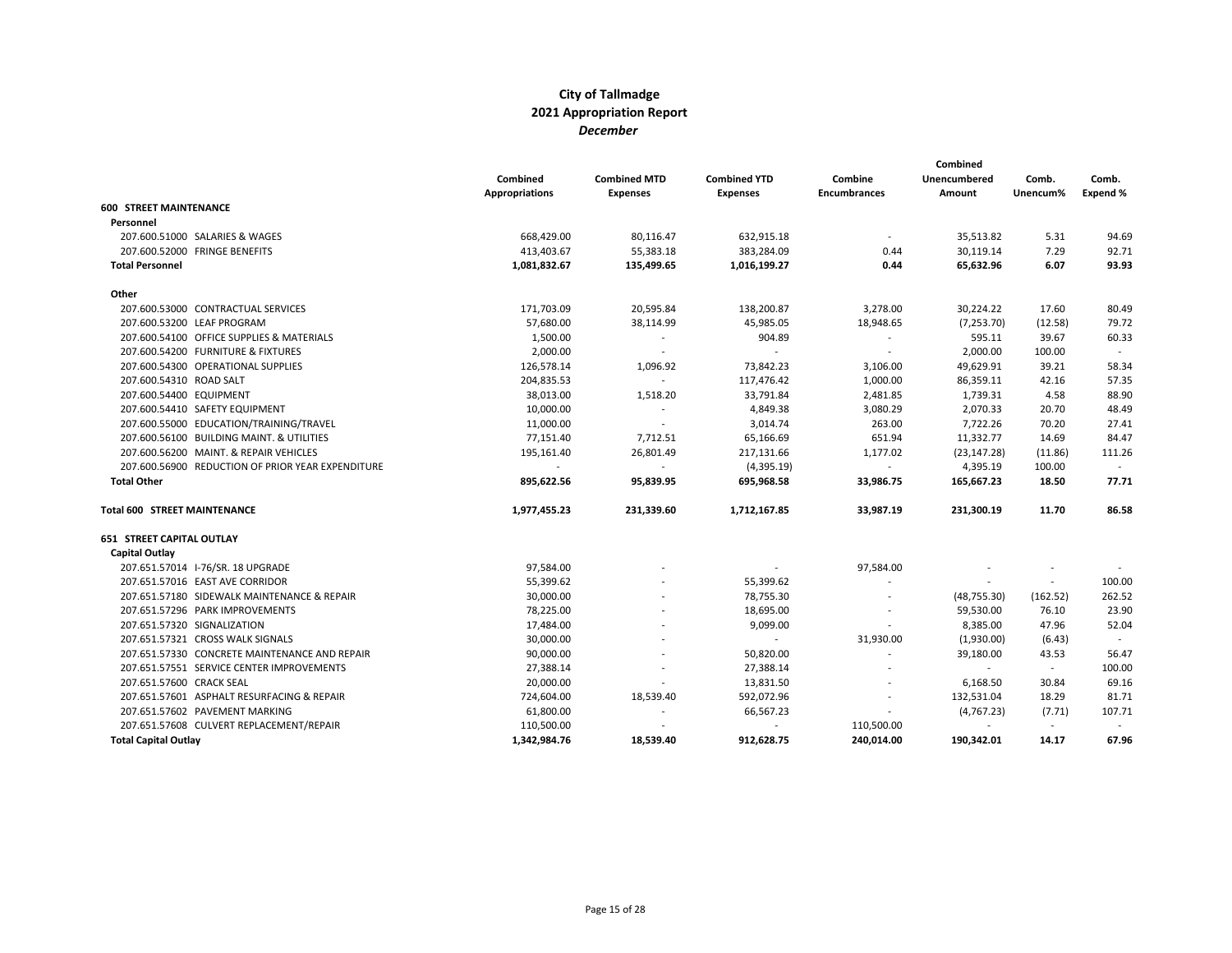|                                                          | Combined              | <b>Combined MTD</b>      | <b>Combined YTD</b> | Combine                  | Combined<br>Unencumbered | Comb.                    | Comb.    |
|----------------------------------------------------------|-----------------------|--------------------------|---------------------|--------------------------|--------------------------|--------------------------|----------|
|                                                          | <b>Appropriations</b> | <b>Expenses</b>          | <b>Expenses</b>     | <b>Encumbrances</b>      | Amount                   | Unencum%                 | Expend % |
| <b>Debt</b>                                              |                       |                          |                     |                          |                          |                          |          |
| 207.651.58000 FLEET MANAGEMENT PROGRAM                   | 11,000.00             | 909.54                   | 10,914.48           |                          | 85.52                    | 0.78                     | 99.22    |
| 207.651.58101 EQUIPMENT LEASE - 2017                     | 70,000.00             | $\overline{\phantom{a}}$ | 69,962.88           |                          | 37.12                    | 0.05                     | 99.95    |
| 207.651.58102 EQUIPMENT LEASE - 2018                     | 45,200.00             | $\overline{\phantom{a}}$ | 45,133.62           |                          | 66.38                    | 0.15                     | 99.85    |
| 207.651.58103 EQUIPMENT LEASE - 2021                     | 42,000.00             | $\overline{\phantom{a}}$ | 39,790.07           | $\overline{\phantom{a}}$ | 2,209.93                 | 5.26                     | 94.74    |
| <b>Total Debt</b>                                        | 168,200.00            | 909.54                   | 165,801.05          |                          | 2,398.95                 | 1.43                     | 98.57    |
| Total 651 STREET CAPITAL OUTLAY                          | 1,511,184.76          | 19,448.94                | 1,078,429.80        | 240,014.00               | 192,740.96               | 12.75                    | 71.36    |
| Total 207 STREET MAINTENANCE & REPAIR                    | 4,207,831.95          | 318,387.12               | 3,402,247.00        | 286,137.70               | 519,447.25               | 12.34                    | 80.86    |
| 210 COMMUNITY DEVELOPMENT                                |                       |                          |                     |                          |                          |                          |          |
| <b>450 GRANT PROGRAM</b>                                 |                       |                          |                     |                          |                          |                          |          |
| Other                                                    |                       |                          |                     |                          |                          |                          |          |
| 210.450.53000 CONTRACTUAL                                | 105,190.00            |                          | 16,500.00           | 49,990.00                | 38,700.00                | 36.79                    | 15.69    |
| <b>Total Other</b>                                       | 105,190.00            |                          | 16,500.00           | 49,990.00                | 38,700.00                | 36.79                    | 15.69    |
| Total 450 GRANT PROGRAM                                  | 105,190.00            |                          | 16,500.00           | 49,990.00                | 38,700.00                | 36.79                    | 15.69    |
| Total 210 COMMUNITY DEVELOPMENT                          | 105,190.00            |                          | 16,500.00           | 49,990.00                | 38,700.00                | 36.79                    | 15.69    |
| 220 FEMA CORONAVIRUS EMERGENCY SUPPLEMENTAL PROGRAM FUND |                       |                          |                     |                          |                          |                          |          |
| 100 POLICE                                               |                       |                          |                     |                          |                          |                          |          |
| Other                                                    |                       |                          |                     |                          |                          |                          |          |
| 220.100.54100 OFFICE SUPPLIES & MATERIALS                | 260.66                |                          | 260.66              |                          |                          |                          | 100.00   |
| 220.100.54300 OPERATIONAL SUPPLIES                       | 2,032.47              |                          | 2,032.47            |                          |                          | $\overline{\phantom{a}}$ | 100.00   |
| 220.100.54400 EQUIPMENT                                  | 11,448.79             |                          | 11,448.79           |                          |                          | $\overline{\phantom{a}}$ | 100.00   |
| 220.100.56100 BULIDING MAINT. & UTILITIES                | 5,354.70              |                          | 5,354.70            |                          |                          |                          | 100.00   |
| <b>Total Other</b>                                       | 19,096.62             |                          | 19,096.62           |                          |                          | $\overline{\phantom{a}}$ | 100.00   |
| Total 100 POLICE                                         | 19,096.62             |                          | 19,096.62           |                          |                          | $\overline{\phantom{a}}$ | 100.00   |
| <b>105 FIRE</b>                                          |                       |                          |                     |                          |                          |                          |          |
| Other                                                    |                       |                          |                     |                          |                          |                          |          |
| 220.105.54300 OPERATIONAL SUPPLIES                       | 101.88                |                          | 101.88              |                          |                          |                          | 100.00   |
| 220.105.54400 EQUIPMENT                                  | 1,139.54              |                          | 1,139.54            |                          |                          | $\overline{\phantom{a}}$ | 100.00   |
| 220.105.56100 BUILDING MAINT. & UTILITIES                | 895.00                |                          | 895.00              |                          |                          | $\overline{\phantom{a}}$ | 100.00   |
| <b>Total Other</b>                                       | 2,136.42              |                          | 2,136.42            |                          |                          | $\blacksquare$           | 100.00   |
| Total 105 FIRE                                           | 2,136.42              |                          | 2,136.42            |                          |                          | $\overline{\phantom{a}}$ | 100.00   |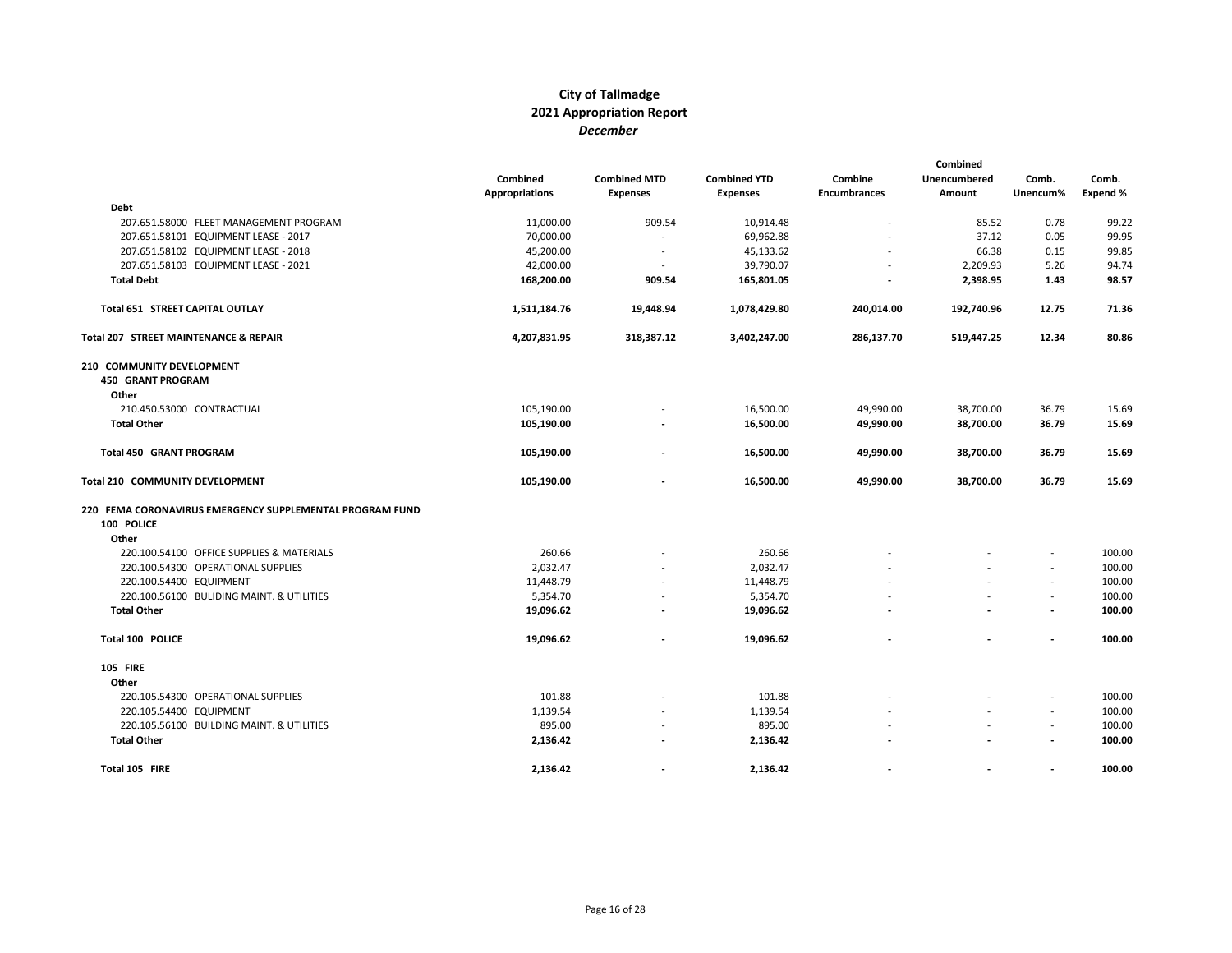|                                           | Combined              | <b>Combined MTD</b>      | <b>Combined YTD</b> | Combine                  | Combined<br>Unencumbered | Comb.                    | Comb.    |
|-------------------------------------------|-----------------------|--------------------------|---------------------|--------------------------|--------------------------|--------------------------|----------|
|                                           | <b>Appropriations</b> | <b>Expenses</b>          | <b>Expenses</b>     | <b>Encumbrances</b>      | Amount                   | Unencum%                 | Expend % |
| <b>305 PARK MAINTENANCE</b>               |                       |                          |                     |                          |                          |                          |          |
| Other                                     |                       |                          |                     |                          |                          |                          |          |
| 220.305.54300 OPERATIONAL SUPPLES         | 4,720.40              | $\overline{\phantom{a}}$ | 4,720.40            |                          |                          |                          | 100.00   |
| <b>Total Other</b>                        | 4,720.40              | $\overline{a}$           | 4,720.40            |                          |                          | $\overline{\phantom{a}}$ | 100.00   |
| <b>Total 305 PARK MAINTENANCE</b>         | 4,720.40              |                          | 4,720.40            |                          |                          | $\overline{\phantom{a}}$ | 100.00   |
| 315 COMMUNITY RECREATION/PARKS            |                       |                          |                     |                          |                          |                          |          |
| Other                                     |                       |                          |                     |                          |                          |                          |          |
| 220.315.56300 PARK & REC MAINTENANCE      | 1,699.00              | $\overline{\phantom{a}}$ | 1,699.00            |                          |                          |                          | 100.00   |
| <b>Total Other</b>                        | 1,699.00              | $\overline{\phantom{a}}$ | 1,699.00            |                          |                          |                          | 100.00   |
| Total 315 COMMUNITY RECREATION/PARKS      | 1,699.00              |                          | 1,699.00            |                          |                          | $\overline{\phantom{a}}$ | 100.00   |
| <b>330 RECREATION CENTER</b>              |                       |                          |                     |                          |                          |                          |          |
| Other                                     |                       |                          |                     |                          |                          |                          |          |
| 220.330.53315 CHILDREN'S ACITIVITES       | 109.58                |                          | 109.58              |                          |                          | $\overline{\phantom{a}}$ | 100.00   |
| 220.330.54300 OPERATIONAL SUPPLIES        | 14,451.48             |                          | 14,451.48           |                          |                          | $\sim$                   | 100.00   |
| <b>Total Other</b>                        | 14,561.06             | $\overline{\phantom{a}}$ | 14,561.06           |                          |                          | $\overline{\phantom{a}}$ | 100.00   |
| <b>Total 330 RECREATION CENTER</b>        | 14,561.06             |                          | 14,561.06           |                          |                          |                          | 100.00   |
| 500 SANITARY SEWER                        |                       |                          |                     |                          |                          |                          |          |
| Other                                     |                       |                          |                     |                          |                          |                          |          |
| 220.500.53000 CONTRACTUAL SERVICES        | 1,055.08              |                          | 1,055.08            |                          |                          |                          | 100.00   |
| 220.500.56100 BULDING MAINT. & UTILITIES  | 794.24                | $\overline{\phantom{a}}$ | 794.24              |                          |                          | $\overline{\phantom{a}}$ | 100.00   |
| <b>Total Other</b>                        | 1,849.32              | $\overline{\phantom{a}}$ | 1,849.32            |                          |                          | $\overline{\phantom{a}}$ | 100.00   |
| Total 500 SANITARY SEWER                  | 1,849.32              |                          | 1,849.32            |                          |                          |                          | 100.00   |
| 510 WATER                                 |                       |                          |                     |                          |                          |                          |          |
| Other                                     |                       |                          |                     |                          |                          |                          |          |
| 220.510.53000 CONTRACTUAL SERVICES        | 1,055.06              | $\overline{\phantom{a}}$ | 1,055.06            |                          |                          |                          | 100.00   |
| 220.510.56100 BUILDING MAINT. & UTILITIES | 794.25                |                          | 794.25              |                          |                          | $\sim$                   | 100.00   |
| <b>Total Other</b>                        | 1,849.31              |                          | 1,849.31            |                          |                          |                          | 100.00   |
| Total 510 WATER                           | 1,849.31              | $\blacksquare$           | 1,849.31            | $\overline{\phantom{a}}$ |                          | $\overline{\phantom{a}}$ | 100.00   |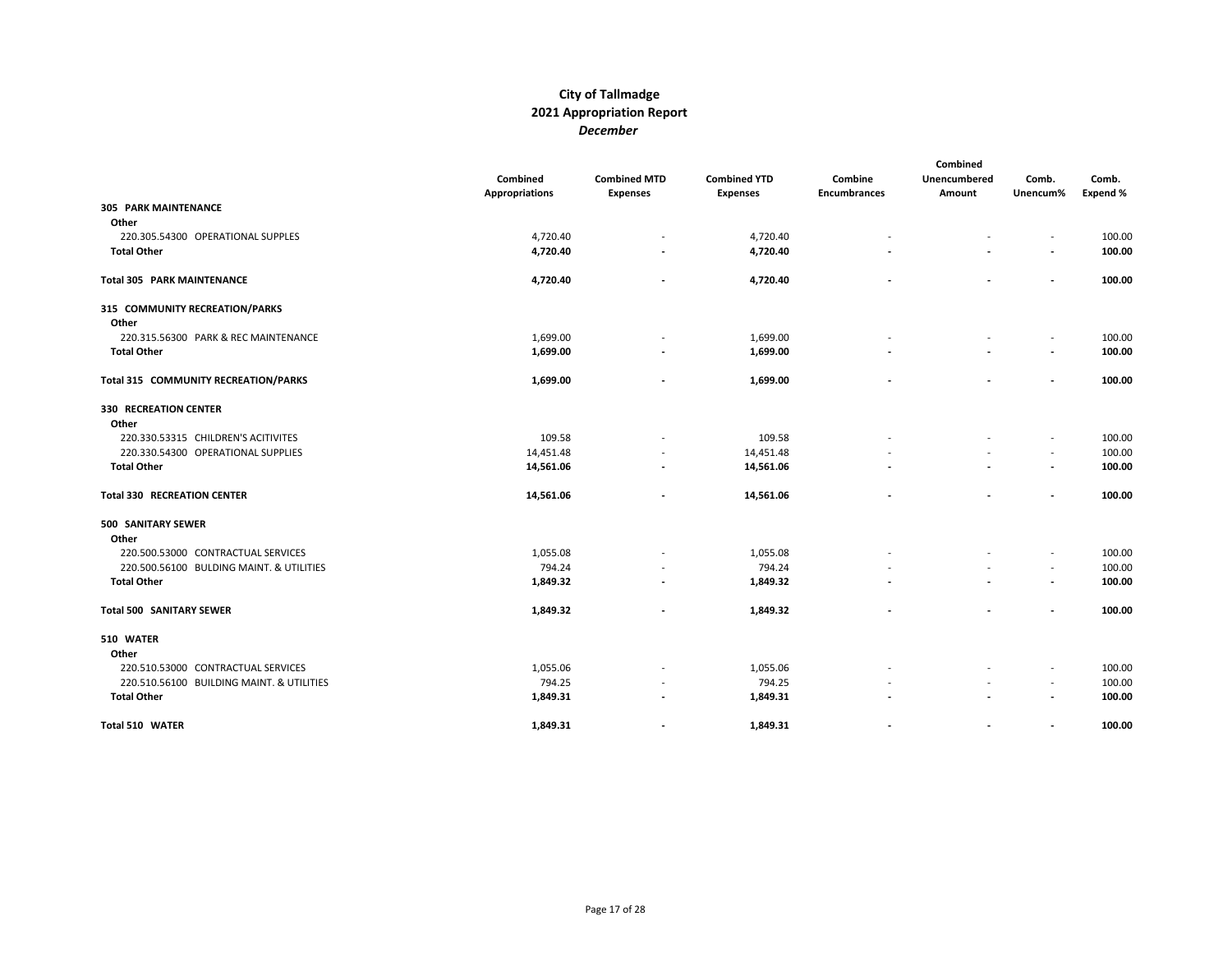|                                                                | Combined<br><b>Appropriations</b> | <b>Combined MTD</b><br><b>Expenses</b> | <b>Combined YTD</b><br><b>Expenses</b> | Combine<br><b>Encumbrances</b> | Combined<br><b>Unencumbered</b><br>Amount | Comb.<br>Unencum%        | Comb.<br>Expend % |
|----------------------------------------------------------------|-----------------------------------|----------------------------------------|----------------------------------------|--------------------------------|-------------------------------------------|--------------------------|-------------------|
| <b>600 STREET MAINTENANCE</b>                                  |                                   |                                        |                                        |                                |                                           |                          |                   |
| Other                                                          |                                   |                                        |                                        |                                |                                           |                          |                   |
| 220.600.53000 CONTRACUTAL SERVICES                             | 286.07                            |                                        | 286.07                                 |                                |                                           |                          | 100.00            |
| 220.600.54300 OPERATIONAL SUPPLIES                             | 2,351.04                          |                                        | 2,351.04                               |                                |                                           |                          | 100.00            |
| 220.600.54410 SAFETY EQUIPMENT                                 | 365.02                            |                                        | 365.02                                 |                                |                                           | $\overline{\phantom{a}}$ | 100.00            |
| 220.600.56100 BUILDING MAINT & UTILITIES                       | 1,393.06                          |                                        | 1,393.06                               |                                |                                           | $\overline{\phantom{a}}$ | 100.00            |
| <b>Total Other</b>                                             | 4,395.19                          |                                        | 4,395.19                               |                                |                                           | $\overline{\phantom{a}}$ | 100.00            |
| <b>Total 600 STREET MAINTENANCE</b>                            | 4,395.19                          |                                        | 4,395.19                               |                                | $\overline{\phantom{a}}$                  | $\overline{\phantom{a}}$ | 100.00            |
| 605 GARAGE                                                     |                                   |                                        |                                        |                                |                                           |                          |                   |
| Other                                                          |                                   |                                        |                                        |                                |                                           |                          |                   |
| 220.605.53000 CONTRACTUAL SERVICES                             | 286.07                            |                                        | 286.07                                 |                                |                                           |                          | 100.00            |
| 220.605.56100 BUILDING MAINT. & UTILITIES                      | 1,393.06                          |                                        | 1,393.06                               |                                |                                           | $\overline{\phantom{a}}$ | 100.00            |
| <b>Total Other</b>                                             | 1,679.13                          |                                        | 1,679.13                               |                                |                                           | $\overline{\phantom{a}}$ | 100.00            |
| Total 605 GARAGE                                               | 1,679.13                          |                                        | 1,679.13                               |                                |                                           | $\overline{\phantom{a}}$ | 100.00            |
| 705 MAYOR/ADMINISTRATION                                       |                                   |                                        |                                        |                                |                                           |                          |                   |
| Other                                                          |                                   |                                        |                                        |                                |                                           |                          |                   |
| 220.705.54100 OFFICE SUPPLIES & MATERIALS                      | 73.97                             |                                        | 73.97                                  |                                |                                           | $\overline{\phantom{a}}$ | 100.00            |
| <b>Total Other</b>                                             | 73.97                             |                                        | 73.97                                  |                                |                                           | $\overline{\phantom{a}}$ | 100.00            |
| Total 705 MAYOR/ADMINISTRATION                                 | 73.97                             |                                        | 73.97                                  |                                |                                           | $\overline{\phantom{a}}$ | 100.00            |
| 740 MAINTENANCE                                                |                                   |                                        |                                        |                                |                                           |                          |                   |
| Other                                                          |                                   |                                        |                                        |                                |                                           |                          |                   |
| 220.740.53000 CONTRACTUAL SERVICES                             | 5,250.00                          |                                        | 5,250.00                               |                                |                                           |                          | 100.00            |
| 220.740.54300 OPERATIONAL SUPPLIES                             | 688.01                            |                                        | 688.01                                 |                                |                                           | $\overline{\phantom{a}}$ | 100.00            |
| 220.740.54400 EQUIPMENT                                        | 2,357.72                          | $\overline{\phantom{a}}$               | 2,357.72                               |                                |                                           | $\overline{\phantom{a}}$ | 100.00            |
| 220.740.56100 BULDING MAINT. & UTILITIES                       | 1,559.97                          | $\overline{\phantom{a}}$               | 1,559.97                               |                                |                                           | $\overline{\phantom{a}}$ | 100.00            |
| <b>Total Other</b>                                             | 9,855.70                          |                                        | 9,855.70                               |                                |                                           | $\overline{\phantom{a}}$ | 100.00            |
| <b>Total 740 MAINTENANCE</b>                                   | 9,855.70                          |                                        | 9,855.70                               |                                |                                           | $\overline{\phantom{a}}$ | 100.00            |
| Total 220 FEMA CORONAVIRUS EMERGENCY SUPPLEMENTAL PROGRAM FUND | 61,916.12                         | $\overline{\phantom{a}}$               | 61,916.12                              | $\overline{a}$                 | $\blacksquare$                            | $\overline{\phantom{a}}$ | 100.00            |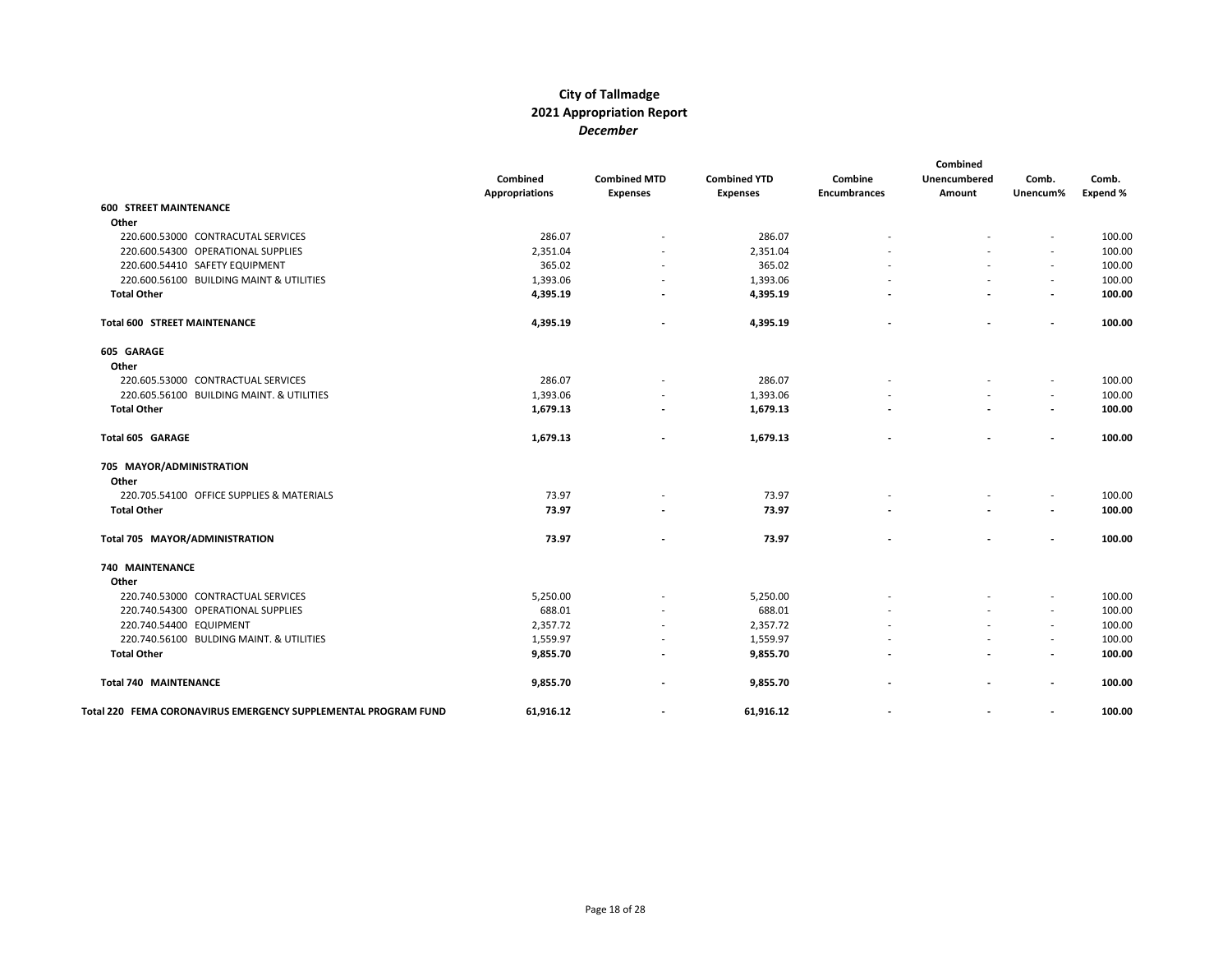|                                                                    | Combined<br><b>Appropriations</b> | <b>Combined MTD</b><br><b>Expenses</b> | <b>Combined YTD</b><br><b>Expenses</b> | Combine<br><b>Encumbrances</b> | Combined<br>Unencumbered<br>Amount | Comb.<br>Unencum%        | Comb.<br>Expend % |
|--------------------------------------------------------------------|-----------------------------------|----------------------------------------|----------------------------------------|--------------------------------|------------------------------------|--------------------------|-------------------|
| 280 TALLMADGE RESERVE INCENTIVE DISTRICT TIF FUND<br>999 TRANSFERS |                                   |                                        |                                        |                                |                                    |                          |                   |
| Other                                                              |                                   |                                        |                                        |                                |                                    |                          |                   |
| 280.999.59328 TRANSFER TO EAST AVE. IMPROV. FUND                   | 72,516.30                         | 25,000.00                              | 72,516.30                              |                                |                                    | $\sim$                   | 100.00            |
| <b>Total Other</b>                                                 | 72,516.30                         | 25,000.00                              | 72,516.30                              |                                |                                    | $\overline{\phantom{a}}$ | 100.00            |
| <b>Total 999 TRANSFERS</b>                                         | 72,516.30                         | 25,000.00                              | 72,516.30                              |                                |                                    | $\overline{\phantom{a}}$ | 100.00            |
| Total 280 TALLMADGE RESERVE INCENTIVE DISTRICT TIF FUND            | 72,516.30                         | 25,000.00                              | 72,516.30                              |                                | $\overline{\phantom{a}}$           | $\overline{\phantom{a}}$ | 100.00            |
| 292 LAW ENFORCEMENT<br><b>160 LAW ENFORCEMENT</b><br>Other         |                                   |                                        |                                        |                                |                                    |                          |                   |
| 292.160.53000 CONTRACTUAL                                          | 500.00                            | 190.00                                 | 190.00                                 |                                | 310.00                             | 62.00                    | 38.00             |
| <b>Total Other</b>                                                 | 500.00                            | 190.00                                 | 190.00                                 |                                | 310.00                             | 62.00                    | 38.00             |
|                                                                    |                                   |                                        |                                        |                                |                                    |                          |                   |
| <b>Total 160 LAW ENFORCEMENT</b>                                   | 500.00                            | 190.00                                 | 190.00                                 |                                | 310.00                             | 62.00                    | 38.00             |
| Total 292 LAW ENFORCEMENT                                          | 500.00                            | 190.00                                 | 190.00                                 |                                | 310.00                             | 62.00                    | 38.00             |
| 293 DRUG LAW ENFORCEMENT<br><b>165 DRUG LAW ENFORCEMENT</b>        |                                   |                                        |                                        |                                |                                    |                          |                   |
| Other                                                              |                                   |                                        |                                        |                                |                                    |                          |                   |
| 293.165.53000 CONTRACTUAL                                          | 5,085.00                          | $\sim$                                 | 1,085.00                               | 2,206.62                       | 1,793.38                           | 35.27                    | 21.34             |
| 293.165.54400 EQUIPMENT                                            | $\sim$                            | 801.00                                 | 801.00                                 | $\sim$                         | (801.00)                           | (100.00)                 |                   |
| <b>Total Other</b>                                                 | 5,085.00                          | 801.00                                 | 1,886.00                               | 2,206.62                       | 992.38                             | 19.52                    | 37.09             |
| Total 165 DRUG LAW ENFORCEMENT                                     | 5,085.00                          | 801.00                                 | 1,886.00                               | 2,206.62                       | 992.38                             | 19.52                    | 37.09             |
| <b>Total 293 DRUG LAW ENFORCEMENT</b>                              | 5,085.00                          | 801.00                                 | 1.886.00                               | 2,206.62                       | 992.38                             | 19.52                    | 37.09             |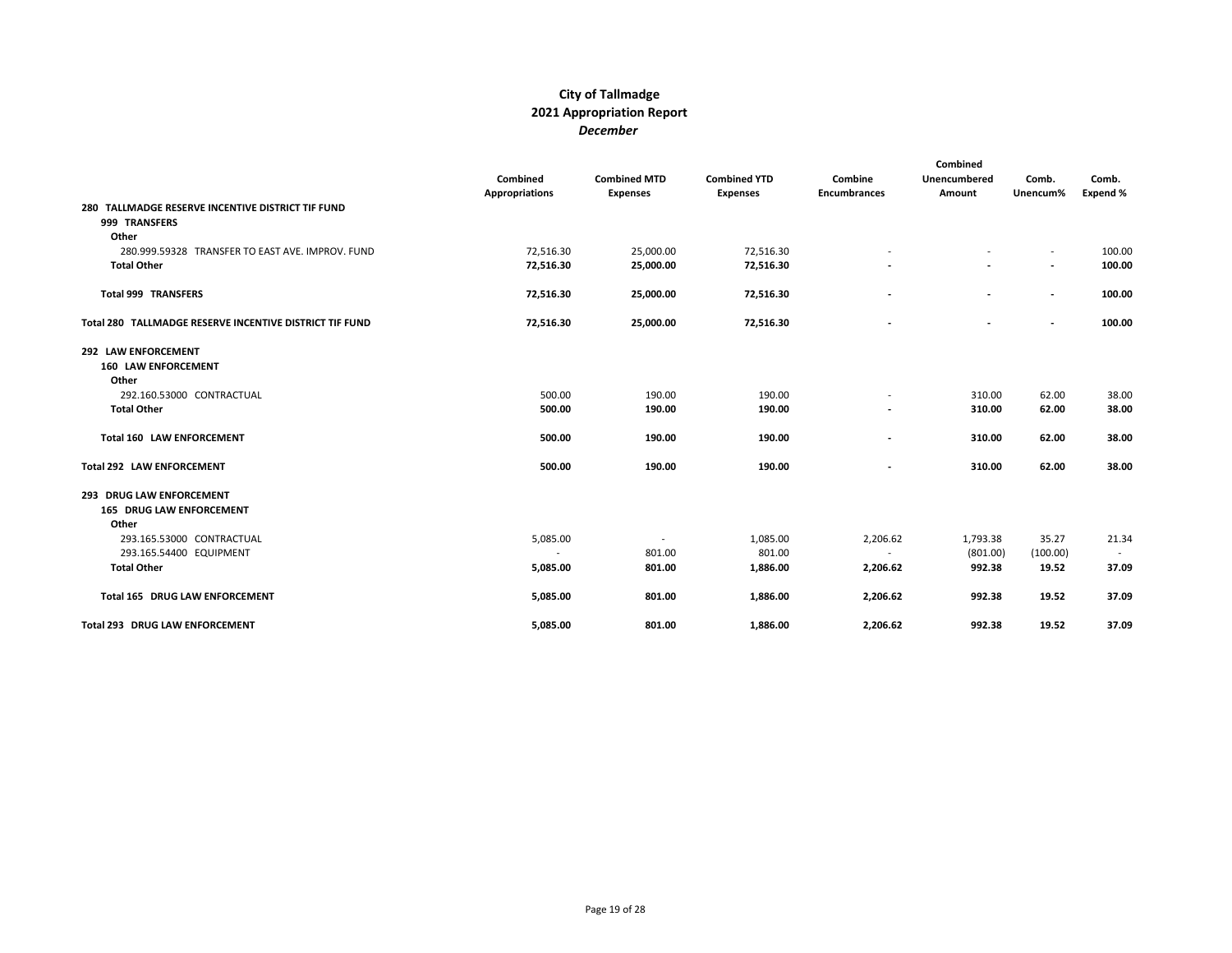|                                                 | Combined<br><b>Appropriations</b> | <b>Combined MTD</b><br><b>Expenses</b> | <b>Combined YTD</b><br><b>Expenses</b> | Combine<br><b>Encumbrances</b> | Combined<br>Unencumbered<br>Amount | Comb.<br>Unencum% | Comb.<br><b>Expend %</b> |
|-------------------------------------------------|-----------------------------------|----------------------------------------|----------------------------------------|--------------------------------|------------------------------------|-------------------|--------------------------|
| 303 FIRE STATION CONSTRUCTION FUND              |                                   |                                        |                                        |                                |                                    |                   |                          |
| <b>150 FIRE CAPITAL</b>                         |                                   |                                        |                                        |                                |                                    |                   |                          |
| Other                                           |                                   |                                        |                                        |                                |                                    |                   |                          |
| 303.150.53000 CONTRACTUAL SERVICES              | 454,820.00                        | 4,766.61                               | 416,764.41                             | 54,721.59                      | (16,666.00)                        | (3.66)            | 91.63                    |
| 303.150.57000 CAPITAL OUTLAY                    | 8,786,560.50                      | 388,703.40                             | 1,610,342.70                           | 7,072,998.31                   | 103,219.49                         | 1.17              | 18.33                    |
| <b>Total Other</b>                              | 9,241,380.50                      | 393,470.01                             | 2,027,107.11                           | 7,127,719.90                   | 86,553.49                          | 0.94              | 21.94                    |
| Total 150 FIRE CAPITAL                          | 9,241,380.50                      | 393,470.01                             | 2,027,107.11                           | 7,127,719.90                   | 86,553.49                          | 0.94              | 21.94                    |
| 999 TRANSFERS                                   |                                   |                                        |                                        |                                |                                    |                   |                          |
| Other                                           |                                   |                                        |                                        |                                |                                    |                   |                          |
| 303.999.59101 RETURN OF ADVANCE TO GENERAL FUND | 500,000.00                        | 500,000.00                             | 500,000.00                             |                                |                                    |                   | 100.00                   |
| <b>Total Other</b>                              | 500,000.00                        | 500,000.00                             | 500,000.00                             |                                |                                    |                   | 100.00                   |
| <b>Total 999 TRANSFERS</b>                      | 500,000.00                        | 500,000.00                             | 500,000.00                             |                                |                                    | $\overline{a}$    | 100.00                   |
| Total 303 FIRE STATION CONSTRUCTION FUND        | 9,741,380.50                      | 893,470.01                             | 2,527,107.11                           | 7,127,719.90                   | 86,553.49                          | 0.89              | 25.94                    |
| 319 GENERAL INFRA RESERVE                       |                                   |                                        |                                        |                                |                                    |                   |                          |
| 900 GENERAL INFRASTRUCTURE                      |                                   |                                        |                                        |                                |                                    |                   |                          |
| Other                                           |                                   |                                        |                                        |                                |                                    |                   |                          |
| 319.900.53000 CONTRACTUAL                       | 30,000.00                         |                                        | 28,723.02                              |                                | 1,276.98                           | 4.26              | 95.74                    |
| <b>Total Other</b>                              | 30,000.00                         |                                        | 28,723.02                              |                                | 1,276.98                           | 4.26              | 95.74                    |
| Total 900 GENERAL INFRASTRUCTURE                | 30,000.00                         |                                        | 28,723.02                              |                                | 1,276.98                           | 4.26              | 95.74                    |
| Total 319 GENERAL INFRA RESERVE                 | 30,000.00                         |                                        | 28,723.02                              |                                | 1,276.98                           | 4.26              | 95.74                    |
| 328 EAST AVE. IMPROVEMENT FUND                  |                                   |                                        |                                        |                                |                                    |                   |                          |
| <b>651 STREET CAPITAL OUTLAY</b>                |                                   |                                        |                                        |                                |                                    |                   |                          |
| Other                                           |                                   |                                        |                                        |                                |                                    |                   |                          |
| 328.651.53000 CONTRACTUAL SERVICES              | 2,044,961.00                      | $\overline{a}$                         | 805,362.59                             | 1,214,598.41                   | 25,000.00                          | 1.22              | 39.38                    |
| 328.651.57000 CAPITAL OUTLAY                    | 1,227,267.71                      | 358,086.75                             | 947,487.22                             | 325,536.24                     | (45, 755.75)                       | (3.73)            | 77.20                    |
| 328.651.57001 RIGHT OF WAY ACQUISITION          | 30,000.00                         |                                        | 250.00                                 |                                | 29,750.00                          | 99.17             | 0.83                     |
| <b>Total Other</b>                              | 3,302,228.71                      | 358,086.75                             | 1,753,099.81                           | 1,540,134.65                   | 8,994.25                           | 0.27              | 53.09                    |
| Total 651 STREET CAPITAL OUTLAY                 | 3,302,228.71                      | 358,086.75                             | 1,753,099.81                           | 1,540,134.65                   | 8,994.25                           | 0.27              | 53.09                    |
| 999 TRANSFERS                                   |                                   |                                        |                                        |                                |                                    |                   |                          |
| Other                                           |                                   |                                        |                                        |                                |                                    |                   |                          |
| 328.999.59101 RETURN OF ADVANCE TO GENERAL FUND | 500,000.00                        | 500,000.00                             | 500,000.00                             |                                |                                    |                   | 100.00                   |
| <b>Total Other</b>                              | 500,000.00                        | 500,000.00                             | 500,000.00                             |                                |                                    |                   | 100.00                   |
| <b>Total 999 TRANSFERS</b>                      | 500,000.00                        | 500,000.00                             | 500,000.00                             |                                |                                    |                   | 100.00                   |
| Total 328 EAST AVE. IMPROVEMENT FUND            | 3,802,228.71                      | 858.086.75                             | 2.253.099.81                           | 1,540,134.65                   | 8.994.25                           | 0.24              | 59.26                    |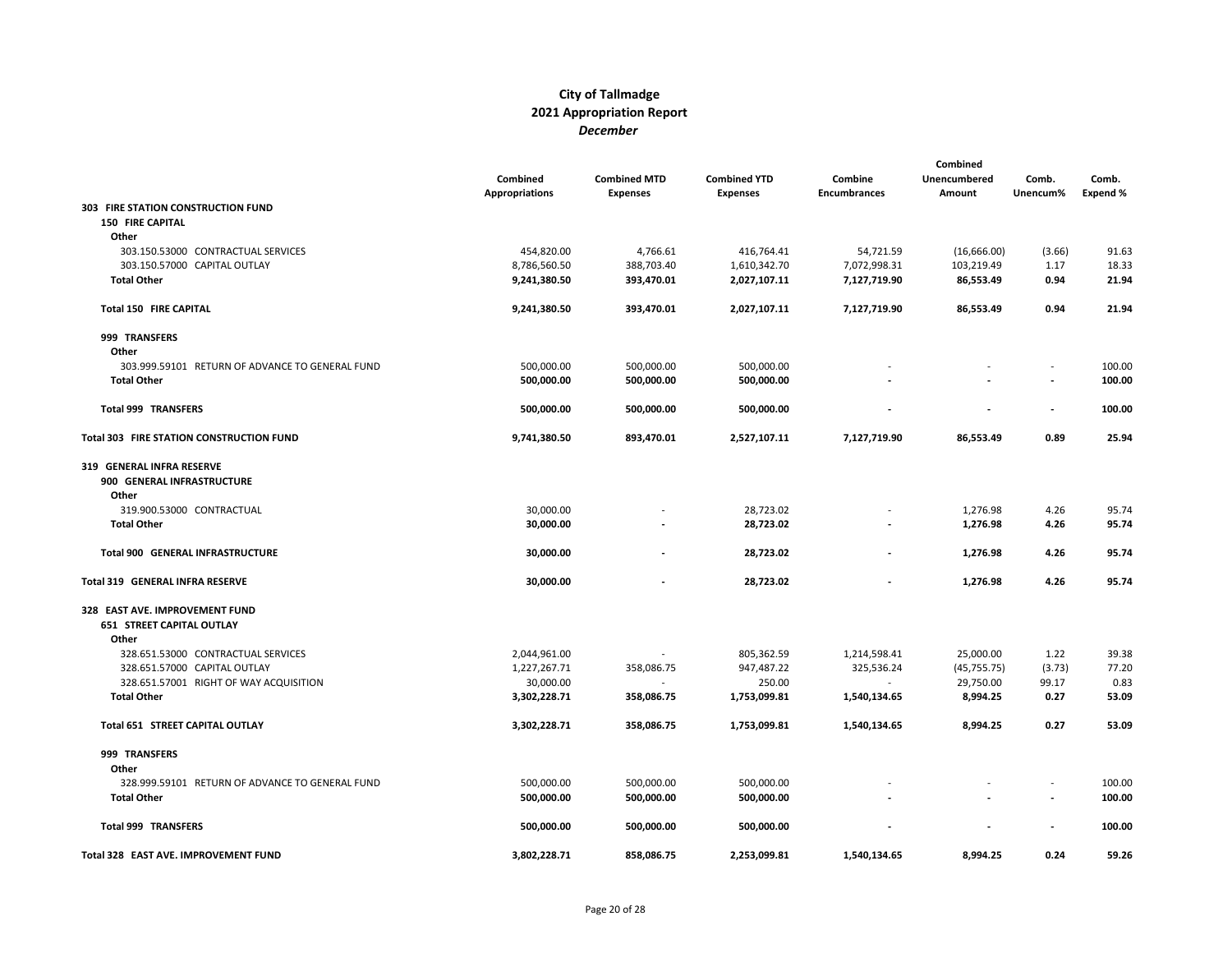|                                                          |                       |                          |                     |                     | Combined     |          |          |
|----------------------------------------------------------|-----------------------|--------------------------|---------------------|---------------------|--------------|----------|----------|
|                                                          | Combined              | <b>Combined MTD</b>      | <b>Combined YTD</b> | Combine             | Unencumbered | Comb.    | Comb.    |
|                                                          | <b>Appropriations</b> | <b>Expenses</b>          | <b>Expenses</b>     | <b>Encumbrances</b> | Amount       | Unencum% | Expend % |
| 350 FEMA HAZARD MITIGATION GRANT FUND                    |                       |                          |                     |                     |              |          |          |
| 515 STORM WATER                                          |                       |                          |                     |                     |              |          |          |
| Other                                                    |                       |                          |                     |                     |              |          |          |
| 350.515.53000 CONTRACTUAL SERVICES                       |                       |                          | 1,455.79            |                     | (1,455.79)   | (100.00) |          |
| 350.515.57000 CAPITAL OUTLAY                             | 189,448.00            |                          |                     | 161,141.75          | 28,306.25    | 14.94    |          |
| <b>Total Other</b>                                       | 189,448.00            | $\overline{\phantom{a}}$ | 1,455.79            | 161,141.75          | 26,850.46    | 14.17    | 0.77     |
| <b>Total 515 STORM WATER</b>                             | 189,448.00            |                          | 1,455.79            | 161,141.75          | 26,850.46    | 14.17    | 0.77     |
| 999 TRANSFERS                                            |                       |                          |                     |                     |              |          |          |
| Other                                                    |                       |                          |                     |                     |              |          |          |
| 350.999.59101 RETURN OF ADVANCE                          | 189,448.00            |                          |                     |                     | 189,448.00   | 100.00   |          |
| <b>Total Other</b>                                       | 189,448.00            |                          |                     |                     | 189,448.00   | 100.00   |          |
| <b>Total 999 TRANSFERS</b>                               | 189,448.00            |                          |                     |                     | 189,448.00   | 100.00   |          |
| Total 350 FEMA HAZARD MITIGATION GRANT FUND              | 378,896.00            |                          | 1,455.79            | 161,141.75          | 216,298.46   | 57.09    | 0.38     |
| <b>420 BOND RETIREMENT</b>                               |                       |                          |                     |                     |              |          |          |
| 800 BOND RETIREMENT                                      |                       |                          |                     |                     |              |          |          |
| Other                                                    |                       |                          |                     |                     |              |          |          |
| 420.800.58110 TRUSTEE ADMINISTRATION                     | 218,146.25            |                          | 216,146.25          |                     | 2,000.00     | 0.92     | 99.08    |
| 420.800.58215 CITY HALL RENOVATION                       | 175,000.00            |                          | 174,075.00          |                     | 925.00       | 0.53     | 99.47    |
| 420.800.58236 RECREATION IMPROV. REFUNDING 2015          | 240,000.00            |                          | 236,687.50          |                     | 3,312.50     | 1.38     | 98.62    |
| 420.800.58237 NORTH AVE IMPROVEMENT SERIES 2017          | 212,000.00            |                          | 211,942.50          |                     | 57.50        | 0.03     | 99.97    |
| 420.800.58238 RECREATION VARIOUS PURPOSE, 2020 REFUNDING | 243,000.00            | 228,860.00               | 242,648.00          |                     | 352.00       | 0.14     | 99.86    |
| 420.800.58239 LADDER TRUCK BONDS 2020                    | 141,020.00            | 133,010.00               | 141,020.00          |                     | ÷.           | $\sim$   | 100.00   |
| <b>Total Other</b>                                       | 1,229,166.25          | 361,870.00               | 1,222,519.25        |                     | 6,647.00     | 0.54     | 99.46    |
| <b>Total 800 BOND RETIREMENT</b>                         | 1,229,166.25          | 361,870.00               | 1,222,519.25        |                     | 6,647.00     | 0.54     | 99.46    |
| <b>Total 420 BOND RETIREMENT</b>                         | 1,229,166.25          | 361,870.00               | 1,222,519.25        |                     | 6,647.00     | 0.54     | 99.46    |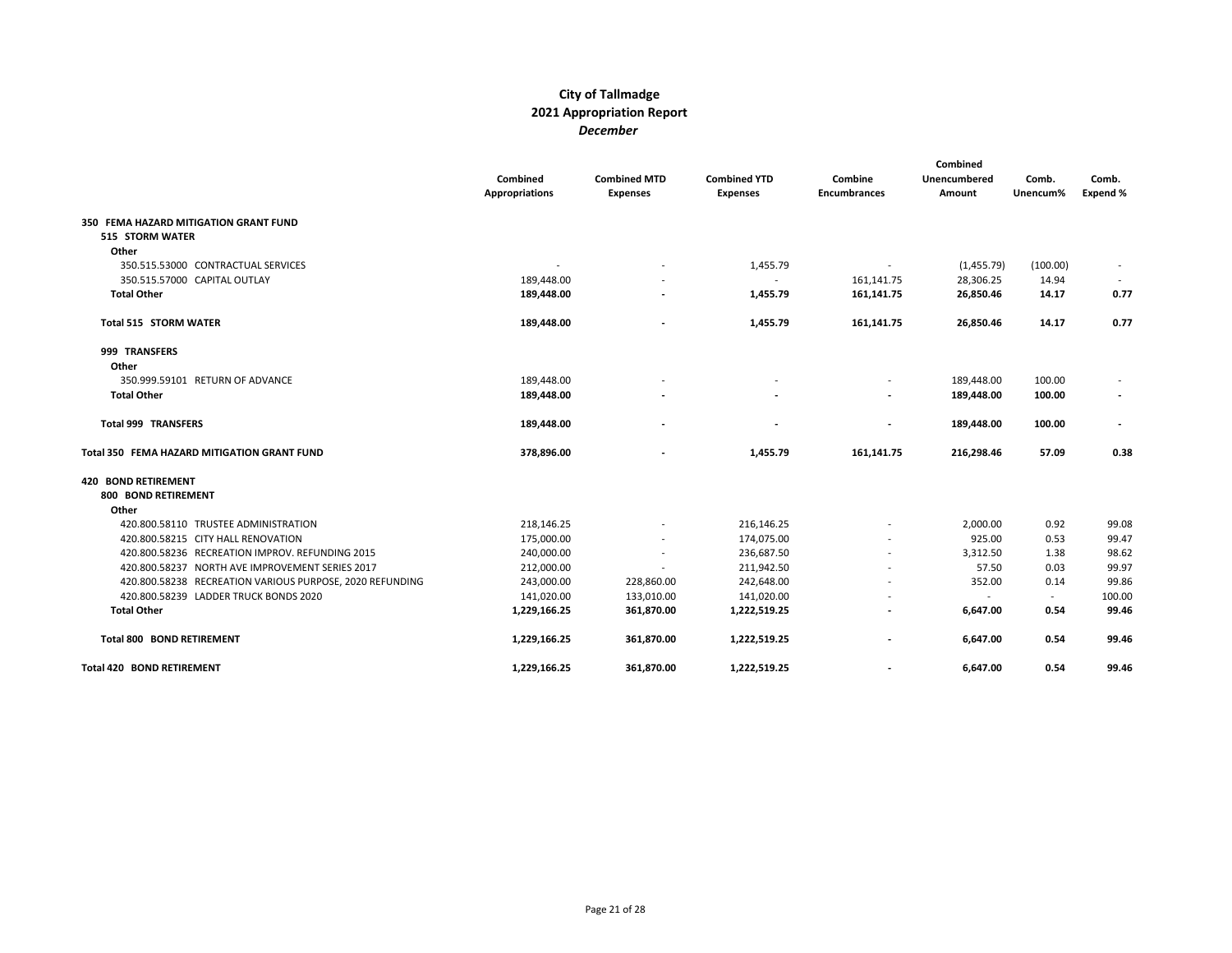|                                                     | Combined<br><b>Appropriations</b> | <b>Combined MTD</b><br><b>Expenses</b> | <b>Combined YTD</b><br><b>Expenses</b> | Combine<br><b>Encumbrances</b> | Combined<br>Unencumbered<br>Amount | Comb.<br>Unencum% | Comb.<br>Expend % |
|-----------------------------------------------------|-----------------------------------|----------------------------------------|----------------------------------------|--------------------------------|------------------------------------|-------------------|-------------------|
| 517 SAN SEWER INFRASTRUCTURE RESER                  |                                   |                                        |                                        |                                |                                    |                   |                   |
| <b>540 SANITARY SEWER INFRASTRUCTURE</b>            |                                   |                                        |                                        |                                |                                    |                   |                   |
| Other                                               |                                   |                                        |                                        |                                |                                    |                   |                   |
| 517.540.53000 CONTRACTUAL                           | 70,000.00                         | 33,788.08                              | 52,891.58                              | 12,236.50                      | 4,871.92                           | 6.96              | 75.56             |
| 517.540.57000 CAPITAL OUTLAY                        | 25,000.00                         |                                        |                                        |                                | 25,000.00                          | 100.00            |                   |
| 517.540.57001 SEWER CLEANING & TELEVISING           | 66,575.00                         | $\sim$                                 | 58,457.02                              | $\sim$                         | 8,117.98                           | 12.19             | 87.81             |
| 517.540.57002 SEWER REHABILITATION                  | 93,212.64                         | 9,125.25                               | 42,337.89                              | 32,408.07                      | 18,466.68                          | 19.81             | 45.42             |
| 517.540.57009 METER REPLACEMENT                     | 23,970.64                         |                                        | 34,843.43                              | 3,992.26                       | (14,865.05)                        | (62.01)           | 145.36            |
| <b>Total Other</b>                                  | 278,758.28                        | 42,913.33                              | 188,529.92                             | 48,636.83                      | 41,591.53                          | 14.92             | 67.63             |
| Total 540 SANITARY SEWER INFRASTRUCTURE             | 278,758.28                        | 42,913.33                              | 188,529.92                             | 48,636.83                      | 41,591.53                          | 14.92             | 67.63             |
| Total 517 SAN SEWER INFRASTRUCTURE RESER            | 278,758.28                        | 42,913.33                              | 188,529.92                             | 48,636.83                      | 41,591.53                          | 14.92             | 67.63             |
| 518 WATER OPERATING INFRA RESERVE                   |                                   |                                        |                                        |                                |                                    |                   |                   |
| 530 WATER INFRASTRUCTURE                            |                                   |                                        |                                        |                                |                                    |                   |                   |
| Other                                               |                                   |                                        |                                        |                                |                                    |                   |                   |
| 518.530.53000 CONTRACTUAL SERVICES                  | 68,710.37                         | $\overline{\phantom{a}}$               | 20,050.00                              | $\sim$                         | 48,660.37                          | 70.82             | 29.18             |
| 518.530.57001 WATER TOWER MAINTENANCE & REPAIR      | 200,000.00                        |                                        | 24,251.00                              | 29,825.00                      | 145,924.00                         | 72.96             | 12.13             |
| 518.530.57009 METER REPLACEMENT                     | 23,970.64                         |                                        | 24,547.59                              | 3,992.27                       | (4, 569.22)                        | (19.06)           | 102.41            |
| 518.530.57100 METER REPLACEMENT                     |                                   |                                        | 10,295.84                              |                                | (10, 295.84)                       | (100.00)          |                   |
| 518.530.57106 WATER LINE LOOPING                    | 130,707.05                        |                                        | 166,378.62                             | $\overline{\phantom{a}}$       | (35,671.57)                        | (27.29)           | 127.29            |
| 518.530.57108 SOUTHWEST AVE. WATERLINE              | 15,806.28                         |                                        | 1,633.50                               | 14,172.78                      | $\sim$                             | $\sim$            | 10.33             |
| 518.530.57109 EAST AVE. WATERLINE, CIRCLE TO ALLING | 100,000.00                        |                                        | 29,434.41                              | 25,365.59                      | 45,200.00                          | 45.20             | 29.43             |
| <b>Total Other</b>                                  | 539,194.34                        | $\overline{\phantom{a}}$               | 276,590.96                             | 73,355.64                      | 189,247.74                         | 35.10             | 51.30             |
| Total 530 WATER INFRASTRUCTURE                      | 539,194.34                        |                                        | 276,590.96                             | 73.355.64                      | 189,247.74                         | 35.10             | 51.30             |
| <b>Total 518 WATER OPERATING INFRA RESERVE</b>      | 539,194.34                        |                                        | 276,590.96                             | 73,355.64                      | 189,247.74                         | 35.10             | 51.30             |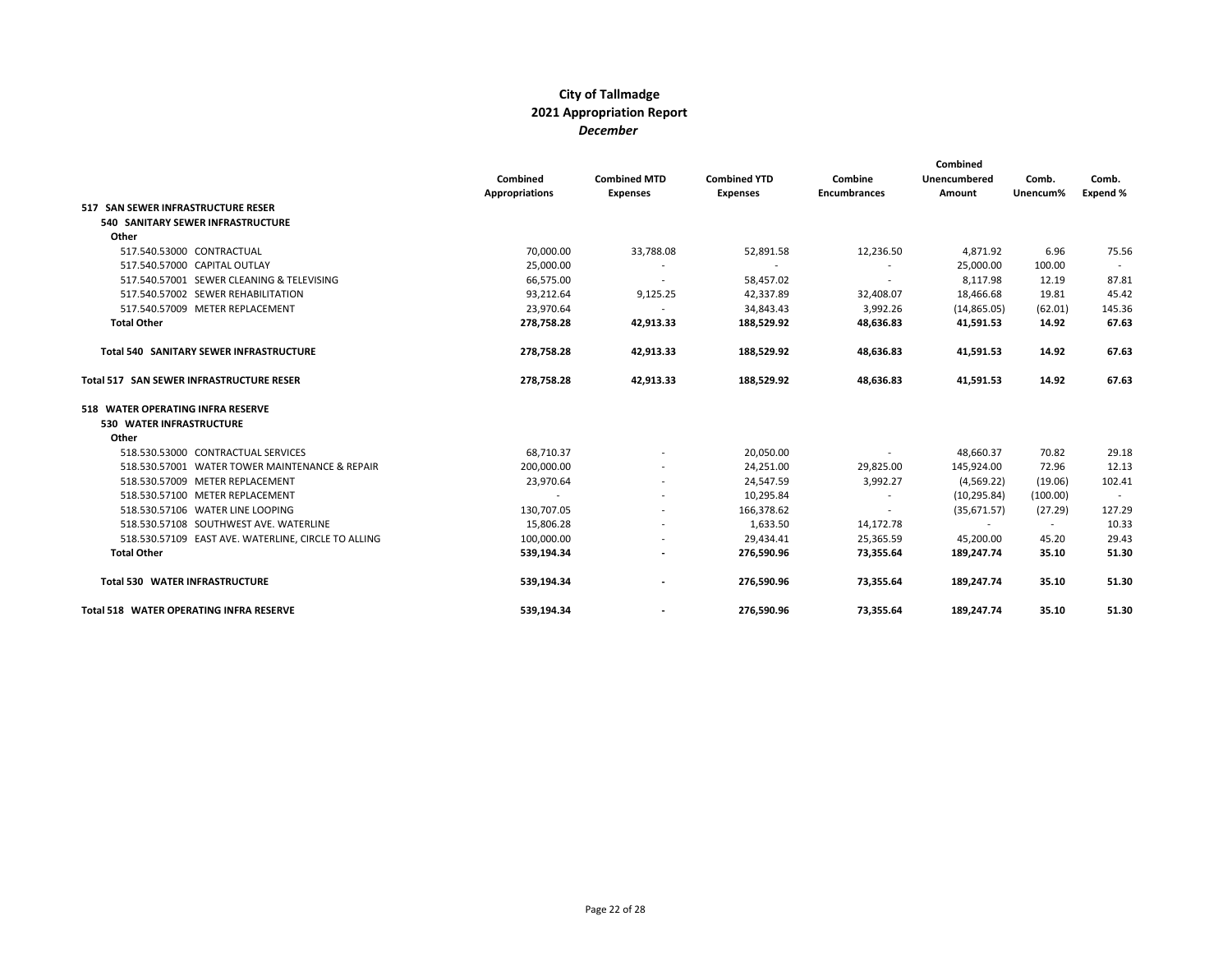|                                                   |                       |                     |                     |                     | Combined     |          |          |
|---------------------------------------------------|-----------------------|---------------------|---------------------|---------------------|--------------|----------|----------|
|                                                   | Combined              | <b>Combined MTD</b> | <b>Combined YTD</b> | Combine             | Unencumbered | Comb.    | Comb.    |
|                                                   | <b>Appropriations</b> | <b>Expenses</b>     | <b>Expenses</b>     | <b>Encumbrances</b> | Amount       | Unencum% | Expend % |
| 571 SANITARY SEWER OPERATING                      |                       |                     |                     |                     |              |          |          |
| 500 SANITARY SEWER                                |                       |                     |                     |                     |              |          |          |
| Personnel                                         |                       |                     |                     |                     |              |          |          |
| 571.500.51000 SALARIES & WAGES                    | 336,554.00            | 37,139.59           | 307,259.52          |                     | 29,294.48    | 8.70     | 91.30    |
| 571.500.52000 FRINGE BENEFITS                     | 170,092.24            | 24,060.63           | 154,674.00          | 69.92               | 15,348.32    | 9.02     | 90.94    |
| <b>Total Personnel</b>                            | 506,646.24            | 61,200.22           | 461,933.52          | 69.92               | 44,642.80    | 8.81     | 91.17    |
| Other                                             |                       |                     |                     |                     |              |          |          |
| 571.500.53000 CONTRACTUAL SERVICES                | 269,086.18            | 9,452.88            | 321,930.49          | 51,135.85           | (103,980.16) | (38.64)  | 119.64   |
| 571.500.53100 SUMMIT COUNTY SEWER                 | 1,450,000.00          | 363,383.79          | 1,375,942.04        |                     | 74,057.96    | 5.11     | 94.89    |
| 571.500.53200 CITY OF AKRON SEWER                 | 2,069,876.32          | 156,043.18          | 1,638,709.57        | 170,000.00          | 261,166.75   | 12.62    | 79.17    |
| 571.500.54100 OFFICE SUPPLIES & MATERIALS         | 4,750.00              | 226.84              | 1,692.33            | 180.00              | 2,877.67     | 60.58    | 35.63    |
| 571.500.54200 FURNITURE & FIXTURES                | 89.75                 | $\sim$              | 89.75               | $\blacksquare$      | $\sim$       | $\sim$   | 100.00   |
| 571.500.54300 OPERATIONAL SUPPLIES                | 58,794.15             | 23,627.86           | 109,583.33          | 489.15              | (51, 278.33) | (87.22)  | 186.38   |
| 571.500.54400 EQUIPMENT                           | 23,725.00             | 2,942.27            | 10,964.20           | 6,026.33            | 6,734.47     | 28.39    | 46.21    |
| 571.500.54410 SAFETY EQUIPMENT                    | 10,115.98             | 2,956.00            | 10,069.80           | $\sim$              | 46.18        | 0.46     | 99.54    |
| 571.500.55000 EDUCATION/TRAINING/TRAVEL           | 5,812.50              | $\sim$              | 2,710.00            | 8.50                | 3,094.00     | 53.23    | 46.62    |
| 571.500.56100 BUILDING MAINT. & UTILITIES         | 31,274.24             | 1,468.56            | 23,801.35           | 2,675.18            | 4,797.71     | 15.34    | 76.11    |
| 571.500.56200 MAINT. & REPAIR VEHICLES            | 16,000.00             | 1,453.70            | 15,783.70           | 262.97              | (46.67)      | (0.29)   | 98.65    |
| 571.500.56560 AUDITOR & TREASURER FEE             | 2,000.00              | $\sim$              | 1,225.22            |                     | 774.78       | 38.74    | 61.26    |
| 571.500.56800 REFUNDS                             | 500.00                |                     |                     |                     | 500.00       | 100.00   |          |
| 571.500.56900 REDUCTION OF PRIOR YEAR EXPENDITURE |                       |                     | (1,849.32)          |                     | 1,849.32     | 100.00   |          |
| <b>Total Other</b>                                | 3,942,024.12          | 561,555.08          | 3,510,652.46        | 230,777.98          | 200.593.68   | 5.09     | 89.06    |
| <b>Capital Outlay</b>                             |                       |                     |                     |                     |              |          |          |
| 571.500.57551 SERVICE CENTER IMPROVEMENTS         | 13,694.08             |                     | 13,694.08           |                     |              | $\sim$   | 100.00   |
| 571.500.57605 VEHICLE LIFT                        | 6,646.00              |                     | 6,197.08            |                     | 448.92       | 6.75     | 93.25    |
| <b>Total Capital Outlay</b>                       | 20,340.08             |                     | 19,891.16           |                     | 448.92       | 2.21     | 97.79    |
| Debt                                              |                       |                     |                     |                     |              |          |          |
| 571.500.58000 FLEET MANAGEMENT PROGRAM            | 38,000.00             | 891.18              | 10,995.84           |                     | 27,004.16    | 71.06    | 28.94    |
| 571.500.58001 HYDRO VAC TRUCK LEASES 2020         | 42,000.00             |                     | 40,812.07           |                     | 1,187.93     | 2.83     | 97.17    |
| 571.500.58002 EQUIPMENT LEASE - 2021              | 61,000.00             |                     | 58,886.76           |                     | 2,113.24     | 3.46     | 96.54    |
| <b>Total Debt</b>                                 | 141,000.00            | 891.18              | 110,694.67          |                     | 30,305.33    | 21.49    | 78.51    |
| <b>Total 500 SANITARY SEWER</b>                   | 4,610,010.44          | 623,646.48          | 4,103,171.81        | 230,847.90          | 275,990.73   | 5.99     | 89.01    |
| Total 571 SANITARY SEWER OPERATING                | 4,610,010.44          | 623,646.48          | 4,103,171.81        | 230,847.90          | 275,990.73   | 5.99     | 89.01    |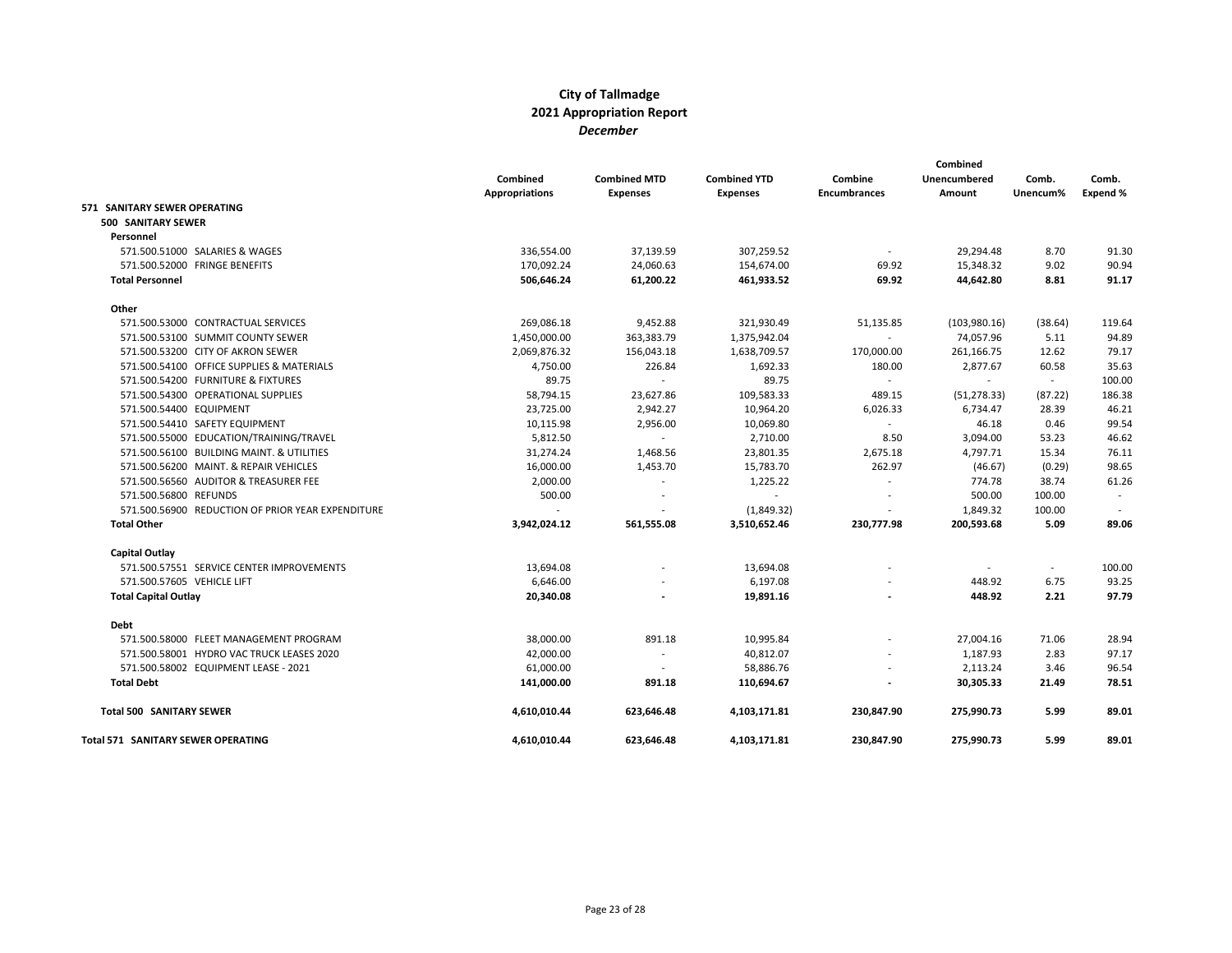|                                  |                                                   | Combined<br><b>Appropriations</b> | <b>Combined MTD</b><br><b>Expenses</b> | <b>Combined YTD</b><br><b>Expenses</b> | Combine<br><b>Encumbrances</b> | Combined<br>Unencumbered<br>Amount | Comb.<br>Unencum% | Comb.<br>Expend % |
|----------------------------------|---------------------------------------------------|-----------------------------------|----------------------------------------|----------------------------------------|--------------------------------|------------------------------------|-------------------|-------------------|
| <b>572 WATER OPERATING</b>       |                                                   |                                   |                                        |                                        |                                |                                    |                   |                   |
| 510 WATER                        |                                                   |                                   |                                        |                                        |                                |                                    |                   |                   |
| Personnel                        |                                                   |                                   |                                        |                                        |                                |                                    |                   |                   |
|                                  | 572.510.51000 SALARIES & WAGES                    | 336,554.00                        | 37,139.74                              | 307,260.12                             |                                | 29,293.88                          | 8.70              | 91.30             |
|                                  | 572.510.52000 FRINGE BENEFITS                     | 170,092.23                        | 24,060.65                              | 154,695.95                             | 69.92                          | 15,326.36                          | 9.01              | 90.95             |
| <b>Total Personnel</b>           |                                                   | 506,646.23                        | 61,200.39                              | 461,956.07                             | 69.92                          | 44,620.24                          | 8.81              | 91.18             |
| Other                            |                                                   |                                   |                                        |                                        |                                |                                    |                   |                   |
|                                  | 572.510.53000 CONTRACTUAL SERVICES                | 168,900.18                        | 16,182.49                              | 119,453.69                             | 26,131.86                      | 23,314.63                          | 13.80             | 70.72             |
|                                  | 572.510.53200 CITY OF AKRON WATER                 | 1,144,874.30                      | 82,936.30                              | 1,028,783.74                           | 87,063.70                      | 29,026.86                          | 2.54              | 89.86             |
|                                  | 572.510.54100 OFFICE SUPPLIES & MATERIALS         | 4,750.00                          | 226.81                                 | 1,692.30                               | 179.99                         | 2,877.71                           | 60.58             | 35.63             |
|                                  | 572.510.54200 FURNITURE & FIXTURES                | 89.75                             | $\overline{\phantom{a}}$               | 89.75                                  | $\overline{\phantom{a}}$       | $\overline{\phantom{a}}$           | $\sim$            | 100.00            |
|                                  | 572.510.54300 OPERATIONAL SUPPLIES                | 63,103.96                         | 23,587.19                              | 111,031.18                             | 1,055.50                       | (48, 982.72)                       | (77.62)           | 175.95            |
| 572.510.54400 EQUIPMENT          |                                                   | 23,725.00                         | 1,445.38                               | 10,353.66                              | 5,827.29                       | 7,544.05                           | 31.80             | 43.64             |
|                                  | 572.510.54410 SAFETY EQUIPMENT                    | 10,115.97                         | 2,956.00                               | 9,779.80                               | $\overline{\phantom{a}}$       | 336.17                             | 3.32              | 96.68             |
|                                  | 572.510.55000 EDUCATION/TRAINING/TRAVEL           | 5,812.50                          | 216.00                                 | 2,936.00                               | 8.50                           | 2,868.00                           | 49.34             | 50.51             |
|                                  | 572.510.56100 BUILDING MAINT. & UTILITIES         | 73,342.91                         | 9,269.69                               | 66,920.59                              | 2,825.69                       | 3,596.63                           | 4.90              | 91.24             |
|                                  | 572.510.56200 MAINT, & REPAIR VEHICLES            | 20,000.00                         | 1,453.71                               | 26,938.18                              | 262.97                         | (7,201.15)                         | (36.01)           | 134.69            |
|                                  | 572.510.56560 AUDITOR & TREASURER FEE             | 1,000.00                          | $\overline{\phantom{a}}$               | $\overline{\phantom{a}}$               | $\sim$                         | 1,000.00                           | 100.00            | $\sim$            |
| 572.510.56800 REFUNDS            |                                                   | 4,000.00                          | (68.23)                                | 2,637.76                               |                                | 1,362.24                           | 34.06             | 65.94             |
|                                  | 572.510.56900 REDUCTION OF PRIOR YEAR EXPENDITURE |                                   | $\overline{\phantom{a}}$               | (1,849.31)                             |                                | 1,849.31                           | 100.00            |                   |
| <b>Total Other</b>               |                                                   | 1,519,714.57                      | 138,205.34                             | 1,378,767.34                           | 123,355.50                     | 17,591.73                          | 1.16              | 90.73             |
| Capital Outlay                   |                                                   |                                   |                                        |                                        |                                |                                    |                   |                   |
|                                  | 572.510.57551 SERVICE CENTER IMPROVEMENTS         | 13,694.08                         |                                        | 13,694.08                              |                                |                                    | $\sim$            | 100.00            |
| 572.510.57605 VEHICLE LIFT       |                                                   | 6,646.00                          |                                        | 6,197.09                               |                                | 448.91                             | 6.75              | 93.25             |
| <b>Total Capital Outlay</b>      |                                                   | 20,340.08                         |                                        | 19,891.17                              |                                | 448.91                             | 2.21              | 97.79             |
| <b>Debt</b>                      |                                                   |                                   |                                        |                                        |                                |                                    |                   |                   |
|                                  | 572.510.58000 FLEET MANAGEMENT PROGRAM            | 38,000.00                         | 891.19                                 | 10,995.82                              |                                | 27,004.18                          | 71.06             | 28.94             |
|                                  | 572.510.58001 HYDRO VAC TRUCK LEASE 2020          | 42,000.00                         |                                        | 40,812.07                              |                                | 1,187.93                           | 2.83              | 97.17             |
|                                  | 572.510.58002 EQUIPMENT LEASE - 2021              | 14,000.00                         | $\overline{a}$                         | 12,943.43                              |                                | 1,056.57                           | 7.55              | 92.45             |
|                                  | 572.510.58227 NORTHEAST HIGH PRESSURE WATER DIST. | 105,000.00                        | $\overline{\phantom{a}}$               | 103,631.61                             |                                | 1,368.39                           | 1.30              | 98.70             |
|                                  | 572.510.58228 SOUTH AVE WATERLINES                | 58,000.00                         |                                        | 57,630.18                              |                                | 369.82                             | 0.64              | 99.36             |
| <b>Total Debt</b>                |                                                   | 257,000.00                        | 891.19                                 | 226,013.11                             |                                | 30,986.89                          | 12.06             | 87.94             |
| Total 510 WATER                  |                                                   | 2,303,700.88                      | 200,296.92                             | 2,086,627.69                           | 123,425.42                     | 93,647.77                          | 4.07              | 90.58             |
| <b>Total 572 WATER OPERATING</b> |                                                   | 2,303,700.88                      | 200,296.92                             | 2,086,627.69                           | 123,425.42                     | 93,647.77                          | 4.07              | 90.58             |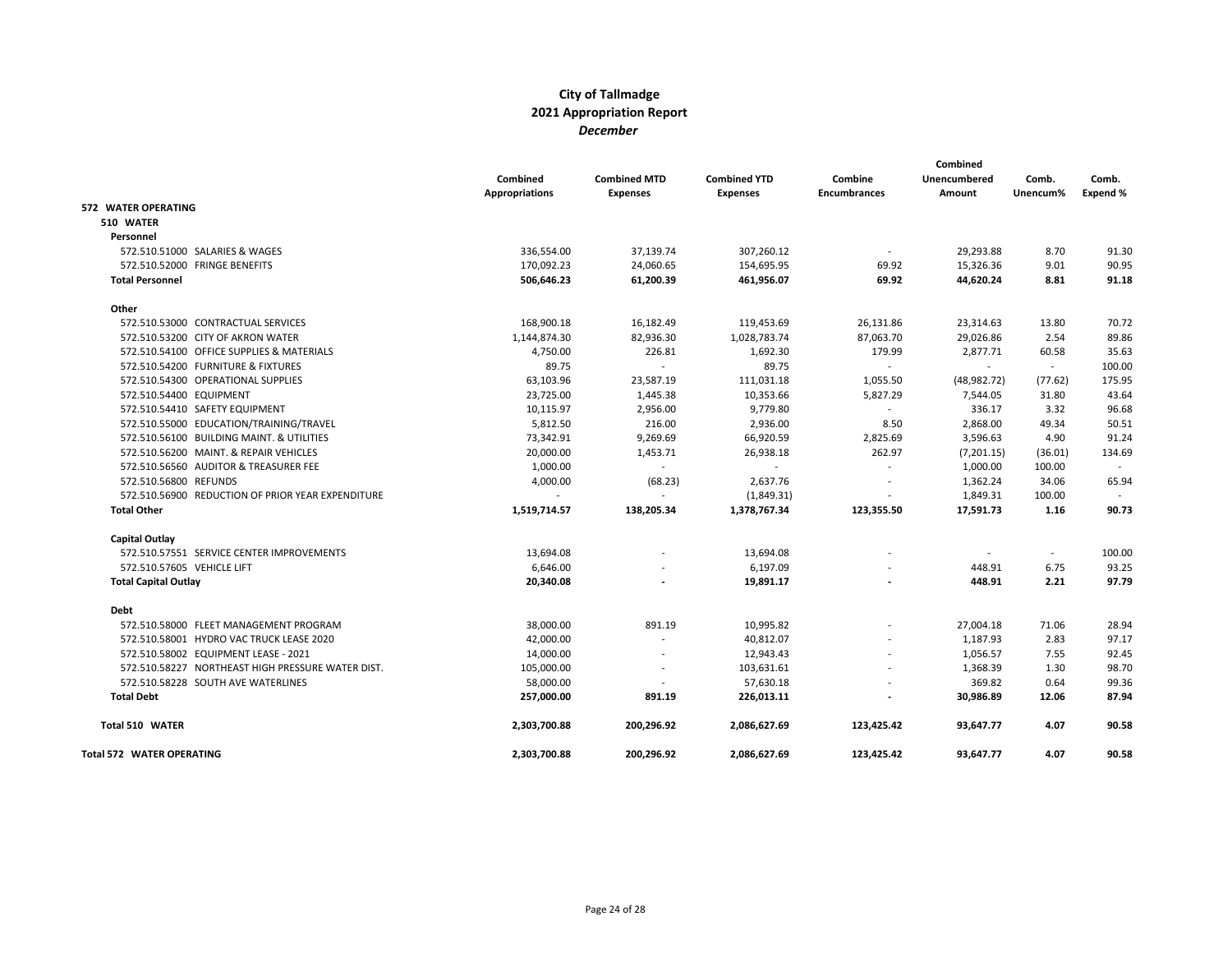|                                                        | Combined<br><b>Appropriations</b> | <b>Combined MTD</b><br><b>Expenses</b> | <b>Combined YTD</b><br><b>Expenses</b> | Combine<br><b>Encumbrances</b> | Combined<br><b>Unencumbered</b><br>Amount | Comb.<br>Unencum% | Comb.<br>Expend % |
|--------------------------------------------------------|-----------------------------------|----------------------------------------|----------------------------------------|--------------------------------|-------------------------------------------|-------------------|-------------------|
| 573 STORM WATER FUND                                   |                                   |                                        |                                        |                                |                                           |                   |                   |
| <b>515 STORM WATER</b>                                 |                                   |                                        |                                        |                                |                                           |                   |                   |
| Personnel                                              |                                   |                                        |                                        |                                |                                           |                   |                   |
| 573.515.51000 SALARIES & WAGES                         | 170,612.00                        | 20,029.17                              | 158,229.00                             | $\sim$                         | 12,383.00                                 | 7.26              | 92.74             |
| 573.515.52000 FRINGE BENEFITS                          | 100,003.93                        | 13,585.45                              | 92,386.93                              | 0.11                           | 7,616.89                                  | 7.62              | 92.38             |
| <b>Total Personnel</b>                                 | 270,615.93                        | 33,614.62                              | 250,615.93                             | 0.11                           | 19,999.89                                 | 7.39              | 92.61             |
| Other                                                  |                                   |                                        |                                        |                                |                                           |                   |                   |
| 573.515.53000 CONTRACTUAL SERVICES                     | 70,000.00                         | 270.00                                 | 25,881.64                              | 6,009.11                       | 38,109.25                                 | 54.44             | 36.97             |
| 573.515.54300 OPERATIONAL SUPPLIES                     | 20,000.00                         | 4,397.54                               | 31,881.86                              | 1,552.09                       | (13, 433.95)                              | (67.17)           | 159.41            |
| 573.515.54400 EQUIPMENT                                | 5,000.00                          | $\overline{\phantom{a}}$               | 4,196.03                               | $\overline{\phantom{a}}$       | 803.97                                    | 16.08             | 83.92             |
| 573.515.56560 AUDITOR & TREASURER FEE                  | 1,000.00                          |                                        | 73.91                                  |                                | 926.09                                    | 92.61             | 7.39              |
| 573.515.56800 REFUNDS                                  | 2,000.00                          |                                        | $\overline{\phantom{a}}$               | $\overline{a}$                 | 2,000.00                                  | 100.00            |                   |
| <b>Total Other</b>                                     | 98,000.00                         | 4,667.54                               | 62,033.44                              | 7,561.20                       | 28,405.36                                 | 28.99             | 63.30             |
| Capital Outlay                                         |                                   |                                        |                                        |                                |                                           |                   |                   |
| 573.515.57009 DITCHING WORK                            | 33,000.00                         |                                        | 9,525.00                               | $\overline{\phantom{a}}$       | 23,475.00                                 | 71.14             | 28.86             |
| 573.515.57011 FEMA HAZARD MITIGATION GRANT LOCAL MATCH | 27,064.00                         |                                        | 207.97                                 | 23,020.25                      | 3,835.78                                  | 14.17             | 0.77              |
| <b>Total Capital Outlay</b>                            | 60,064.00                         |                                        | 9,732.97                               | 23,020.25                      | 27,310.78                                 | 45.47             | 16.20             |
| Debt                                                   |                                   |                                        |                                        |                                |                                           |                   |                   |
| 573.515.58101 STREET SWEEPER LEASE 2020                | 45,000.00                         |                                        | 43,448.67                              |                                | 1,551.33                                  | 3.45              | 96.55             |
| <b>Total Debt</b>                                      | 45,000.00                         |                                        | 43,448.67                              |                                | 1,551.33                                  | 3.45              | 96.55             |
| <b>Total 515 STORM WATER</b>                           | 473,679.93                        | 38,282.16                              | 365,831.01                             | 30,581.56                      | 77,267.36                                 | 16.31             | 77.23             |
| Total 573 STORM WATER FUND                             | 473,679.93                        | 38,282.16                              | 365,831.01                             | 30,581.56                      | 77,267.36                                 | 16.31             | 77.23             |
| <b>681 INVESTMENT INTEREST</b>                         |                                   |                                        |                                        |                                |                                           |                   |                   |
| 999 TRANSFERS<br>Other                                 |                                   |                                        |                                        |                                |                                           |                   |                   |
| 681.999.59901 INTEREST DISTRIBUTION TO GENERAL         |                                   |                                        |                                        |                                |                                           | 32.02             | 67.98             |
| 681.999.59906 INTEREST DISTRIBUTION TO HWY             | 147,950.00<br>50.00               | 14,541.79<br>3.79                      | 100,583.64<br>36.18                    |                                | 47,366.36<br>13.82                        | 27.64             | 72.36             |
| 681.999.59907 INTEREST DISTRIBUTION TO SMR             | 650.00                            | 46.74                                  | 446.38                                 |                                | 203.62                                    | 31.33             | 68.67             |
| 681.999.59995 INTEREST DISTRIBUTION TO RICH TRUST      | 350.00                            | 14.66                                  | 146.66                                 |                                | 203.34                                    | 58.10             | 41.90             |
| 681.999.59998 INTEREST DISTRIBUTION TO JEDD            | 3,000.00                          | 221.72                                 | 1,394.21                               |                                | 1,605.79                                  | 53.53             | 46.47             |
| <b>Total Other</b>                                     | 152,000.00                        | 14,828.70                              | 102,607.07                             | $\overline{a}$                 | 49,392.93                                 | 32.50             | 67.50             |
|                                                        |                                   |                                        |                                        |                                |                                           |                   |                   |
| <b>Total 999 TRANSFERS</b>                             | 152,000.00                        | 14,828.70                              | 102,607.07                             | $\overline{a}$                 | 49,392.93                                 | 32.50             | 67.50             |
| Total 681 INVESTMENT INTEREST                          | 152,000.00                        | 14,828.70                              | 102,607.07                             |                                | 49,392.93                                 | 32.50             | 67.50             |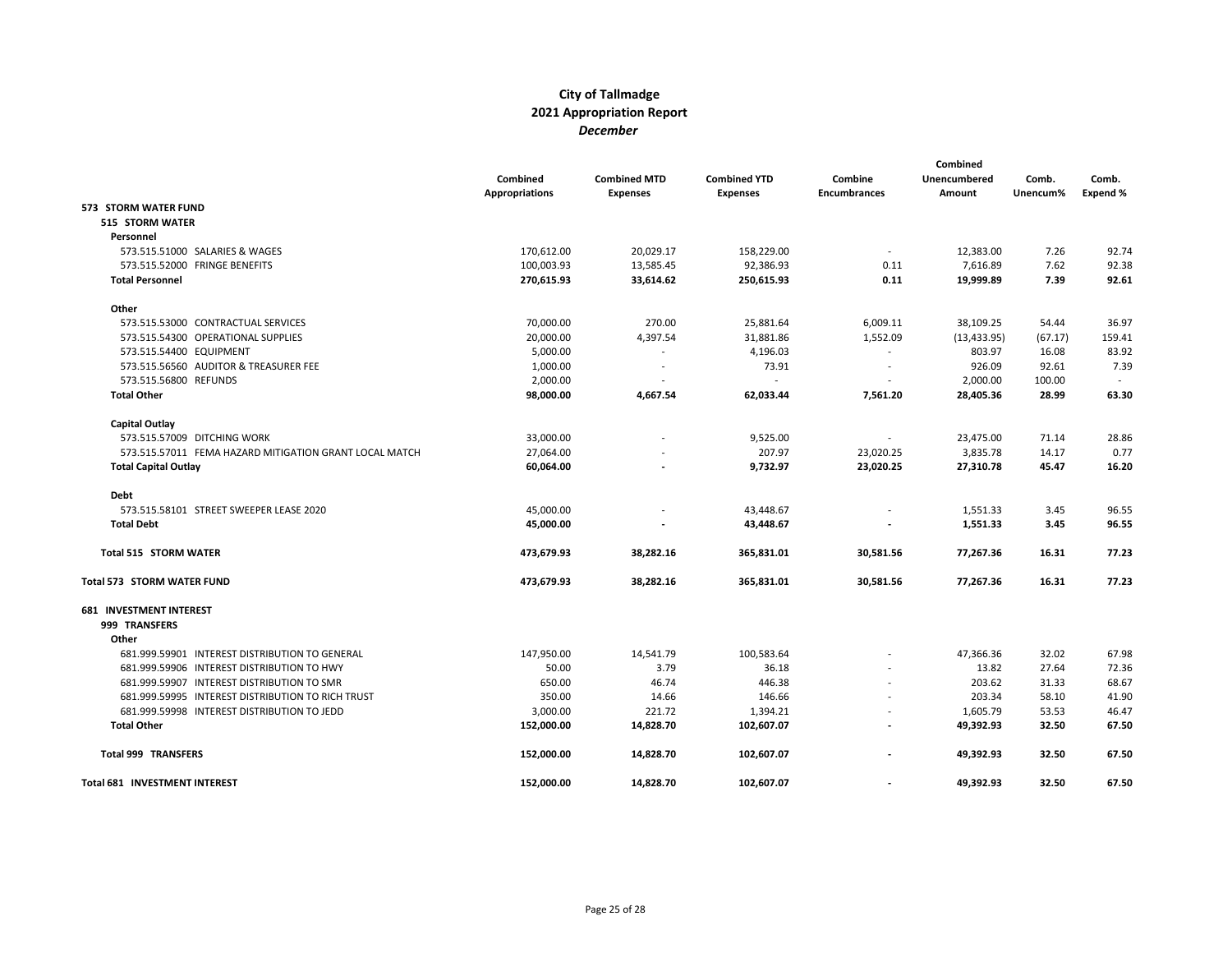|                                          | Combined<br><b>Appropriations</b> | <b>Combined MTD</b><br><b>Expenses</b> | <b>Combined YTD</b><br><b>Expenses</b> | Combine<br>Encumbrances  | Combined<br>Unencumbered<br>Amount | Comb.<br>Unencum% | Comb.<br>Expend % |
|------------------------------------------|-----------------------------------|----------------------------------------|----------------------------------------|--------------------------|------------------------------------|-------------------|-------------------|
| 789 FIRE REPAIR/REMOVAL FUND             |                                   |                                        |                                        |                          |                                    |                   |                   |
| 780 FIRE REPAIR AND REMOVAL              |                                   |                                        |                                        |                          |                                    |                   |                   |
| Other                                    |                                   |                                        |                                        |                          |                                    |                   |                   |
| 789.780.56500 RETURN OF DEPOSITS         | 80,364.36                         |                                        | 28,328.01                              | $\overline{\phantom{a}}$ | 52,036.35                          | 64.75             | 35.25             |
| <b>Total Other</b>                       | 80,364.36                         |                                        | 28,328.01                              | $\overline{\phantom{a}}$ | 52,036.35                          | 64.75             | 35.25             |
| Total 780 FIRE REPAIR AND REMOVAL        | 80,364.36                         | $\overline{a}$                         | 28,328.01                              | $\overline{a}$           | 52,036.35                          | 64.75             | 35.25             |
| Total 789 FIRE REPAIR/REMOVAL FUND       | 80,364.36                         |                                        | 28,328.01                              | $\overline{\phantom{a}}$ | 52,036.35                          | 64.75             | 35.25             |
| 790 UPSON/RASP HISTORIC PRES. FUND       |                                   |                                        |                                        |                          |                                    |                   |                   |
| 750 GENERAL ADMINISTRATION               |                                   |                                        |                                        |                          |                                    |                   |                   |
| Other                                    |                                   |                                        |                                        |                          |                                    |                   |                   |
| 790.750.53000 CONTRACTUAL SERVICES       | 35,500.00                         |                                        | 35,300.00                              |                          | 200.00                             | 0.56              | 99.44             |
| <b>Total Other</b>                       | 35,500.00                         |                                        | 35,300.00                              |                          | 200.00                             | 0.56              | 99.44             |
| <b>Total 750 GENERAL ADMINISTRATION</b>  | 35,500.00                         |                                        | 35,300.00                              |                          | 200.00                             | 0.56              | 99.44             |
| Total 790 UPSON/RASP HISTORIC PRES. FUND | 35,500.00                         |                                        | 35,300.00                              |                          | 200.00                             | 0.56              | 99.44             |
| 791 E.M.S. & FIRE DONATION               |                                   |                                        |                                        |                          |                                    |                   |                   |
| 170 Not Defined                          |                                   |                                        |                                        |                          |                                    |                   |                   |
| Other                                    |                                   |                                        |                                        |                          |                                    |                   |                   |
| 791.170.54400 EQUIPMENT                  | 1,000.00                          |                                        | 17.09                                  |                          | 982.91                             | 98.29             | 1.71              |
| <b>Total Other</b>                       | 1,000.00                          |                                        | 17.09                                  |                          | 982.91                             | 98.29             | 1.71              |
| <b>Total 170 Not Defined</b>             | 1,000.00                          |                                        | 17.09                                  |                          | 982.91                             | 98.29             | 1.71              |
| Total 791 E.M.S. & FIRE DONATION         | 1,000.00                          |                                        | 17.09                                  |                          | 982.91                             | 98.29             | 1.71              |
| 792 K-9 UNIT DONATIONS                   |                                   |                                        |                                        |                          |                                    |                   |                   |
| 100 POLICE                               |                                   |                                        |                                        |                          |                                    |                   |                   |
| Other                                    |                                   |                                        |                                        |                          |                                    |                   |                   |
| 792.100.54300 OPERATIONAL SUPPLIES       | 2,000.00                          |                                        |                                        |                          | 2,000.00                           | 100.00            |                   |
| 792.100.54400 EQUIPMENT                  | 2,000.00                          |                                        | 31.99                                  | 3,500.00                 | (1,531.99)                         | (76.60)           | 1.60              |
| <b>Total Other</b>                       | 4,000.00                          |                                        | 31.99                                  | 3,500.00                 | 468.01                             | 11.70             | 0.80              |
| Total 100 POLICE                         | 4,000.00                          | $\overline{a}$                         | 31.99                                  | 3,500.00                 | 468.01                             | 11.70             | 0.80              |
| Total 792 K-9 UNIT DONATIONS             | 4,000.00                          |                                        | 31.99                                  | 3,500.00                 | 468.01                             | 11.70             | 0.80              |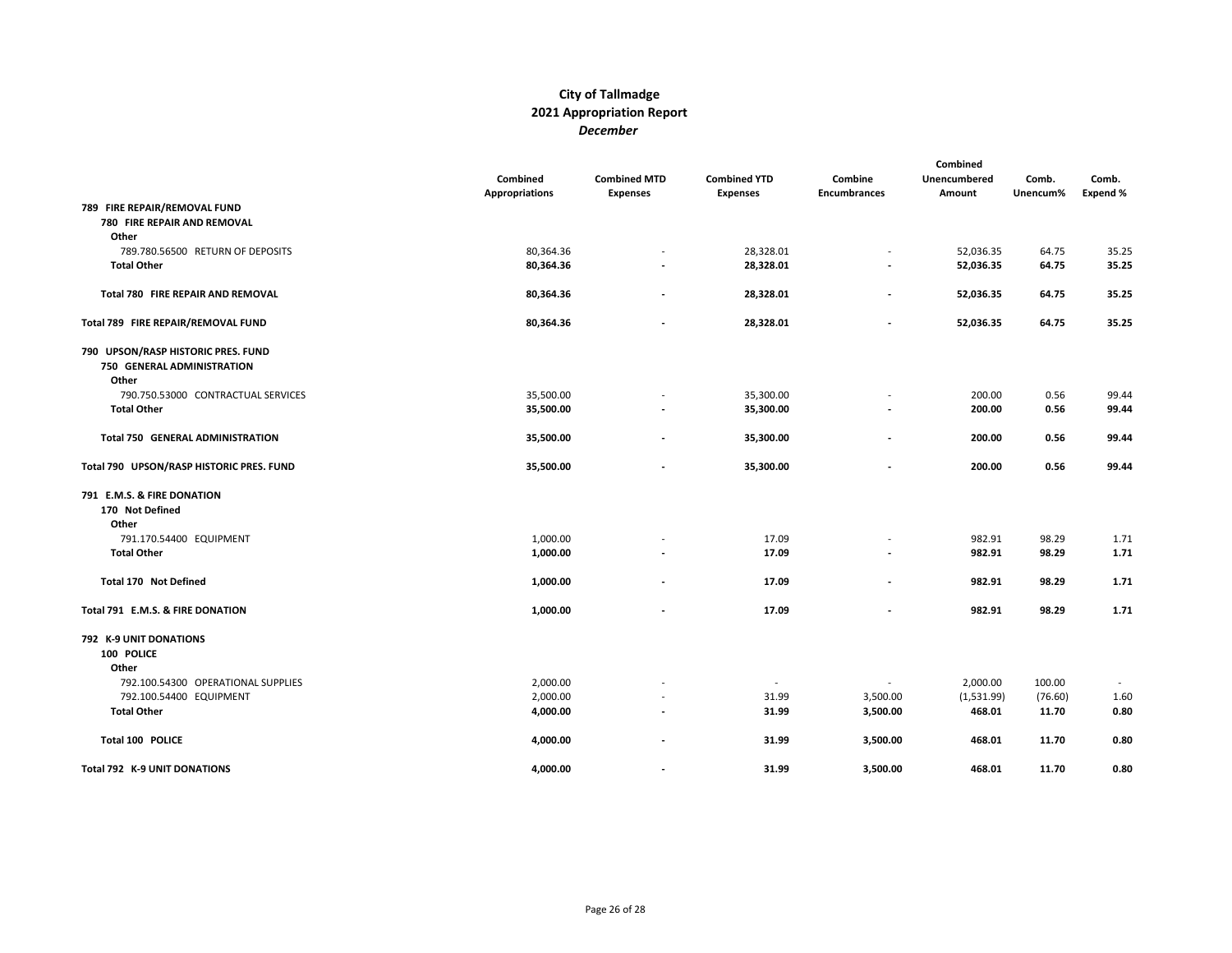|                                                              | Combined<br><b>Appropriations</b> | <b>Combined MTD</b><br><b>Expenses</b> | <b>Combined YTD</b><br><b>Expenses</b> | Combine<br><b>Encumbrances</b> | Combined<br>Unencumbered<br>Amount | Comb.<br>Unencum% | Comb.<br>Expend % |
|--------------------------------------------------------------|-----------------------------------|----------------------------------------|----------------------------------------|--------------------------------|------------------------------------|-------------------|-------------------|
| <b>794 POLICE PENSION</b>                                    |                                   |                                        |                                        |                                |                                    |                   |                   |
| <b>175 POLICE PENSION</b>                                    |                                   |                                        |                                        |                                |                                    |                   |                   |
| Other                                                        |                                   |                                        |                                        |                                |                                    |                   |                   |
| 794.175.52200 PERS/PENSION                                   | 463,345.00                        | 31,584.37                              | 408,651.36                             | $\overline{\phantom{a}}$       | 54,693.64                          | 11.80             | 88.20             |
| 794.175.56560 AUDITOR'S/TREASURER'S FEES                     | 1,900.00                          |                                        | 2,277.06                               |                                | (377.06)                           | (19.85)           | 119.85            |
| <b>Total Other</b>                                           | 465,245.00                        | 31,584.37                              | 410,928.42                             |                                | 54,316.58                          | 11.67             | 88.33             |
| <b>Total 175 POLICE PENSION</b>                              | 465,245.00                        | 31,584.37                              | 410,928.42                             | $\blacksquare$                 | 54,316.58                          | 11.67             | 88.33             |
| Total 794 POLICE PENSION                                     | 465,245.00                        | 31,584.37                              | 410,928.42                             |                                | 54,316.58                          | 11.67             | 88.33             |
| 795 RICHARDSON TRUST<br><b>220 RICHARDSON TRUST</b><br>Other |                                   |                                        |                                        |                                |                                    |                   |                   |
| 795.220.56400 OPERATIONAL COST/ RICHARDSON TRUST             | 4,425.00                          |                                        | 4,225.00                               |                                | 200.00                             | 4.52              | 95.48             |
| <b>Total Other</b>                                           | 4,425.00                          |                                        | 4,225.00                               |                                | 200.00                             | 4.52              | 95.48             |
| <b>Total 220 RICHARDSON TRUST</b>                            | 4,425.00                          |                                        | 4,225.00                               |                                | 200.00                             | 4.52              | 95.48             |
| Total 795 RICHARDSON TRUST                                   | 4,425.00                          |                                        | 4,225.00                               |                                | 200.00                             | 4.52              | 95.48             |
| 797 REVOLVING TRUST                                          |                                   |                                        |                                        |                                |                                    |                   |                   |
| 770 REVOLVING TRUST                                          |                                   |                                        |                                        |                                |                                    |                   |                   |
| Other                                                        |                                   |                                        |                                        |                                |                                    |                   |                   |
| 797.770.56601 RECREATION REFUNDABLE DEPOSITS                 |                                   | 5,150.00                               | 26,950.00                              | 100.00                         |                                    |                   |                   |
| 797.770.56604 PERFORMANCE/MAINTENANCE BONDS                  |                                   | 1,000.00                               | 17,000.00                              | 700.00                         |                                    |                   |                   |
| 797.770.56607 ZONING ENGINEERING REVIEWS                     |                                   | 1,139.57                               | 17,409.05                              | 1,980.06                       |                                    |                   |                   |
| 797.770.56621 WEBCHECK PAYMENTS                              |                                   | 167.00                                 | 1,235.00                               | $\overline{\phantom{a}}$       |                                    |                   |                   |
| 797.770.56656 MARRIAGE GRATUITIES                            |                                   | $\overline{\phantom{0}}$               | 8.95                                   | $\overline{\phantom{a}}$       |                                    |                   |                   |
| 797.770.56677 HEDERSON SUBDIV. - JENNIFER TRAIL              |                                   | $\overline{a}$                         | 4,000.00                               |                                |                                    |                   |                   |
| 797.770.56678 BAKERS ACRES PHASE II                          | $\overline{\phantom{a}}$          |                                        | 30,630.69                              | $\overline{\phantom{a}}$       |                                    |                   |                   |
| 797.770.56679 LIONS HALL RENTAL FEES                         |                                   | 1,955.00                               | 15,560.00                              |                                |                                    |                   |                   |
| 797.770.56680 TALLMADGE RESERVE SUBDIVISION                  | 7,998.97                          |                                        | 42,874.09                              | 17,325.50                      |                                    |                   |                   |
| <b>Total Other</b>                                           | 7,998.97                          | 9,411.57                               | 155,667.78                             | 20,105.56                      |                                    |                   |                   |
| Total 770 REVOLVING TRUST                                    | 7,998.97                          | 9,411.57                               | 155,667.78                             | 20,105.56                      |                                    |                   |                   |
| Total 797 REVOLVING TRUST                                    | 7,998.97                          | 9,411.57                               | 155,667.78                             | 20,105.56                      |                                    |                   |                   |